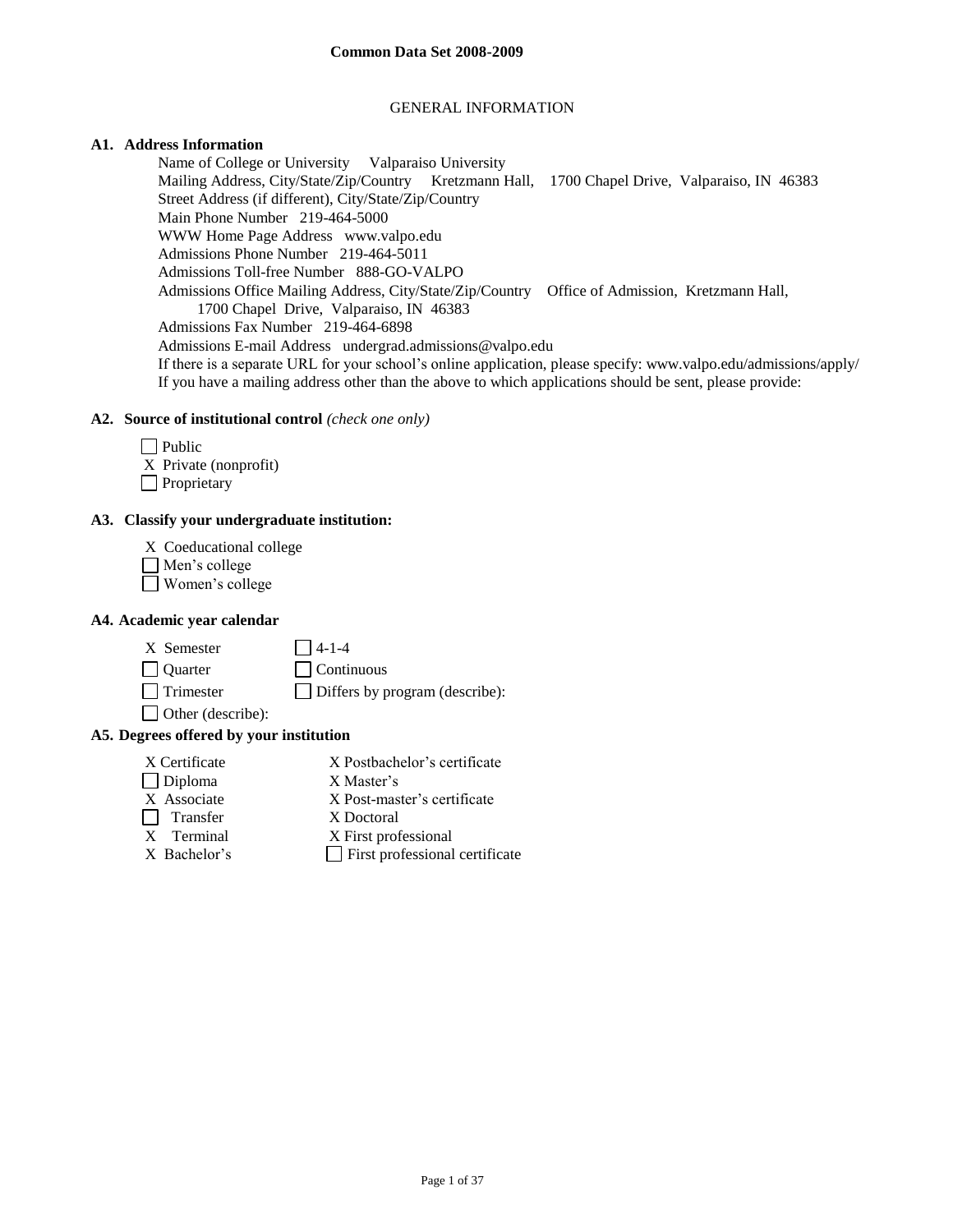# **B. ENROLLMENT AND PERSISTENCE**

**B1. Institutional Enrollment—Men and Women** Provide numbers of students for each of the following categories as of the institution's official fall reporting date or as of October 15, 2008.

|                                                   | <b>FULL-TIME</b> |                | <b>PART-TIME</b> |                  |
|---------------------------------------------------|------------------|----------------|------------------|------------------|
|                                                   | Men              | Women          | Men              | Women            |
| <b>Undergraduates</b>                             |                  |                |                  |                  |
| Degree-seeking, first-time<br>freshmen            | 320              | 336            | $\boldsymbol{0}$ | $\boldsymbol{0}$ |
| Other first-year, degree-<br>seeking              | 21               | 22             | $\overline{2}$   | $\overline{7}$   |
| All other degree-seeking                          | 963              | 1053           | 34               | 66               |
| Total degree-seeking                              | 1304             | 1411           | 36               | 73               |
| All other undergraduates                          |                  |                |                  |                  |
| enrolled in credit courses                        | 15               | 5              | 17               | 20               |
| Total undergraduates                              | 1319             | 1416           | 53               | 93               |
| <b>First-professional</b>                         |                  |                |                  |                  |
| First-time, first-professional<br>students        | 112              | 71             | 17               | 13               |
| All other first-professionals                     | 171              | 166            | 15               | 10               |
| Total first-professional                          | 283              | 237            | 32               | 23               |
| <b>Graduate</b>                                   |                  |                |                  |                  |
| Degree-seeking, first-time                        | 66               | 97             | 15               | 33               |
| All other degree-seeking                          | 67               | 55             | 52               | 92               |
| All other graduates enrolled<br>in credit courses | $\overline{4}$   | $\overline{3}$ | 12               | 23               |
| Total graduate                                    | 137              | 155            | 79               | 148              |

Total all undergraduates: \_\_\_\_\_\_\_2881\_\_\_\_\_\_\_\_

Total all graduate and professional students: \_\_\_\_\_\_1094\_\_\_\_\_\_\_

GRAND TOTAL ALL STUDENTS: \_\_\_\_\_\_3975\_\_\_\_\_\_\_\_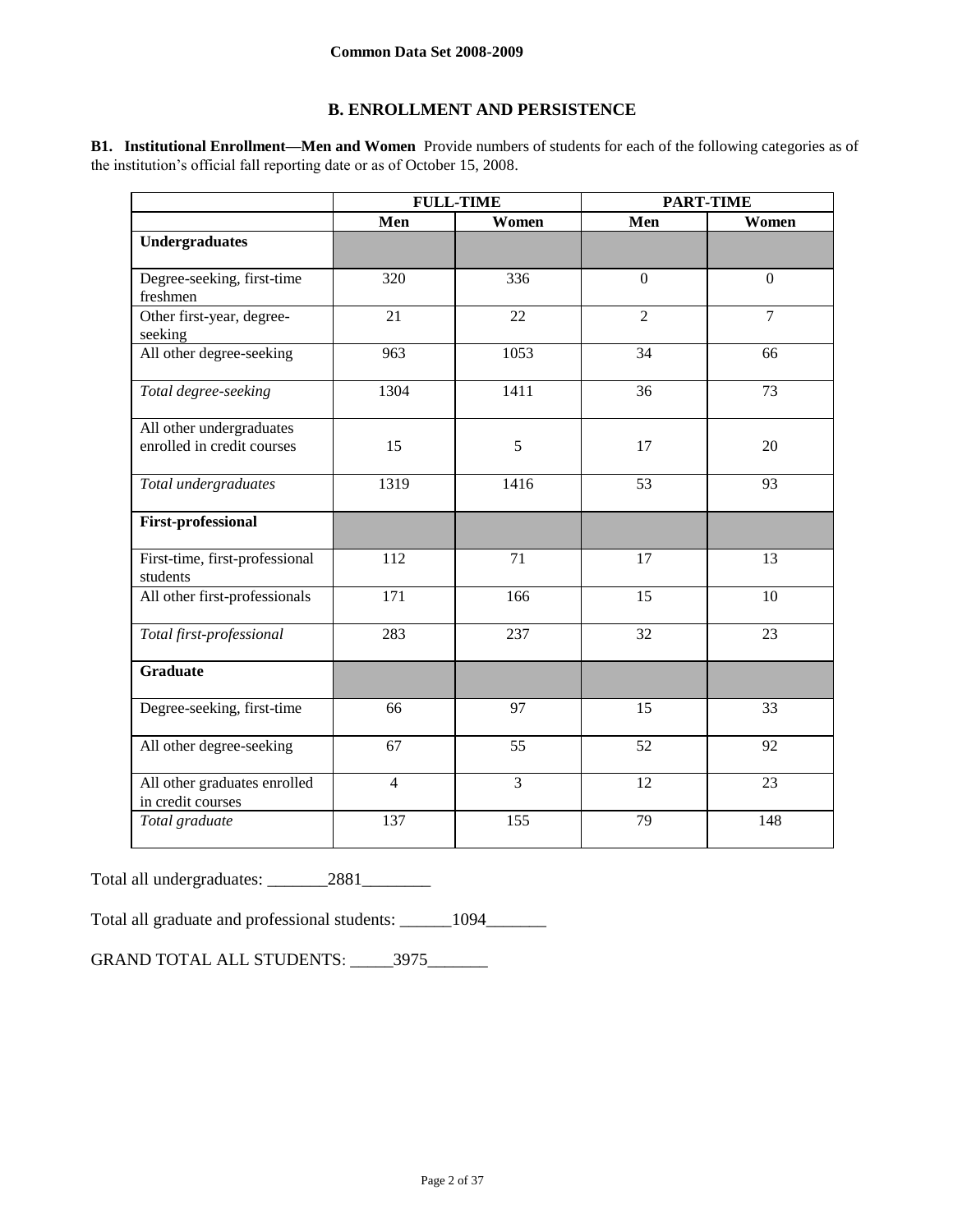**B2. Enrollment by Racial/Ethnic Category.** Provide numbers of undergraduate students for each of the following categories as of the institution's official fall reporting date or as of October 15, 2008. Include international students only in the category "Nonresident aliens." Complete the "Total Undergraduates" column only if you cannot provide data for the first two columns.

|                                  | Degree-seeking<br><b>First-time First year</b> | Degree-seeking<br><b>Undergraduates</b><br>(include first-time<br>first-year) | <b>Total</b><br><b>Undergraduates</b><br>(both degree- and non-<br>degree-seeking) |
|----------------------------------|------------------------------------------------|-------------------------------------------------------------------------------|------------------------------------------------------------------------------------|
| Nonresident aliens               |                                                | 83                                                                            |                                                                                    |
| Black, non-Hispanic              | 41                                             | 147                                                                           |                                                                                    |
| American Indian or Alaska Native | 3                                              | 8                                                                             |                                                                                    |
| Asian or Pacific Islander        | 11                                             | 49                                                                            |                                                                                    |
| Hispanic                         | 32                                             | 109                                                                           |                                                                                    |
| White, non-Hispanic              | 555                                            | 2321                                                                          |                                                                                    |
| Race/ethnicity unknown           |                                                | 107                                                                           |                                                                                    |
| <b>Total</b>                     | 656                                            | 2824                                                                          |                                                                                    |

# **Persistence**

### **B3. Number of degrees awarded by your institution from July 1, 2007, to June 30, 2008.**

| Certificate/diploma             |     |
|---------------------------------|-----|
| Associate degrees               | 21  |
| Bachelor's degrees              | 665 |
| Postbachelor's certificates     |     |
| Master's degrees                | 174 |
| Post-master's certificates      |     |
| Doctoral degrees                |     |
| First professional degrees      | 151 |
| First professional certificates |     |

# **Graduation Rates**

The items in this section correspond to data elements collected by the IPEDS Web-based Data Collection System's Graduation Rate Survey (GRS). For complete instructions and definitions of data elements, see the IPEDS GRS instructions and glossary on the 2008 Web-based survey.

#### **For Bachelor's or Equivalent Programs**

Please provide data for the fall 2002 cohort if available. If fall 2002 cohort data are not available, provide data for the fall 2001 cohort.

| Fall 2001 Cohort                                                   | Fall 2002 Cohort                                                   |  |  |
|--------------------------------------------------------------------|--------------------------------------------------------------------|--|--|
| Report for the cohort of full-time first-time bachelor's (or       | Report for the cohort of full-time first-time bachelor's (or       |  |  |
| equivalent) degree-seeking undergraduate students who              | equivalent) degree-seeking undergraduate students who              |  |  |
| entered in fall 2001. Include in the cohort those who              | entered in fall 2002. Include in the cohort those who              |  |  |
| entered your institution during the summer term preceding          | entered your institution during the summer term preceding          |  |  |
| fall 2001.                                                         | fall 2002.                                                         |  |  |
| <b>B4.</b> Initial 2001 cohort of first-time, full-time bachelor's | <b>B4.</b> Initial 2002 cohort of first-time, full-time bachelor's |  |  |
| (or equivalent) degree-seeking undergraduate students;             | (or equivalent) degree-seeking undergraduate students;             |  |  |
| total all students:                                                | total all students: 715                                            |  |  |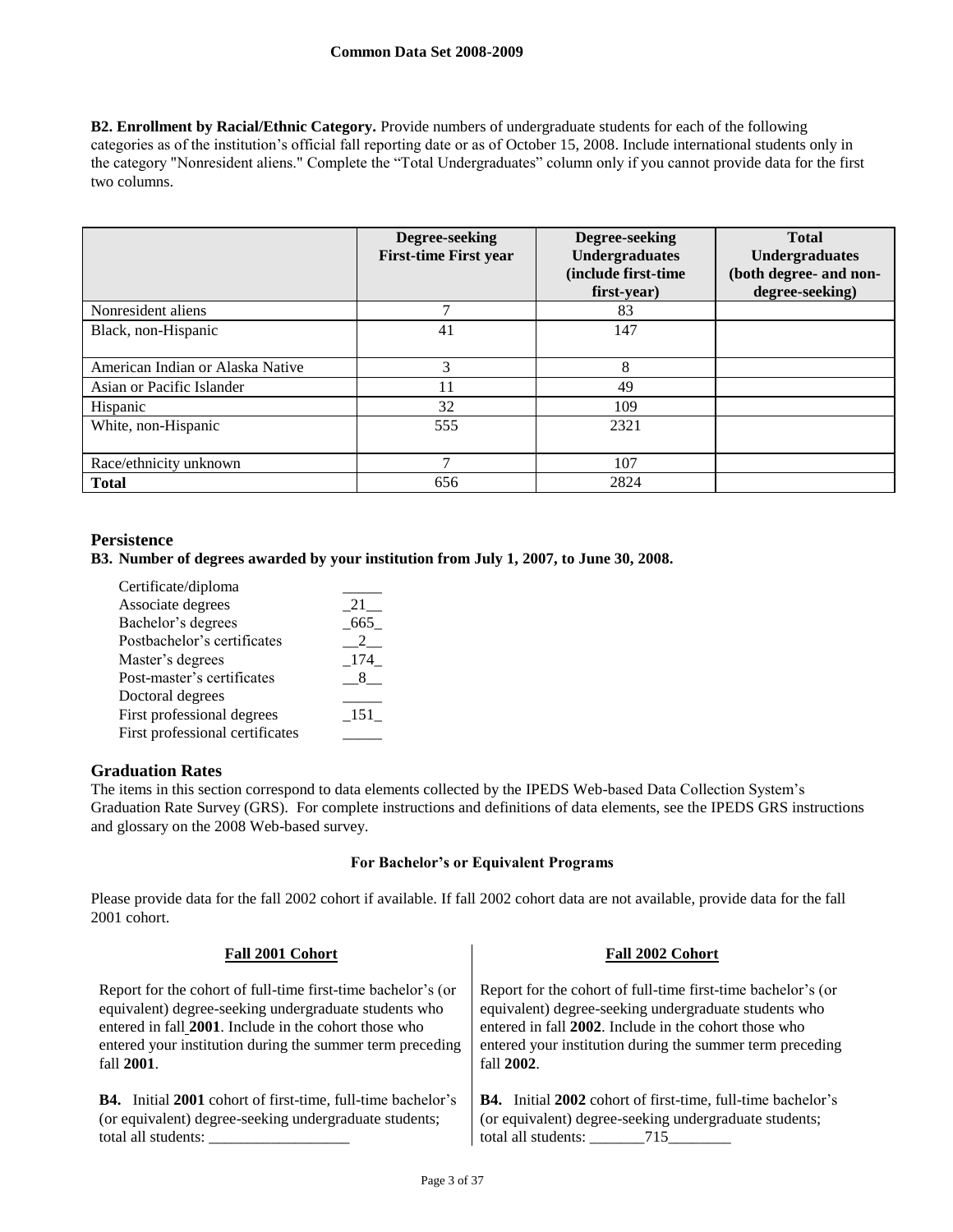**B5.** Of the initial **2001** cohort, how many did not persist and did not graduate for the following reasons: death, permanent disability, or service in the armed forces, foreign aid service of the federal government, or official church missions; total allowable exclusions:

**B6.** Final **2001**cohort, after adjusting for allowable exclusions:

(Subtract question B5 from question B4) (Subtract question B5 from question B4)

\_\_\_\_\_\_\_\_\_\_\_\_\_\_\_\_\_\_\_\_\_\_

\_\_\_\_\_\_\_\_\_\_\_

\_\_\_\_\_\_\_\_\_\_\_\_\_\_\_\_\_

\_\_\_\_\_\_\_\_\_\_\_\_\_\_

**B7.** Of the initial **2001** cohort, how many completed the program in four years or less (by August 31, 2005):

**B8**. Of the initial **2001** cohort, how many completed the program in more than four years but in five years or less (after August 31, 2005 and by August 31, 2006):

**B9.** Of the initial **2001** cohort, how many completed the program in more than five years but in six years or less (after August 31, 2006 and by August 31, 2007):

**B10**. Total graduating within six years (sum of questions B7, B8, and B9):

**B11.** Six-year graduation rate for **2001** cohort (question B10 divided by question B6): \_\_\_\_\_\_\_\_\_\_\_\_ %

**B5.** Of the initial **2002** cohort, how many did not persist and did not graduate for the following reasons: death, permanent disability, or service in the armed forces, foreign aid service of the federal government, or official church missions; total allowable exclusions:

**B6.** Final **2002** cohort, after adjusting for allowable exclusions: \_\_\_\_\_715\_

\_\_\_\_\_\_\_\_\_\_\_\_\_\_\_\_\_\_\_\_\_\_

**B7.** Of the initial **2002** cohort, how many completed the program in four years or less (by August 31, 2006):  $-454$ 

**B8**. Of the initial **2002** cohort, how many completed the program in more than four years but in five years or less (after August 31, 2006 and by August 31, 2007):  $74$ 

**B9.** Of the initial **2002** cohort, how many completed the program in more than five years but in six years or less (after August 31, 2007 and by August 31, 2008):  $5$ 

**B10**. Total graduating within six years (sum of questions B7, B8, and B9): 533

**B11.** Six-year graduation rate for **2002** cohort (question B10 divided by question B6): \_\_\_\_74.5\_\_\_\_\_ %

# **For Two-Year Institutions**

Please provide data for the 2005 cohort if available. If 2005 cohort data are not available, provide data for the 2004 cohort.

| 2004 Cohort                                                                                                                                                                                                                                                                                                                                                                                                                          | 2005 Cohort                                                      |
|--------------------------------------------------------------------------------------------------------------------------------------------------------------------------------------------------------------------------------------------------------------------------------------------------------------------------------------------------------------------------------------------------------------------------------------|------------------------------------------------------------------|
| <b>B12.</b> Initial 2004 cohort, total of first-time, full-time                                                                                                                                                                                                                                                                                                                                                                      | <b>B12.</b> Initial 2005 cohort, total of first-time, full-time  |
|                                                                                                                                                                                                                                                                                                                                                                                                                                      |                                                                  |
| <b>B13.</b> Of the initial 2004 cohort, how many did not persist                                                                                                                                                                                                                                                                                                                                                                     | <b>B13.</b> Of the initial 2005 cohort, how many did not persist |
| and did not graduate for the following reasons: death,                                                                                                                                                                                                                                                                                                                                                                               | and did not graduate for the following reasons: death,           |
| permanently disability, or service in the armed forces,                                                                                                                                                                                                                                                                                                                                                                              | permanently disability, or service in the armed forces,          |
| foreign aid service of the federal government, or official                                                                                                                                                                                                                                                                                                                                                                           | foreign aid service of the federal government, or official       |
| church missions; total allowable exclusions:                                                                                                                                                                                                                                                                                                                                                                                         | church missions; total allowable exclusions:                     |
| <b>B14.</b> Final 2004 cohort, after adjusting for allowable                                                                                                                                                                                                                                                                                                                                                                         | <b>B14.</b> Final 2005 cohort, after adjusting for allowable     |
| exclusions                                                                                                                                                                                                                                                                                                                                                                                                                           | exclusions                                                       |
| (Subtract question B13 from question B12)                                                                                                                                                                                                                                                                                                                                                                                            | (Subtract question B13 from question B12)                        |
| <b>B15.</b> Completers of programs of less than two years                                                                                                                                                                                                                                                                                                                                                                            | <b>B15.</b> Completers of programs of less than two years        |
| duration (total): $\frac{1}{\frac{1}{2} \cdot \frac{1}{2} \cdot \frac{1}{2} \cdot \frac{1}{2} \cdot \frac{1}{2} \cdot \frac{1}{2} \cdot \frac{1}{2} \cdot \frac{1}{2} \cdot \frac{1}{2} \cdot \frac{1}{2} \cdot \frac{1}{2} \cdot \frac{1}{2} \cdot \frac{1}{2} \cdot \frac{1}{2} \cdot \frac{1}{2} \cdot \frac{1}{2} \cdot \frac{1}{2} \cdot \frac{1}{2} \cdot \frac{1}{2} \cdot \frac{1}{2} \cdot \frac{1}{2} \cdot \frac{1}{2} \$ | duration (total):                                                |
| <b>B16.</b> Completers of programs of less than two years                                                                                                                                                                                                                                                                                                                                                                            | <b>B16.</b> Completers of programs of less than two years        |
|                                                                                                                                                                                                                                                                                                                                                                                                                                      |                                                                  |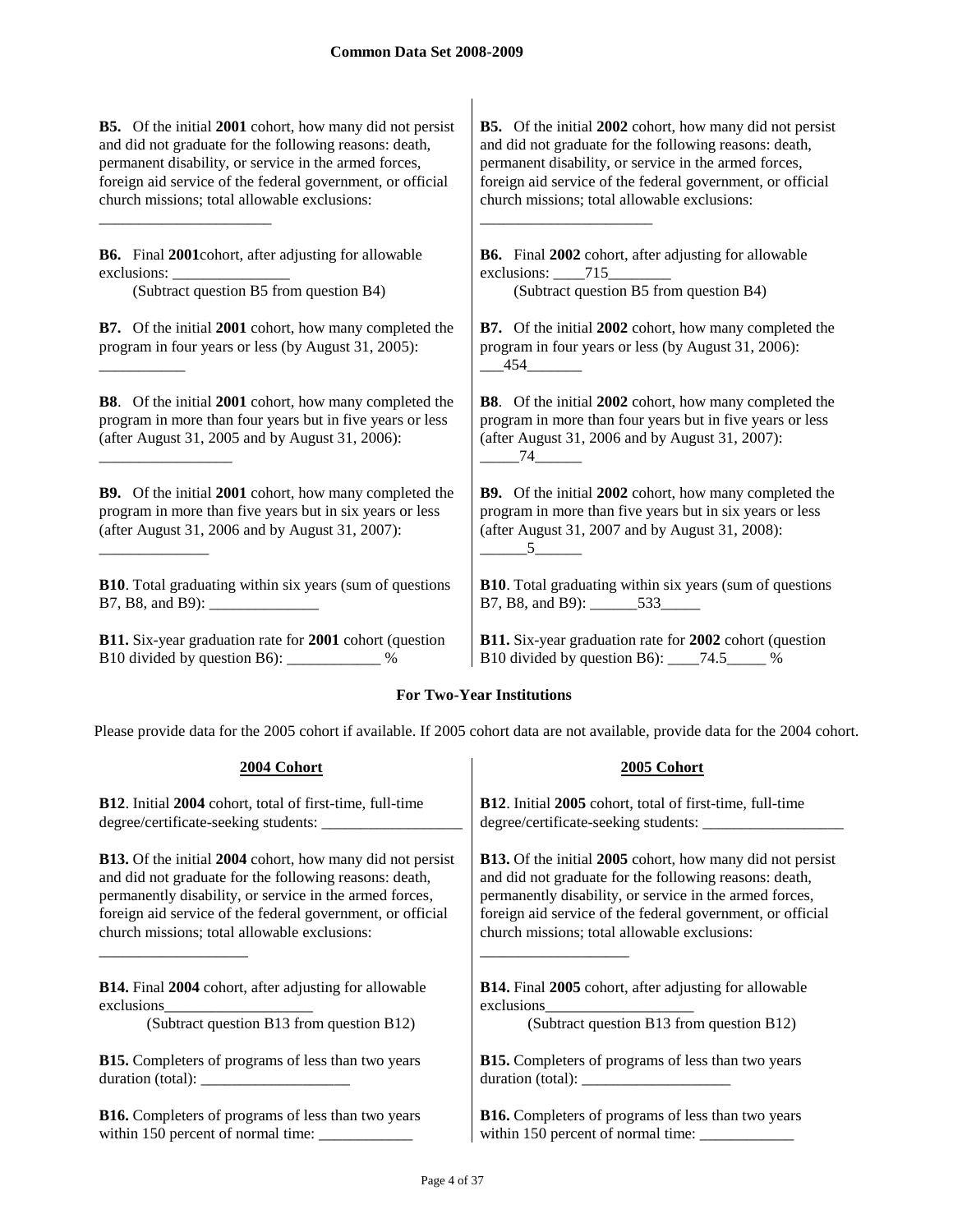| <b>B17.</b> Completers of programs of at least two but less than                                                  | <b>B17.</b> Completers of programs of at least two but less than<br>four years (total): $\frac{1}{2}$ = $\frac{1}{2}$ = $\frac{1}{2}$ = $\frac{1}{2}$ = $\frac{1}{2}$ = $\frac{1}{2}$ = $\frac{1}{2}$ = $\frac{1}{2}$ = $\frac{1}{2}$ = $\frac{1}{2}$ = $\frac{1}{2}$ = $\frac{1}{2}$ = $\frac{1}{2}$ = $\frac{1}{2}$ = $\frac{1}{2}$ = $\frac{1}{2}$ = $\frac{1}{2}$ |
|-------------------------------------------------------------------------------------------------------------------|-----------------------------------------------------------------------------------------------------------------------------------------------------------------------------------------------------------------------------------------------------------------------------------------------------------------------------------------------------------------------|
| <b>B18.</b> Completers of programs of at least two but less than<br>four-years within 150 percent of normal time: | <b>B18.</b> Completers of programs of at least two but less than<br>four-years within 150 percent of normal time:                                                                                                                                                                                                                                                     |
| <b>B19.</b> Total transfers-out (within three years) to other                                                     | <b>B19.</b> Total transfers-out (within three years) to other                                                                                                                                                                                                                                                                                                         |
| <b>B20.</b> Total transfers to two-year institutions:                                                             | <b>B20.</b> Total transfers to two-year institutions:                                                                                                                                                                                                                                                                                                                 |
|                                                                                                                   |                                                                                                                                                                                                                                                                                                                                                                       |
| <b>B21.</b> Total transfers to four-year institutions:                                                            | <b>B21.</b> Total transfers to four-year institutions:                                                                                                                                                                                                                                                                                                                |
|                                                                                                                   |                                                                                                                                                                                                                                                                                                                                                                       |

 $\begin{array}{c} \hline \end{array}$ 

# **Retention Rates**

Report for the cohort of all full-time, first-time bachelor's (or equivalent) degree-seeking undergraduate students who entered in fall 2007 (or the preceding summer term). The initial cohort may be adjusted for students who departed for the following reasons: death, permanent disability, or service in the armed forces, foreign aid service of the federal government or official church missions. No other adjustments to the initial cohort should be made.

**B22.** For the cohort of all full-time bachelor's (or equivalent) degree-seeking undergraduate students who entered your institution as freshmen in fall 2007 (or the preceding summer term), what percentage was enrolled at your institution as of the date your institution calculates its official enrollment in fall 2008? \_\_\_\_\_84.7\_\_\_\_ %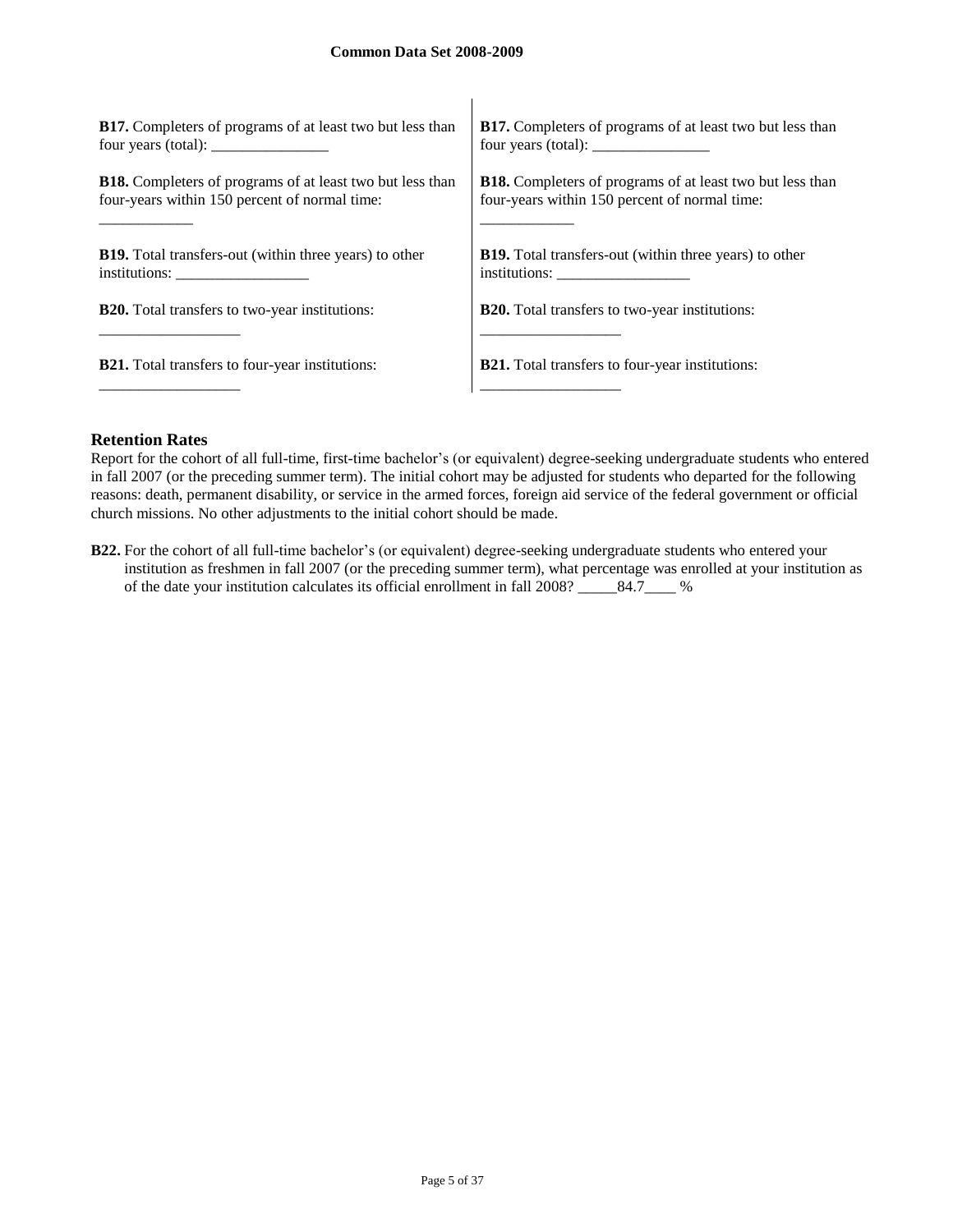# **C. FIRST-TIME, FIRST-YEAR (FRESHMAN) ADMISSION**

# **Applications**

**C1. First-time, first-year (freshman) students:** Provide the number of degree-seeking, first-time, first-year students who applied, were admitted, and enrolled (full- or part-time) in fall 2008. Include early decision, early action, and students who began studies during summer in this cohort. Applicants should include only those students who fulfilled the requirements for consideration for admission (i.e., who completed actionable applications) and who have been notified of one of the following actions: admission, non-admission, placement on waiting list, or application withdrawn (by applicant or institution). Admitted applicants should include wait-listed students who were subsequently offered admission.

| Total first-time, first-year (freshman) men who applied                        | 1463 |
|--------------------------------------------------------------------------------|------|
| Total first-time, first-year (freshman) women who applied                      | 1559 |
|                                                                                |      |
| Total first-time, first-year (freshman) men who were admitted                  | 1330 |
| Total first-time, first-year (freshman) women who were admitted                | 1443 |
|                                                                                |      |
| Total full-time, first-time, first-year (freshman) men who enrolled            | 320  |
| Total part-time, first-time, first-year (freshman) men who enrolled ____0_____ |      |
|                                                                                |      |
| Total full-time, first-time, first-year (freshman) women who enrolled          | 336  |
| Total part-time, first-time, first-year (freshman) women who enrolled          |      |
|                                                                                |      |

#### **C2. Freshman wait-listed students (students who met admission requirements but whose final admission was contingent on space availability)**

| Do you have a policy of placing students on a waiting list? $\Box$ Yes X No |  |
|-----------------------------------------------------------------------------|--|
| If yes, please answer the questions below for fall 2008 admissions:         |  |

| Number of qualified applicants offered a place on waiting list |  |
|----------------------------------------------------------------|--|
| Number accepting a place on the waiting list                   |  |
| Number of wait-listed students admitted                        |  |

Is your waiting list ranked?

If yes, do you release that information to students? Do you release that information to school counselors?

# **Admission Requirements**

#### **C3. High school completion requirement**

Check the appropriate box to identify your high school completion requirement for degree-seeking entering students:

X High school diploma is required and GED is accepted

□ High school diploma is required and GED is not accepted

 $\Box$  High school diploma or equivalent is not required

# **C4. Does your institution require or recommend a general college-preparatory program for degree-seeking students?**

Require

X Recommend

Neither require nor recommend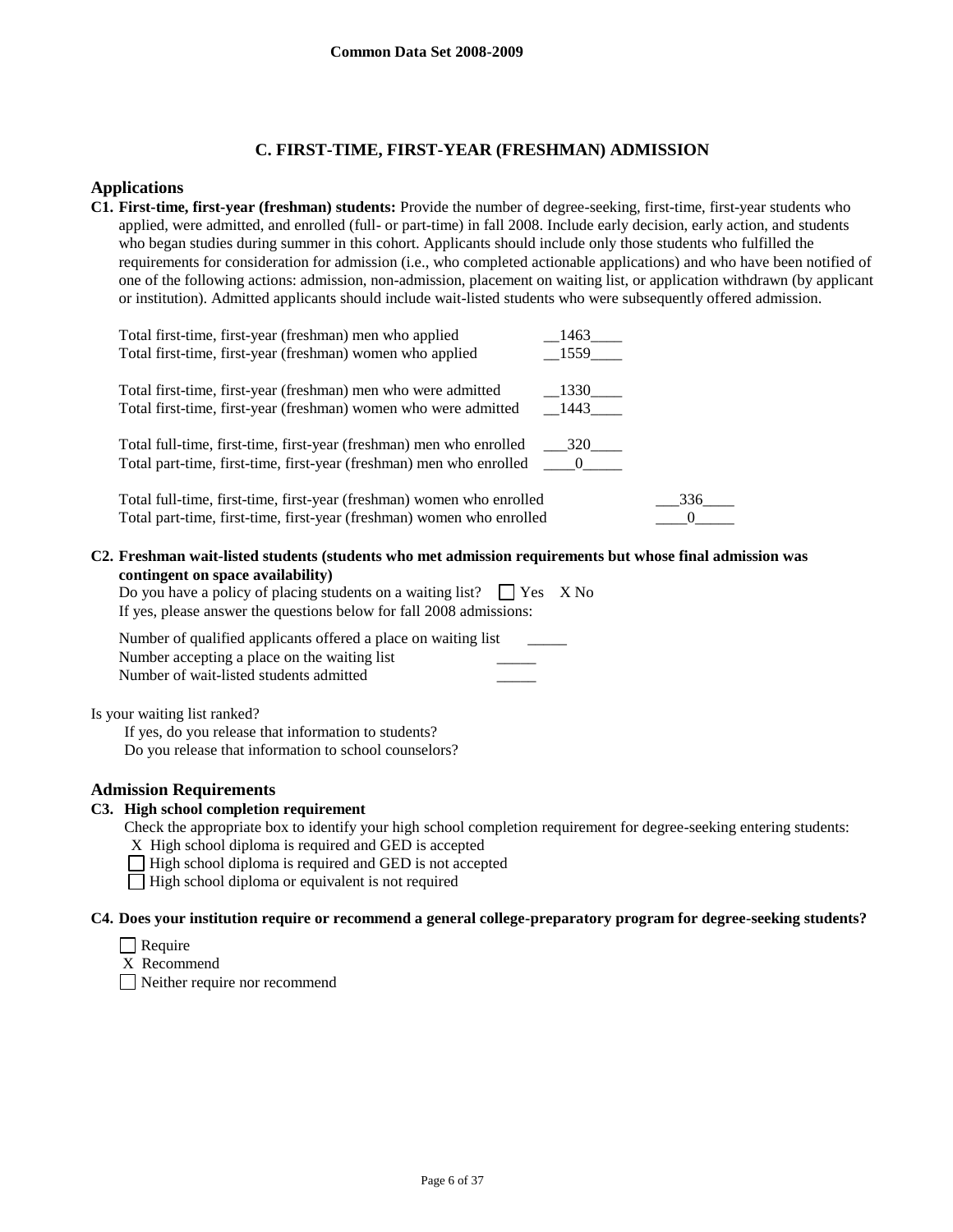**C5. Distribution of high school units required and/or recommended.** Specify the distribution of academic high school course units required and/or recommended of all or most degree-seeking students using Carnegie units (one unit equals one year of study or its equivalent). If you use a different system for calculating units, please convert.

|                                  | <b>Units Required</b> | <b>Units Recommended</b> |
|----------------------------------|-----------------------|--------------------------|
| Total academic units             | 16                    | 19                       |
| English                          | 4                     | 4                        |
| Mathematics                      | 3                     | 4                        |
| Science                          | 2                     | 3                        |
| Of these, units that must be lab | $\mathfrak{D}$        | 3                        |
| Foreign language                 | 2                     | $\mathfrak{D}$           |
| Social studies                   |                       |                          |
| <b>History</b>                   | $\mathfrak{D}$        | $\mathfrak{D}$           |
| Academic electives               | 3                     | 3                        |
| <b>Computer Science</b>          |                       |                          |
| Visual/Performing Arts           |                       |                          |
| Other (specify)                  |                       |                          |

# **Basis for Selection**

**C6.** Do you have an open admission policy, under which virtually all secondary school graduates or students with GED equivalency diplomas are admitted without regard to academic record, test scores, or other qualifications? If so, check which applies:

Open admission policy as described above for all students \_\_\_

Open admission policy as described above for most students, but

selective admission for out-of-state students \_\_\_

selective admission to some programs \_\_\_ other (explain)  $\_$ 

**C7. Relative importance of each of the following academic and nonacademic factors in your first-time, first-year, degree-seeking (freshman) admission decisions.**

|                                  | <b>Very Important</b> | Important | <b>Considered</b> | <b>Not Considered</b> |
|----------------------------------|-----------------------|-----------|-------------------|-----------------------|
| Academic                         |                       |           |                   |                       |
| Rigor of secondary school record | X                     |           |                   |                       |
| Class rank                       |                       | X         |                   |                       |
| Academic GPA                     | X                     |           |                   |                       |
| Standardized test scores         |                       | X         |                   |                       |
| <b>Application Essay</b>         |                       |           | X                 |                       |
| Recommendation                   |                       |           | X                 |                       |
| Nonacademic                      |                       |           |                   |                       |
| Interview                        |                       |           | X                 |                       |
| Extracurricular activities       |                       | X         |                   |                       |
| Talent/ability                   |                       | X         |                   |                       |
| Character/personal qualities     |                       | X         |                   |                       |
| First generation                 |                       |           | Х                 |                       |
| Alumni/ae relation               |                       | X         |                   |                       |
| Geographical residence           |                       |           |                   | X                     |
| State residency                  |                       |           |                   | X                     |
| Religious affiliation/commitment |                       |           | X                 |                       |
| Racial/ethnic status             |                       |           | X                 |                       |
| Volunteer work                   |                       |           | X                 |                       |
| Work experience                  |                       |           |                   | X                     |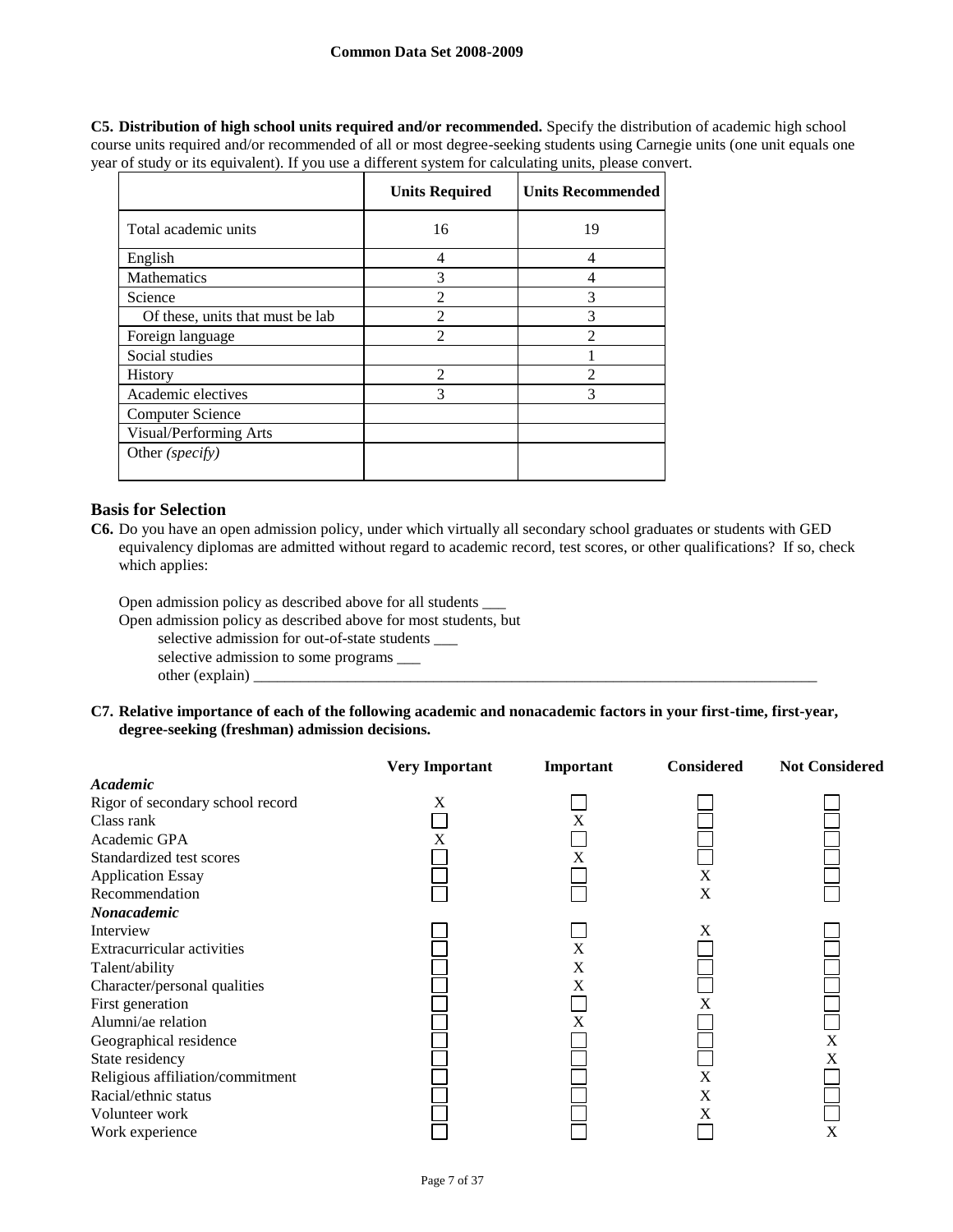| Level of applicant's interest |  |  |
|-------------------------------|--|--|
|                               |  |  |

# **SAT and ACT Policies**

#### **C8. Entrance exams**

A. Does your institution make use of SAT, ACT, or SAT Subject Test scores in **admission** decisions for first-time, first-year, degree-seeking applicants?  $X$  Yes  $\Box$  No

If yes, place check marks in the appropriate boxes below to reflect your institution's policies for use in admission for **Fall 2010.**



B. If your institution will make use of the ACT in admission decisions for first-time, first-year, degree-seeking applicants for fall 2010, please indicate which ONE of the following applies (regardless of whether the writing score will be used in the admissions process):

\_\_\_ ACT with Writing component required

\_X\_ ACT with Writing component recommended.

\_\_\_ ACT with or without Writing component accepted

C. Please indicate how your institution will use the SAT or ACT essay component; check all that apply.



D. In addition, does your institution use applicants' test scores for academic advising?  $\_\_\_\$ yes  $\_X\_$  no

- E. Latest date by which SAT or ACT scores must be received for fall-term admission\_\_\_8/15\_\_\_\_\_ Latest date by which SAT Subject Test scores must be received for fall-term admission\_
- F. If necessary, use this space to clarify your test policies (e.g., if tests are recommended for some students, or if tests are not required of some students): \_
- G. Please indicate which tests your institution uses for **placement (e.g., state tests):**

| <b>SAT</b> |                          |
|------------|--------------------------|
| ACT.       | $\mathsf{L}$             |
|            | <b>SAT Subject Tests</b> |

 $\Box$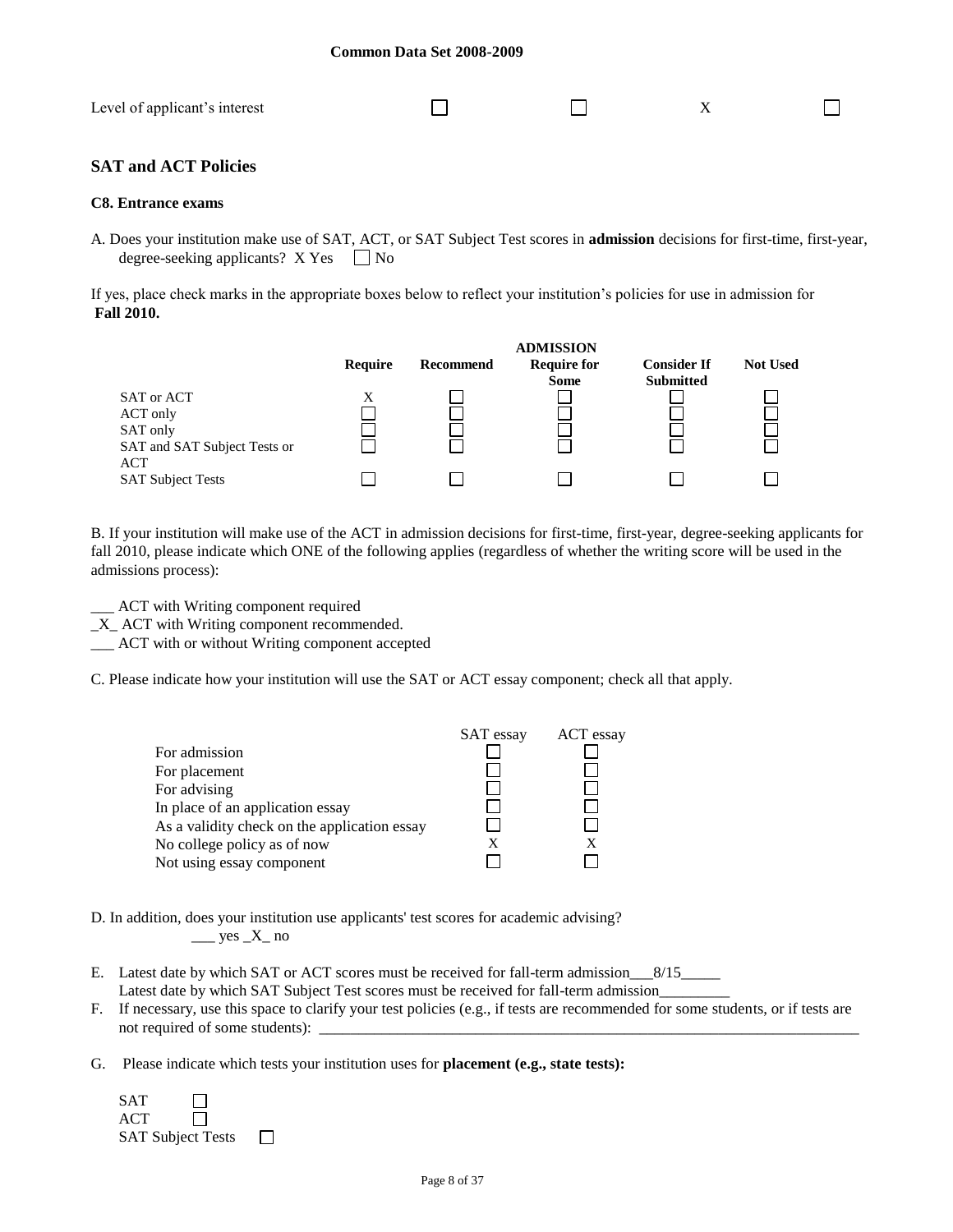AP X CLEP X Institutional Exam X State Exam (specify):

# **Freshman Profile**

Provide percentages for **ALL enrolled, degree-seeking, full-time and part-time, first-time, first-year (freshman) students**  enrolled in fall 2008, including students who began studies during summer, international students/nonresident aliens, and students admitted under special arrangements.

**C9. Percent and number of first-time, first-year (freshman) students enrolled in fall 2008 who submitted national standardized (SAT/ACT) test scores.** Include information for **ALL enrolled, degree-seeking, first-time, first-year (freshman) students who submitted test scores**. Do not include partial test scores (e.g., mathematics scores but not critical reading for a category of students) or combine other standardized test results (such as TOEFL) in this item. Do not convert SAT scores to ACT scores and vice versa.

The 25th percentile is the score that 25 percent scored at or below; the 75th percentile score is the one that 25 percent scored at or above.

| Percent submitting SAT scores | 50 | Number submitting SAT scores | 331  |
|-------------------------------|----|------------------------------|------|
| Percent submitting ACT scores | 68 | Number submitting ACT scores | -447 |

|                             | 25th Percentile | <b>75th Percentile</b> |
|-----------------------------|-----------------|------------------------|
| <b>SAT Critical Reading</b> | 490             | 600                    |
| <b>SAT Math</b>             | 500             | 630                    |
| <b>SAT Writing</b>          | 480             | 590                    |
| <b>SAT Essay</b>            |                 |                        |
| <b>ACT</b> Composite        | 22              | 28                     |
| <b>ACT Math</b>             | 22              | 29                     |
| <b>ACT</b> English          | 22              | 29                     |
| <b>ACT Writing</b>          |                 |                        |

Percent of first-time, first-year (freshman) students with scores in each range:

|         | <b>SAT Critical Reading</b> | <b>SAT Math</b> | <b>SAT Writing</b> |
|---------|-----------------------------|-----------------|--------------------|
| 700-800 |                             |                 |                    |
| 600-699 | 25                          | 28              | 1 G                |
| 500-599 |                             | 39              |                    |
| 400-499 | 24                          | 22              | 28                 |
| 300-399 |                             |                 |                    |
| 200-299 |                             |                 |                    |
|         | 100%                        | 100%            | 100%               |

|           | <b>ACT</b><br>Composite | <b>ACT English</b> | <b>ACT Math</b> |
|-----------|-------------------------|--------------------|-----------------|
| $30 - 36$ |                         | 24                 | 19              |
| 24-29     | 49                      | 42                 | 50              |
| 18-23     | 32                      | 31                 | 26              |
| $12 - 17$ |                         |                    |                 |
| $6 - 11$  |                         |                    |                 |
| Below 6   |                         |                    |                 |
|           | 100%                    | 100%               | 100%            |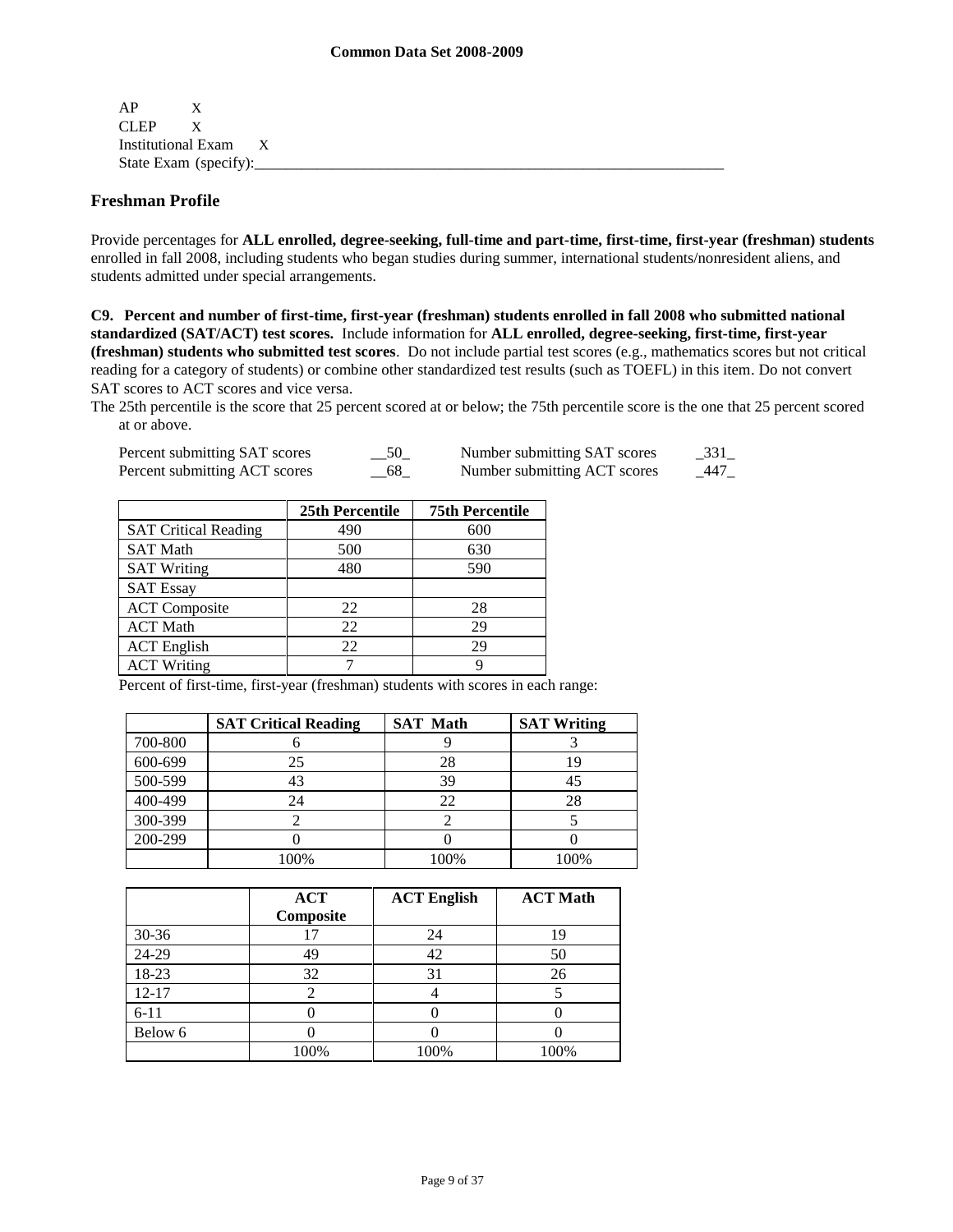**C10. Percent of all degree-seeking, first-time, first-year (freshman) students who had high school class rank within each of the following ranges (report information for those students from whom you collected high school rank information).**

Percent in top tenth of high school graduating class \_\_\_\_\_\_\_31\_ Percent in top quarter of high school graduating class \_\_\_61\_ Percent in top half of high school graduating class \_\_\_87\_ Percent in bottom half of high school graduating class Percent in bottom quarter of high school graduating class \_\_\_1\_ Percent of total first-time, first-year (freshman) students who submitted high school class rank: \_\_\_79\_\_\_\_  $\{$  Top half + bottom half = 100%.

**C11. Percentage of all enrolled, degree-seeking, first-time, first-year (freshman) students who had high school gradepoint averages within each of the following ranges (using 4.0 scale). Report information only for those students from whom you collected high school GPA.**

| Percent who had GPA of 3.75 and higher    | 28  |
|-------------------------------------------|-----|
| Percent who had GPA between 3.50 and 3.74 | 16  |
| Percent who had GPA between 3.25 and 3.49 | 16  |
| Percent who had GPA between 3.00 and 3.24 | 12  |
| Percent who had GPA between 2.50 and 2.99 | 22. |
| Percent who had GPA between 2.0 and 2.49  |     |
| Percent who had GPA between 1.0 and 1.99  |     |
| Percent who had GPA below 1.0             |     |
|                                           |     |

**C12. Average high school GPA of all degree-seeking, first-time, first-year (freshman) students who submitted GPA:**  $-3.33$ 

Percent of total first-time, first-year (freshman) students who submitted high school GPA: \_99\_\_%

## **Admission Policies**

#### **C13. Application fee**

| Does your institution have an application fee?       | X Yes | $\Box$ No |
|------------------------------------------------------|-------|-----------|
|                                                      |       |           |
| Can it be waived for applicants with financial need? | X Yes | $\Box$ No |

# **If you have an application fee and an on-line application option, please indicate policy for students who apply on-line: Same fee: \_\_\_\_**

**Free: \_\_X\_\_\_ Reduced: \_\_\_\_**

#### **Can on-line application fee be waived for applicants with financial need? Yes/no**

#### **C14. Application closing date**

| Does your institution have an application closing date?               | X Yes | $\Box$ No |  |
|-----------------------------------------------------------------------|-------|-----------|--|
| Application closing date (fall): _08/15<br>Priority date: $\_\_01/15$ |       |           |  |
|                                                                       |       |           |  |

#### **C15.** Are first-time, first-year students accepted for terms other than the fall?  $X$  Yes  $\Box$  No

#### **C16. Notification to applicants of admission decision sent** *(fill in one only)*

On a rolling basis beginning (date): \_\_10/01\_\_\_\_ By (date): \_\_\_\_\_\_\_\_\_\_ Other: \_\_\_\_\_\_\_\_\_\_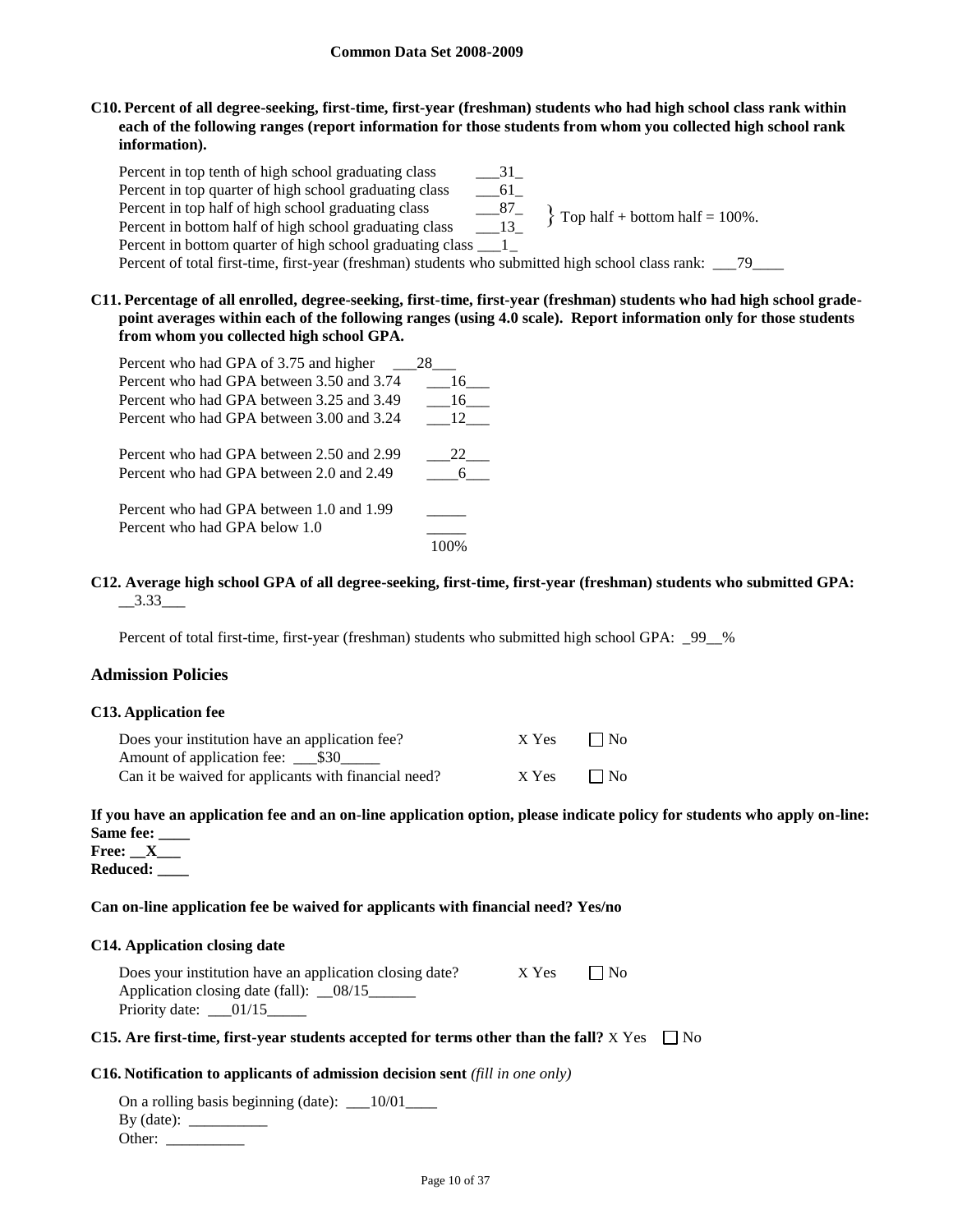**C17. Reply policy for admitted applicants** *(fill in one only)*

Must reply by (date): No set date: Must reply by May 1 or within  $\frac{4}{1}$  weeks if notified thereafter Other:

Deadline for housing deposit (MMDD): \_\_\_\_\_05/01\_\_\_\_\_\_\_\_\_ Amount of housing deposit: \_\_\_\_\_\$100\_\_\_\_\_\_\_ Refundable if student does not enroll?  $X$ <sup> $\leq$ </sup> Yes, in full \_\_\_ Yes, in part  $\_\_$  No

**C18. Deferred admission:** Does your institution allow students to postpone enrollment after admission?

 $X$  Yes  $\neg$  No

If yes, maximum period of postponement:  $\angle$  1 year $\angle$ 

**C19. Early admission of high school students:** Does your institution allow high school students to enroll as full-time, firsttime, first-year (freshman) students one year or more before high school graduation?  $\Box$  Yes X No

**C20. Common Application:** Question removed from CDS. (Initiated during 2006-2007 cycle)

#### **Early Decision and Early Action Plans**

**C21. Early decision:** Does your institution offer an early decision plan (an admission plan that permits students to apply and be notified of an admission decision well in advance of the regular notification date and that asks students to commit to attending if accepted) for first-time, first-year (freshman) applicants for fall enrollment?  $\Box$  Yes  $\Box$  X No

| If "yes," please complete the following:                                                                                      |  |
|-------------------------------------------------------------------------------------------------------------------------------|--|
| First or only early decision plan closing date<br>First or only early decision plan notification date                         |  |
| Other early decision plan closing date<br>Other early decision plan notification date                                         |  |
| For the Fall 2008 entering class:                                                                                             |  |
| Number of early decision applications received by your institution<br>Number of applicants admitted under early decision plan |  |
| Please provide significant details about your early decision plan:                                                            |  |

**C22. Early action:** Do you have a nonbinding early action plan whereby students are notified of an admission decision well in advance of the regular notification date but do not have to commit to attending your college?

X Yes $\square$  No

If "yes," please complete the following:

| Early action closing date      | 11/01 |
|--------------------------------|-------|
| Early action notification date | 12/01 |

Is your early action plan a "restrictive" plan under which you limit students from applying to other early plans?

Yes X No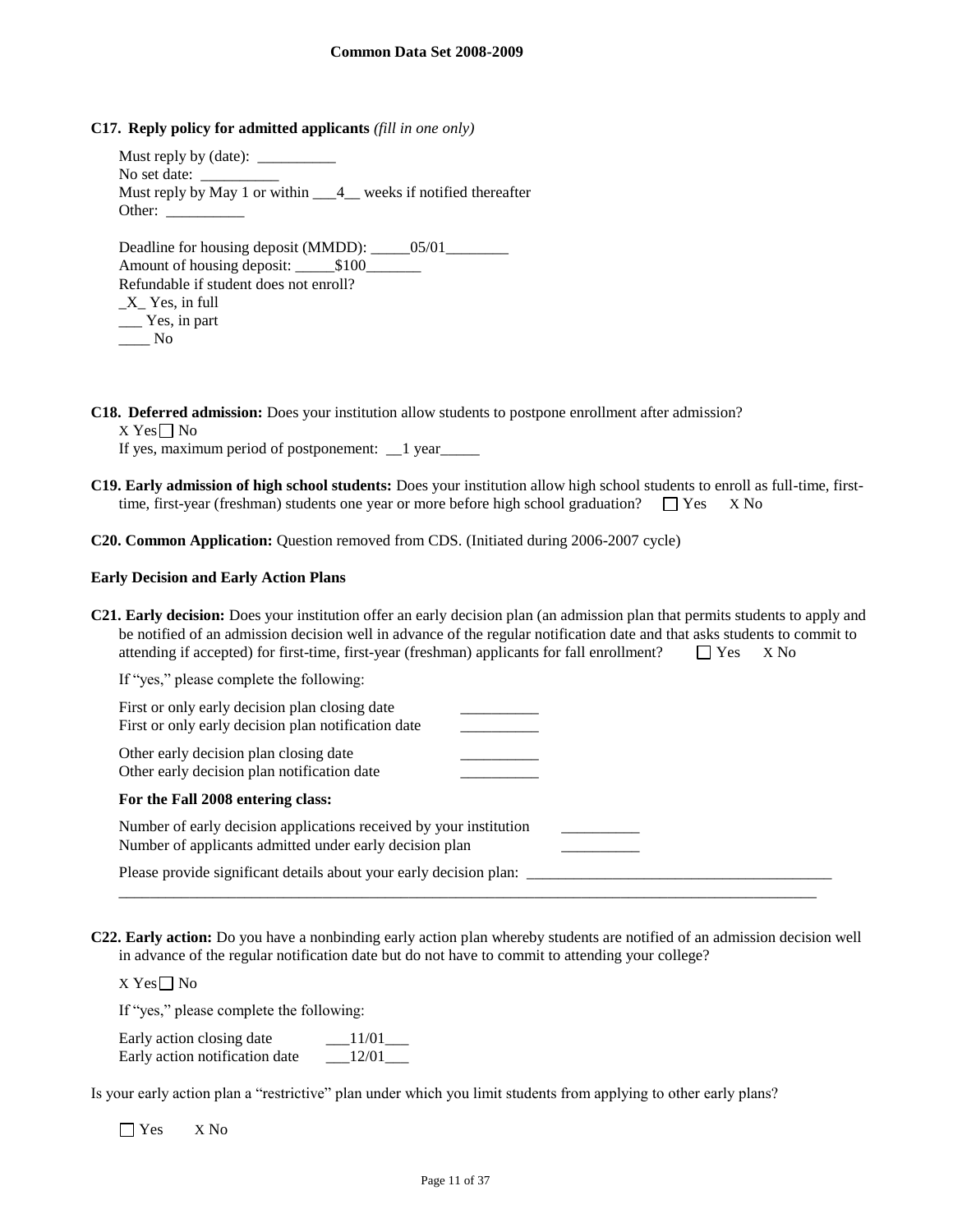# **D. TRANSFER ADMISSION**

# **Fall Applicants**

**D1.** Does your institution enroll transfer students?  $X$  Yes  $\Box$  No (If no, please skip to Section E) If yes, may transfer students earn advanced standing credit by transferring credits earned from course work completed at other colleges/universities?  $X$  Yes  $\Box$  No

**D2.** Provide the number of students who applied, were admitted, and enrolled as degree-seeking transfer students in fall 2008.

|       | <b>Applicants</b> | <b>Admitted Applicants</b> | <b>Enrolled Applicants</b> |
|-------|-------------------|----------------------------|----------------------------|
| Men   | 86                |                            |                            |
| Women | 59ء               | 144                        | 8.                         |
| Total | 245               |                            |                            |

# **Application for Admission**

- **D3.** Indicate terms for which transfers may enroll: X Fall Winter X Spring X Summer
- **D4.** Must a transfer applicant have a minimum number of credits completed or else must apply as an entering freshman? Yes X<sub>No</sub>

If yes, what is the minimum number of credits and the unit of measure?

**D5.** Indicate all items required of transfer students to apply for admission:

|                               | <b>Required</b><br>of All | Recommended<br>of All | Recommended<br>of Some | <b>Required of</b><br><b>Some</b> | Not required |
|-------------------------------|---------------------------|-----------------------|------------------------|-----------------------------------|--------------|
| High school transcript        |                           |                       |                        | X                                 |              |
| College transcript $(s)$      | X                         |                       |                        |                                   |              |
| Essay or personal statement   | X                         |                       |                        |                                   |              |
| Interview                     |                           | X                     |                        |                                   |              |
| Standardized test scores      |                           |                       |                        | Х                                 |              |
| Statement of good standing    | X                         |                       |                        |                                   |              |
| from prior institution( $s$ ) |                           |                       |                        |                                   |              |

- **D6.** If a minimum high school grade point average is required of transfer applicants, specify (on a 4.0 scale):  $\_\_$
- **D7**. If a minimum college grade point average is required of transfer applicants, specify (on a 4.0 scale): \_\_\_\_2.0\_\_\_\_\_\_
- **D8**. List any other application requirements specific to transfer applicants: \_\_\_\_\_\_\_\_\_\_\_\_Certain programs may require a higher GPA for transfer admission. \_\_\_\_\_\_\_\_\_\_\_\_\_\_\_\_\_\_

\_\_\_\_\_\_\_\_\_\_\_\_\_\_\_\_\_\_\_\_\_\_\_\_\_\_\_\_\_\_\_\_\_\_\_\_\_\_\_\_\_\_\_\_\_\_\_\_\_\_\_\_\_\_\_\_\_\_\_\_\_\_\_\_\_\_\_\_\_\_\_\_\_\_\_\_\_\_\_\_\_\_\_\_\_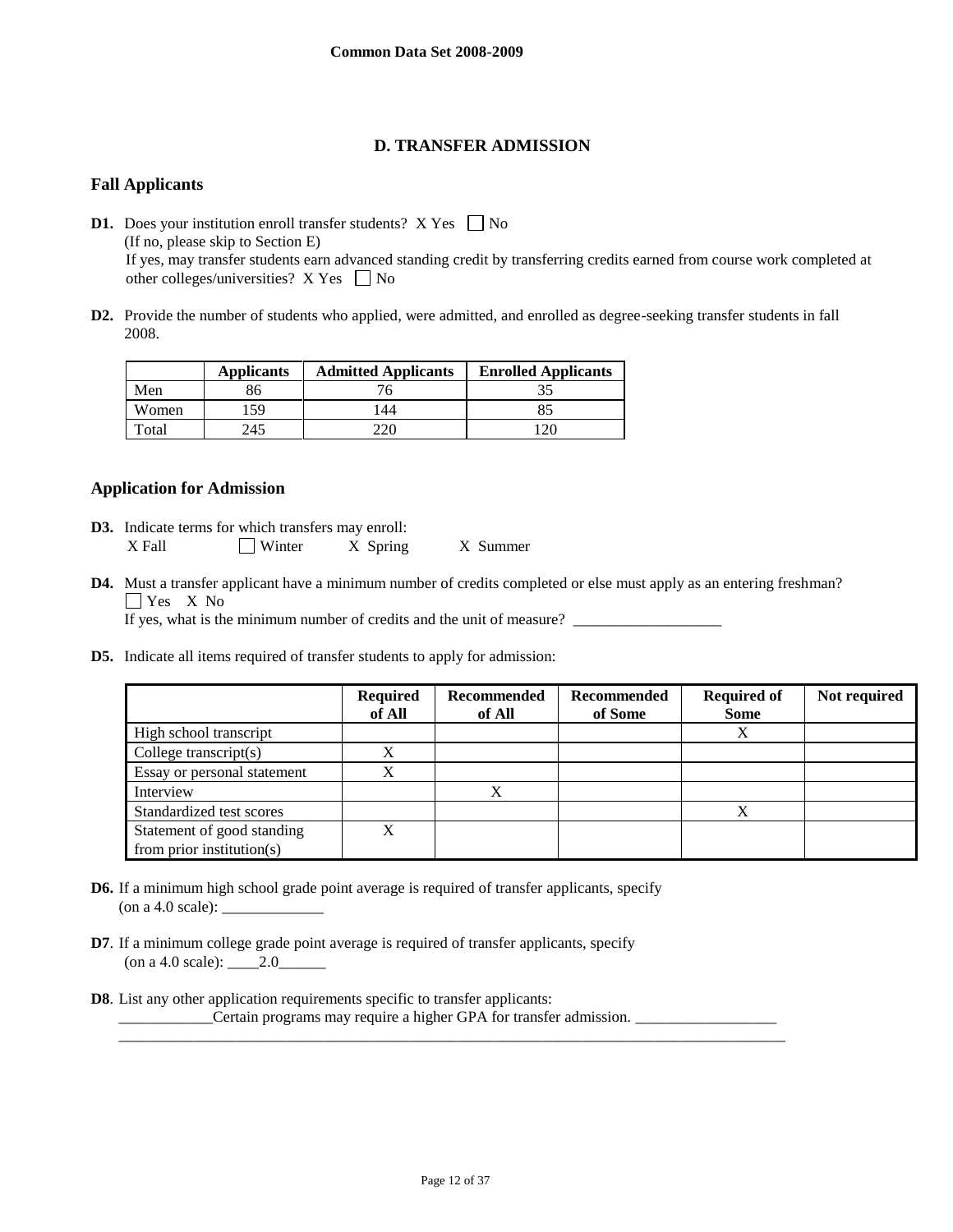**D9.** List application priority, closing, notification, and candidate reply dates for transfer students. If applications are reviewed on a continuous or rolling basis, place a check mark in the "Rolling admission" column.

|        | <b>Priority Date</b> | <b>Closing Date</b> | <b>Notification Date</b> | <b>Reply Date</b> | <b>Rolling</b><br><b>Admission</b> |
|--------|----------------------|---------------------|--------------------------|-------------------|------------------------------------|
| Fall   |                      | 8/15                |                          |                   |                                    |
| Winter |                      |                     |                          |                   |                                    |
| Spring |                      | 12/15               |                          |                   |                                    |
| Summer |                      |                     |                          |                   |                                    |

|  |  | <b>D10.</b> Does an open admission policy, if reported, apply to transfer students? $\Box$ Yes X No |  |
|--|--|-----------------------------------------------------------------------------------------------------|--|
|  |  |                                                                                                     |  |

**D11**. Describe additional requirements for transfer admission, if applicable: **Example 2** Recent academic work is most important.

# **Transfer Credit Policies**

**D12.** Report the lowest grade earned for any course that may be transferred for credit: \_\_\_\_\_C-\_\_\_\_\_\_\_\_

\_\_\_\_\_\_\_\_\_\_\_\_\_\_\_\_\_\_\_\_\_\_\_\_\_\_\_\_\_\_\_\_\_\_\_\_\_\_\_\_\_\_\_\_\_\_\_\_\_\_\_\_\_\_\_\_\_\_\_\_\_\_\_\_\_\_\_\_\_\_\_\_\_\_\_\_\_\_\_\_\_

- **D13.** Maximum number of credits or courses that may be transferred from a two-year institution: Number 94 Unit type
- **D14**. Maximum number of credits or courses that may be transferred from a four-year institution: Number \_\_\_94\_\_\_ Unit type \_\_\_\_\_\_\_\_\_\_\_\_
- **D15.** Minimum number of credits that transfers must complete at your institution to earn an associate degree:  $-30$
- **D16.** Minimum number of credits that transfers must complete at your institution to earn a bachelor's degree: \_\_\_\_\_30\_\_\_\_\_
- **D17.** Describe other transfer credit policies:

\_\_30 of the last 40 credits earned for the degree and half the credits for any major or minor must be in residence. Maximum 4 credits physical education, 12 credits applied music, 4 credits ensemble music transferable. Students enrolled in the College of Engineering may transfer 102 credits maximum. One course in theology must be taken in residence at VU. Credits earned more than 15 years before application for admission are accepted toward graduation on a provisional basis, subject to validation by the first 30 semester hours completed in residence at VU with a 2.0 (C) grade point average.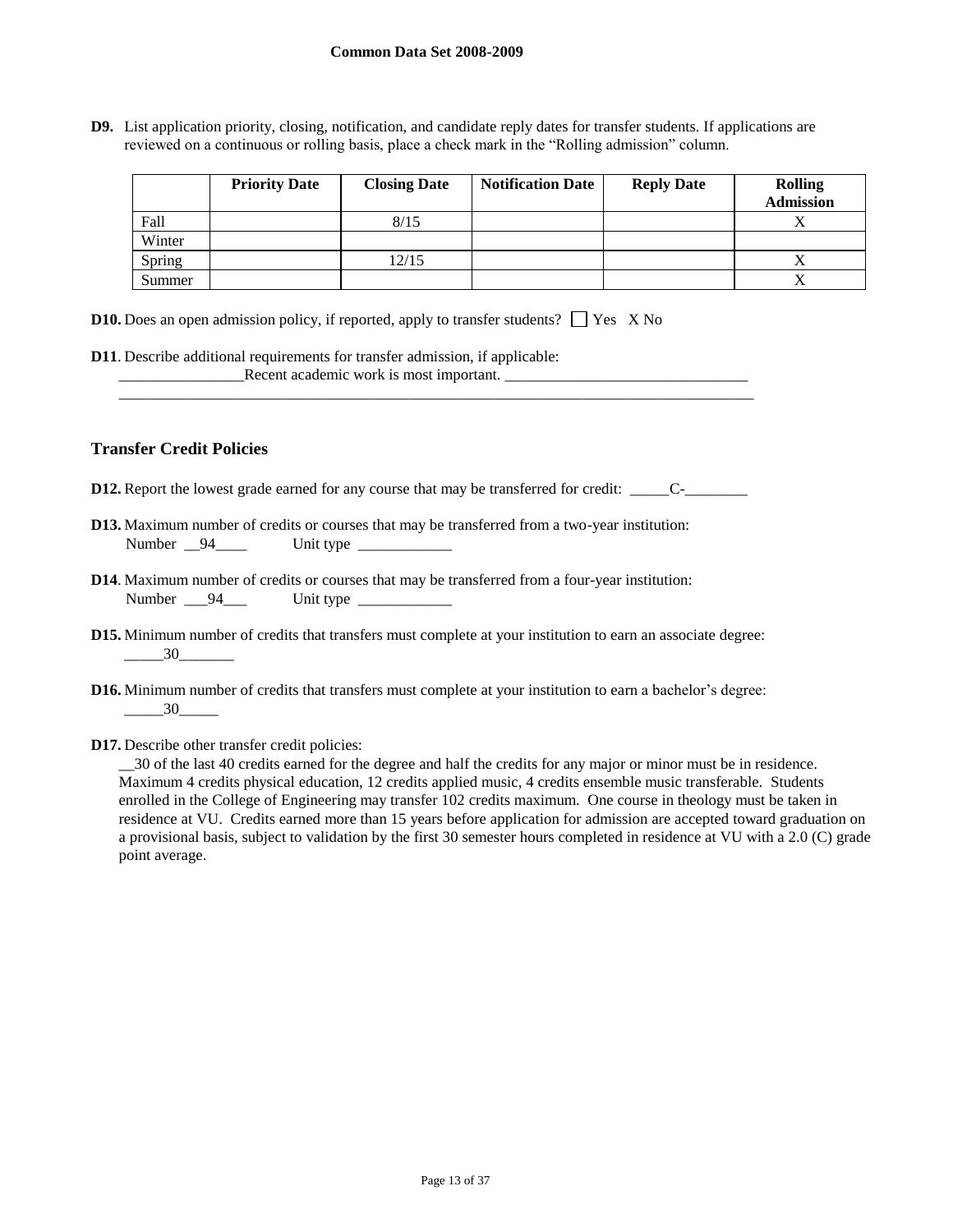# **E. ACADEMIC OFFERINGS AND POLICIES**

**E1. Special study options:** Identify those programs available at your institution. Refer to the glossary for definitions.

- X Accelerated program X Honors program
- X Cooperative education program X Independent study
- X Cross-registration X Internships
- 
- 
- Dual enrollment X Study abroad
- X English as a Second Language (ESL) X Teacher certification program
- $X$  Exchange student program (domestic) Weekend college
- External degree program
- Other (specify):
- 
- 
- 
- X Distance learning X Liberal arts/career combination
- X Double major X Student-designed major
	-
	-
	-

# **E2. Has been removed from the CDS.**

**E3. Areas in which all or most students are required to complete some course work prior to graduation:**

Arts/fine arts X Humanities Computer literacy Mathematics English (including composition) Philosophy X Foreign languages X Sciences (biological or physical) History X Social science X Other (describe):

Theology, Cultural Diversity, Valpo Core, Quantitative Analysis

**Library Collections: The CDS publishers will collect library data again when a new Academic Libraries Survey is in place.** 

# **F. STUDENT LIFE**

### **F1. Percentages of first-time, first-year (freshman) degree-seeking students and degree-seeking undergraduates enrolled in Fall 2008 who fit the following categories:**

|                                                                      | First-time, first-year | Undergraduates    |
|----------------------------------------------------------------------|------------------------|-------------------|
|                                                                      | (freshman) students    |                   |
| Percent who are from out of state (exclude international/nonresident |                        |                   |
| aliens from the numerator and denominator)                           | 64                     | - 60              |
| Percent of men who join fraternities                                 | 26                     | 23                |
| Percent of women who join sororities                                 | 18                     | $19$ <sub>—</sub> |
| Percent who live in college-owned, -operated, or -affiliated housing | - 90                   | 68                |
| Percent who live off campus or commute                               | 10                     | $32$ <sub>—</sub> |
| Percent of students age 25 and older                                 | 0.2                    |                   |
| Average age of full-time students                                    | 18                     | 20                |
| Average age of all students (full- and part-time)                    |                        | 20.               |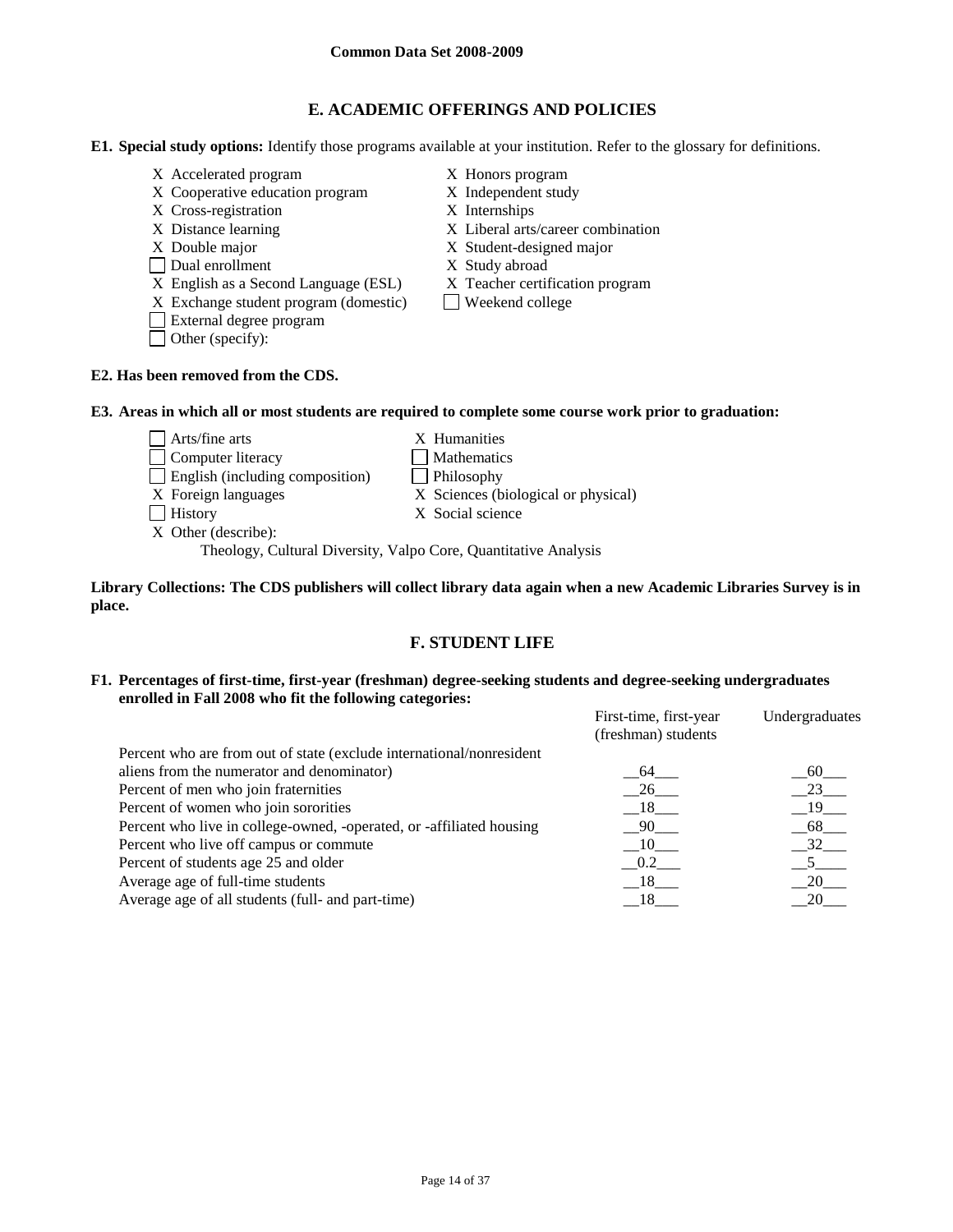|  |  |  |  |  | F2. Activities offered Identify those programs available at your institution. |
|--|--|--|--|--|-------------------------------------------------------------------------------|
|--|--|--|--|--|-------------------------------------------------------------------------------|

| X Campus Ministries<br>X Choral groups<br>X Concert band<br>X Dance<br>X Drama/theater<br>X International Student<br>Organization     | X Literary magazine X Radio station<br>Marching band<br>Model UN<br>X Music ensembles<br>X Musical theater<br>$\Box$ Opera | X Student government<br>X Student newspaper<br>$\Box$ Student-run film society<br>X Symphony orchestra<br>$\Box$ Television station                                                              |  |  |  |  |
|---------------------------------------------------------------------------------------------------------------------------------------|----------------------------------------------------------------------------------------------------------------------------|--------------------------------------------------------------------------------------------------------------------------------------------------------------------------------------------------|--|--|--|--|
| X Jazz band                                                                                                                           | X Pep band                                                                                                                 | X Yearbook                                                                                                                                                                                       |  |  |  |  |
| <b>F3. ROTC</b> (program offered in cooperation with Reserve Officers' Training Corps)<br>Army ROTC is offered:                       |                                                                                                                            |                                                                                                                                                                                                  |  |  |  |  |
| $\Box$ On campus<br>X At cooperating institution (name): ____University of Notre Dame but some courses are held at VU.                |                                                                                                                            |                                                                                                                                                                                                  |  |  |  |  |
| Naval ROTC is offered:<br>On campus                                                                                                   |                                                                                                                            |                                                                                                                                                                                                  |  |  |  |  |
| Air Force ROTC is offered:<br>$\Box$ On campus                                                                                        |                                                                                                                            | X At cooperating institution (name): ___University of Notre Dame but some courses are held at VU.                                                                                                |  |  |  |  |
| F4. Housing: Check all types of college-owned, -operated, or -affiliated housing available for undergraduates at your<br>institution. |                                                                                                                            |                                                                                                                                                                                                  |  |  |  |  |
| X Coed dorms<br>Men's dorms<br>X Women's dorms<br>Apartments for married students<br>X Apartments for single students                 |                                                                                                                            | Special housing for disabled students<br>Special housing for international students<br>X Fraternity/sorority housing<br>$\Box$ Cooperative housing<br>X Theme housing<br>$\Box$ Wellness housing |  |  |  |  |

 $\Box$  Other housing options (specify):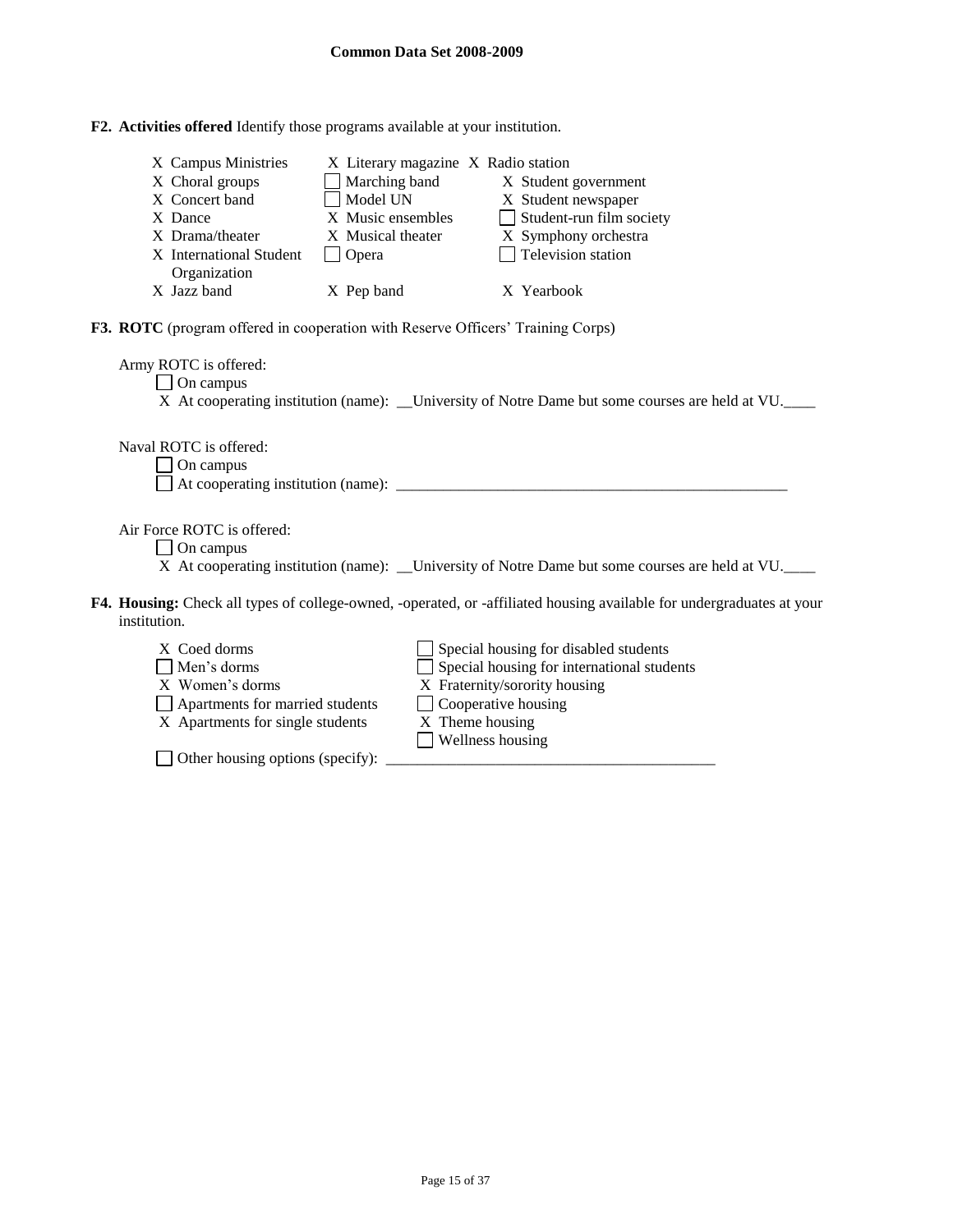# **G. ANNUAL EXPENSES**

## **Provide 2009-2010 academic year costs of attendance for the following categories that are applicable to your institution.**

Check here if your institution's 2009-2010 academic year costs of attendance are not available at this time and provide an approximate date (i.e., month/day) when your institution's final 2009-2010 academic year costs of attendance will be available: \_\_\_\_\_\_\_\_\_\_\_\_\_\_\_

#### **G1. Undergraduate full-time tuition, required fees, room and board**

List the typical tuition, required fees, and room and board for a full-time undergraduate student for the FULL 2009-2010 academic year (30 semester hours or 45 quarter hours for institutions that derive annual tuition by multiplying credit hour cost by number of credits). A full academic year refers to the period of time generally extending from September to June; usually equated to two semesters, two trimesters, three quarters, or the period covered by a four-one-four plan. Room and board is defined as double occupancy and 19 meals per week or the maximum meal plan. **Required fees** include only charges that all full-time students must pay that are *not* included in tuition (e.g., registration, health, or activity fees.) Do *not* include optional fees (e.g., parking, laboratory use).

|                             | <b>FIRST-YEAR</b> | <b>UNDERGRADUATES</b> |
|-----------------------------|-------------------|-----------------------|
| PRIVATE INSTITUTION         | 27,360            | 27,360                |
| Tuition:                    |                   |                       |
| PUBLIC INSTITUTION          |                   |                       |
| Tuition:                    |                   |                       |
| In-district:                |                   |                       |
| In-state (out-of-district): |                   |                       |
|                             |                   |                       |
| Out-of-state:               |                   |                       |
| <b>NONRESIDENT ALIEN:</b>   | 27,360            | 27,360                |
| Tuition:                    |                   |                       |
| <b>REQUIRED FEES:</b>       | 960               | 960                   |
| <b>ROOM AND BOARD:</b>      |                   |                       |
| (on-campus)                 |                   |                       |
| <b>ROOM ONLY:</b>           | 4,910             | 4,910                 |
| (on-campus)                 |                   |                       |
| <b>BOARD ONLY:</b>          | 3,050             | 3,050                 |
| (on-campus meal plan)       |                   |                       |

Comprehensive tuition and room and board fee (if your college cannot provide separate tuition and room and board fees): \_\_\_\_\_\_\_\_\_\_\_\_\_\_\_\_\_\_\_\_\_\_\_

Other: \_\_\_\_\_\_\_\_\_\_\_\_\_\_\_\_\_\_\_\_\_\_\_\_\_\_\_\_\_\_\_\_\_\_\_\_\_\_\_\_\_\_\_\_\_\_\_\_\_\_\_\_\_\_\_\_\_\_\_\_\_\_\_\_\_\_\_\_\_\_\_\_\_\_\_\_\_\_\_\_\_\_\_\_\_

**G2. Number of credits per term a student can take for the stated full-time tuition** \_12\_minimum \_\_\_maximum

**G3.** Do tuition and fees vary by year of study (e.g., sophomore, junior, senior)?  $\Box$  Yes X No

**G4. If tuition and fees vary by undergraduate instructional program, describe briefly:** College of Engineering students pay an additional fee of \$700. Nursing lab and test fee: beginning of sophomore year \$560.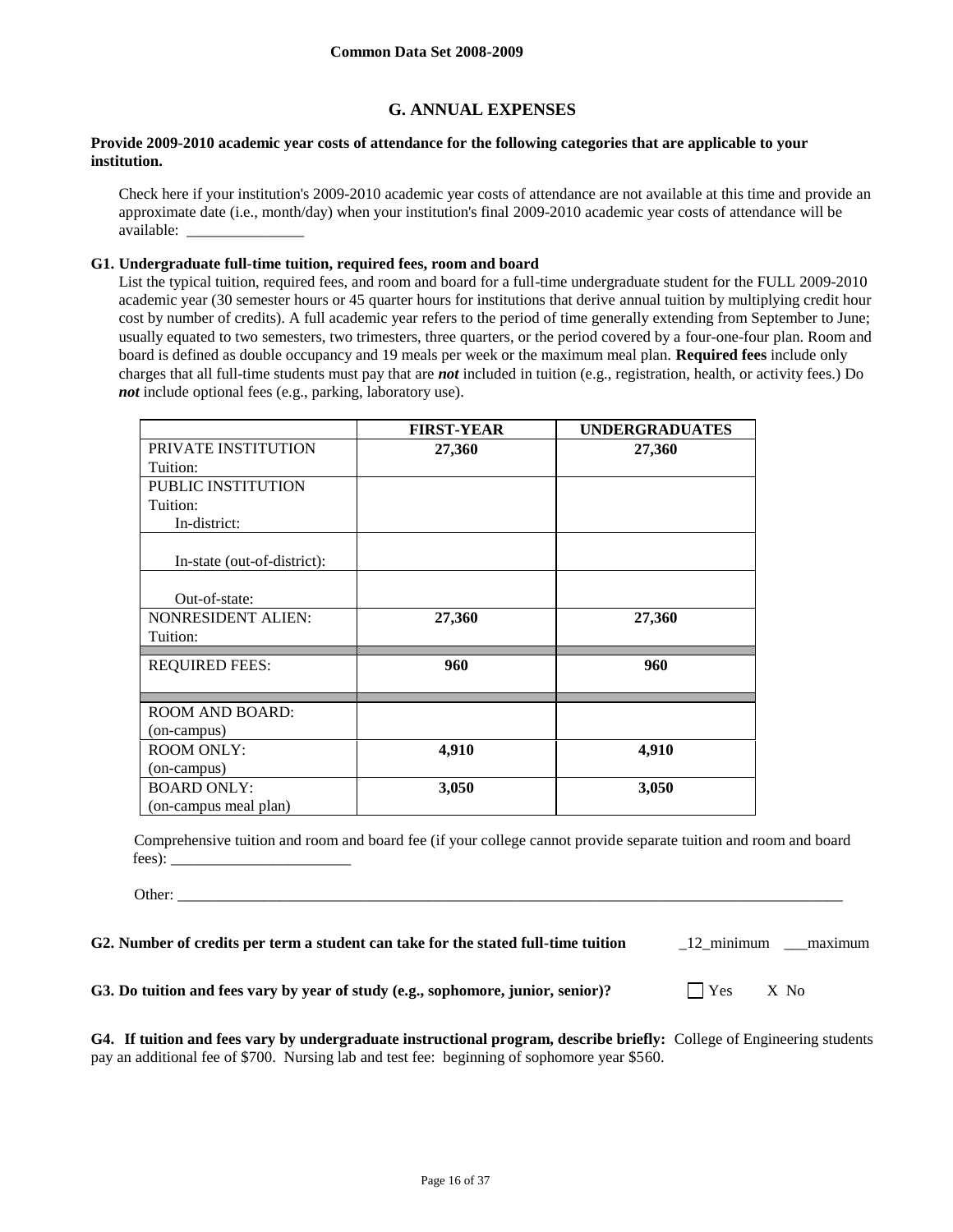# **Common Data Set 2008-2009**

# **G5. Provide the estimated expenses for a typical full-time undergraduate student:**

|                                                                                                                                     | <b>Residents</b> | <b>Commuters</b><br>(living at home) | <b>Commuters</b><br>(not living at home) |
|-------------------------------------------------------------------------------------------------------------------------------------|------------------|--------------------------------------|------------------------------------------|
| Books and supplies:                                                                                                                 | 1,200            | 1,200                                | 1,200                                    |
| Room only:                                                                                                                          |                  | 0                                    | 4,910                                    |
| Board only:                                                                                                                         |                  | 2,000                                | 2,000                                    |
| Room and board total (if<br>your college cannot provide<br>separate room and board<br>figures for commuters not<br>living at home): |                  |                                      |                                          |
| Transportation:                                                                                                                     | 750              | 750                                  | 750                                      |
| Other expenses:                                                                                                                     | 890              | 890                                  | 890                                      |

# **G6. Undergraduate per-credit-hour charges (tuition only):**

| <b>PRIVATE INSTITUTIONS:</b>        | 1,240 |
|-------------------------------------|-------|
| PUBLIC INSTITUTIONS<br>In-district: |       |
| In-state (out-of-district):         |       |
| Out-of-state:                       |       |
| <b>NONRESIDENT ALIENS:</b>          | 1,240 |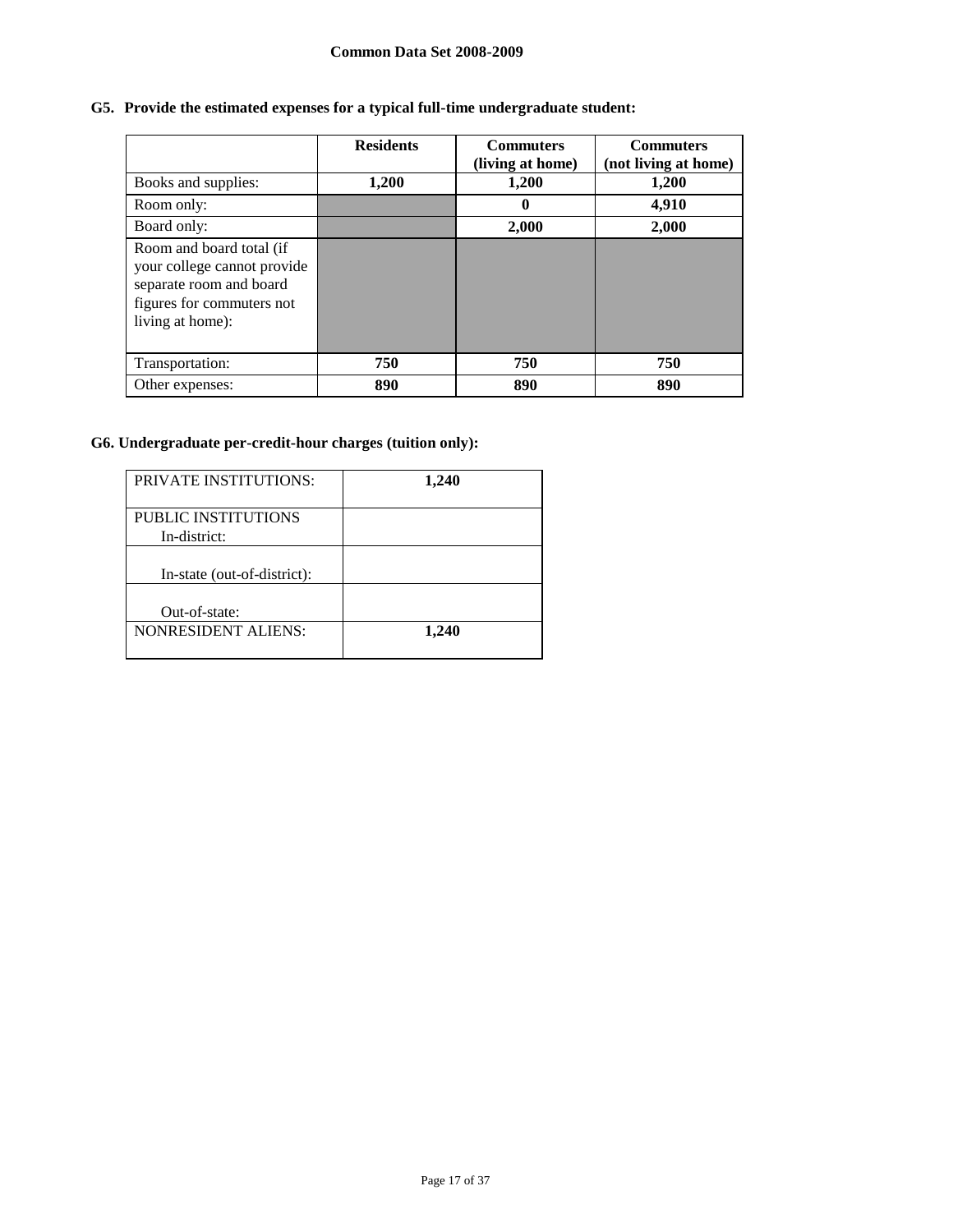# **H. FINANCIAL AID**

# **Please refer to the following financial aid definitions when completing Section H.**

**Awarded aid:** The dollar amounts offered to financial aid applicants.

**Financial aid applicant:** Any applicant who submits **any one of** the institutionally required financial aid applications/forms, such as the FAFSA.

**Indebtedness:** Aggregate dollar amount borrowed through any loan program (federal, state, subsidized, unsubsidized, private, etc.; excluding parent loans) while the student was enrolled at an institution. Student loans co-signed by a parent are assumed to be the responsibility of the student and **should** be included.

**Institutional scholarships and grants**: Endowed scholarships, annual gifts and tuition funded grants for which the institution determines the recipient.

**Financial need:** As determined by your institution using the federal methodology and/or your institution's own standards.

**Need-based aid:** College-funded or college-administered award from institutional, state, federal, or other sources for which a student must have financial need to qualify. This includes both institutional and noninstitutional student aid (grants, jobs, and loans).

**Need-based scholarship or grant aid:** Scholarships and grants from institutional, state, federal, or other sources for which a student must have financial need to qualify.

**Need-based self-help aid:** Loans and jobs from institutional, state, federal, or other sources for which a student must demonstrate financial need to qualify.

**Non-need-based scholarship or grant aid:** Scholarships and grants, gifts, or merit-based aid from institutional, state, federal, or other sources (including unrestricted funds or gifts and endowment income) awarded solely on the basis of academic achievement, merit, or any other non-need-based reason. When reporting questions H1 and H2, non-need-based aid that is used to meet need should be counted as need-based aid.

**Note: Suggested order of precedence for counting non-need money as need-based:**

Non-need institutional grants Non-need tuition waivers Non-need athletic awards Non-need federal grants Non-need state grants Non-need outside grants Non-need student loans Non-need parent loans Non-need work

**Non-need-based self-help aid:** Loans and jobs from institutional, state, or other sources for which a student need not demonstrate financial need to qualify.

**External scholarships and grants:** Scholarships and grants received from outside (private) sources that students bring with them (e.g., Kiwanis, National Merit scholarships). The institution may process paperwork to receive the dollars, but it has no role in determining the recipient or the dollar amount awarded.

**Work study and employment**: Federal and state work study aid, and any employment packaged by your institution in financial aid awards.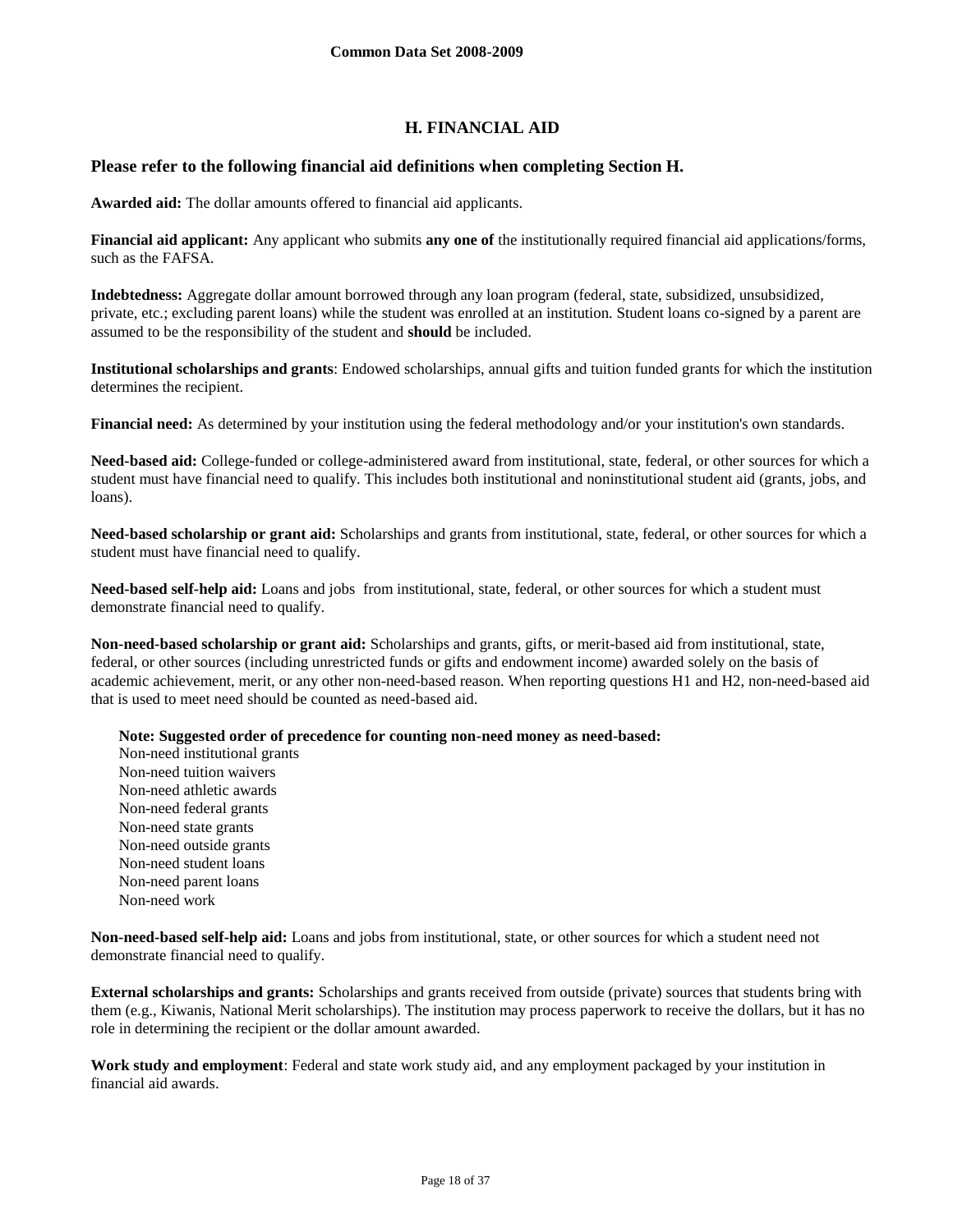# **Aid Awarded to Enrolled Undergraduates**

**H1.** Enter total dollar amounts **awarded** to enrolled full-time and less than full-time degree-seeking undergraduates **(using the same cohort reported in CDS Question B1, "total degree-seeking" undergraduates)** in the following categories. (Note: If the data being reported are final figures for the 2007-2008 academic year (see the next item below), use the 2007-2008 academic year's CDS Question B1 cohort.) Include aid awarded to international students (i.e., those not qualifying for federal aid). **Aid that is non-need-based but that was used to meet need should be reported in the need-based aid column. (For a suggested order of precedence in assigning categories of aid to cover need, see the entry for "non-need-based scholarship or grant aid" on the last page of the definitions section.)**

Indicate the academic year for which data are reported for **items H1**, **H2**, **H2A**, and **H6** below: 2008-2009 estimated or X 2007-2008 final

Which needs-analysis methodology does your institution use in awarding institutional aid? **(Formerly H3)** \_\_\_ Federal methodology (FM)

\_\_\_ Institutional methodology (IM)

\_X\_ Both FM and IM

|                                                                                                                                                                                         | Need-based<br>(Include non-need-based<br>aid use to meet need.) | Non-need-based<br>(Exclude non-need-based<br>aid use to meet need.) |
|-----------------------------------------------------------------------------------------------------------------------------------------------------------------------------------------|-----------------------------------------------------------------|---------------------------------------------------------------------|
|                                                                                                                                                                                         | \$                                                              | \$                                                                  |
| Scholarships/Grants                                                                                                                                                                     |                                                                 |                                                                     |
| Federal                                                                                                                                                                                 | \$2,872,151                                                     | \$15,750                                                            |
| State (i.e., all states, not only the state in<br>which your institution is located)                                                                                                    | \$2,833,261                                                     | \$7,894                                                             |
| Institutional: Endowed scholarships,<br>annual gifts and tuition funded grants,<br>awarded by the college, excluding athletic<br>aid and tuition waivers (which are<br>reported below). | \$19,257,090                                                    | \$6,357,246                                                         |
| Scholarships/grants from external sources<br>(e.g., Kiwanis, National Merit) not<br>awarded by the college                                                                              | \$1,209,173                                                     | \$810,008                                                           |
| <b>Total Scholarships/Grants</b>                                                                                                                                                        | \$26,171,675                                                    | \$7,190,898                                                         |
| <b>Self-Help</b>                                                                                                                                                                        |                                                                 |                                                                     |
| Student loans from all sources (excluding<br>parent loans)                                                                                                                              | \$10,936,063                                                    | \$5,297,618                                                         |
| Federal Work-Study                                                                                                                                                                      | \$563,830                                                       |                                                                     |
| State and other (e.g., institutional) work-<br>study/employment (Note: Excludes Federal<br>Work-Study captured above.)                                                                  | \$92,092                                                        | \$803,895                                                           |
| <b>Total Self-Help</b>                                                                                                                                                                  | \$11,591,985                                                    | \$6,101,513                                                         |
| <b>Parent Loans</b>                                                                                                                                                                     | \$809,799                                                       | \$2,351,157                                                         |
| <b>Tuition Waivers</b><br>Note: Reporting is optional. Report tuition<br>waivers in this row if you choose to report<br>them. Do not report tuition waivers<br>elsewhere.               | \$743,284                                                       | \$749,669                                                           |
| <b>Athletic Awards</b>                                                                                                                                                                  | \$684,133                                                       | \$1,895,252                                                         |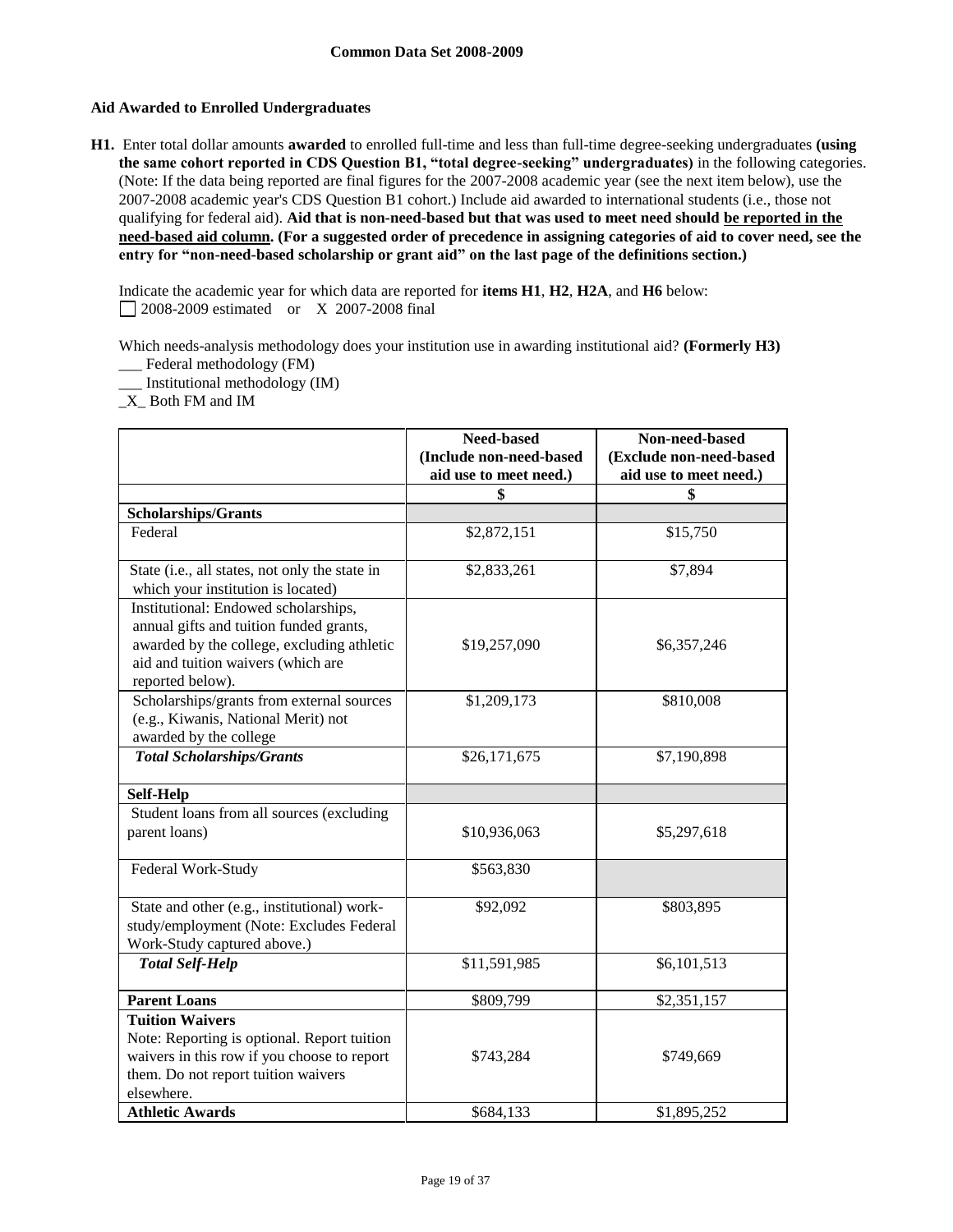### **Common Data Set 2008-2009**

**H2. Number of Enrolled Students Awarded Aid:** List the number of degree-seeking full-time and less-than-full-time undergraduates who applied for and were awarded financial aid from any source. **Aid that is non-need-based but that**  was used to meet need should be counted as need-based aid. Numbers should reflect the cohort awarded the dollars reported in H1. Note: In the chart below, students may be counted in more than one row, and full-time freshmen should also be counted as full-time undergraduates.

|                  |                                                                                                                                                                                                                                                                                        | <b>First-time</b><br><b>Full-time</b> | <b>Full-time</b><br>Undergrad | <b>Less Than</b><br><b>Full-time</b> |
|------------------|----------------------------------------------------------------------------------------------------------------------------------------------------------------------------------------------------------------------------------------------------------------------------------------|---------------------------------------|-------------------------------|--------------------------------------|
|                  |                                                                                                                                                                                                                                                                                        | Freshmen                              | (Incl. Fresh)                 | Undergrad                            |
| a)               | Number of degree-seeking undergraduate students (CDS Item B1 if<br>reporting on Fall 2008 cohort)                                                                                                                                                                                      | 713                                   | 2732                          | 102                                  |
| b)               | Number of students in line a who applied for need-based financial aid                                                                                                                                                                                                                  | 657                                   | 2273                          | 55                                   |
| $\mathbf{c})$    | Number of students in line <b>b</b> who were determined to have financial need                                                                                                                                                                                                         | 545                                   | 1936                          | 44                                   |
| $\rm d$          | Number of students in line c who were awarded any financial aid                                                                                                                                                                                                                        | 545                                   | 1931                          | 41                                   |
| e)               | Number of students in line d who were awarded any need-based<br>scholarship or grant aid                                                                                                                                                                                               | 543                                   | 1890                          | 32                                   |
| f                | Number of students in line d who were awarded any need-based self-help<br>aid                                                                                                                                                                                                          | 413                                   | 1519                          | 35                                   |
| g)               | Number of students in line d who were awarded any non-need-based<br>scholarship or grant aid                                                                                                                                                                                           | 88                                    | 247                           | $\mathbf{0}$                         |
| h)               | Number of students in line d whose need was fully met (exclude PLUS<br>loans, unsubsidized loans, and private alternative loans)                                                                                                                                                       | 141                                   | 489                           | 4                                    |
| $\mathbf{i}$     | On average, the percentage of need that was met of students who were<br>awarded any need-based aid. Exclude any aid that was awarded in excess<br>of need as well as any resources that were awarded to replace EFC (PLUS<br>loans, unsubsidized loans, and private alternative loans) | 86.0%                                 | 82.2%                         | 59.7%                                |
| j)               | The average financial aid package of those in line <b>d.</b> Exclude any<br>resources that were awarded to replace EFC (PLUS loans, unsubsidized<br>loans, and private alternative loans)                                                                                              | \$20,616                              | \$24,061                      | \$8,797                              |
| $\bf k$          | Average need-based scholarship or grant award of those in line e                                                                                                                                                                                                                       | \$16,375                              | \$14,101                      | \$6,406                              |
| $\left  \right $ | Average need-based self-help award (excluding PLUS loans,<br>unsubsidized loans, and private alternative loans) of those in line f                                                                                                                                                     | \$5,504                               | \$5,744                       | \$4,278                              |
| m)               | Average need-based loan (excluding PLUS loans, unsubsidized loans,<br>and private alternative loans) of those in line f who were awarded a need-                                                                                                                                       |                                       |                               |                                      |
|                  | based loan                                                                                                                                                                                                                                                                             | \$5,243                               | \$5,379                       | \$4,005                              |

**H2A. Number of Enrolled Students Awarded Non-need-based Scholarships and Grants:** List the number of degreeseeking full-time and less-than-full-time undergraduates who had no financial need and who were awarded institutional non-need-based scholarship or grant aid. Numbers should reflect the cohort awarded the dollars reported in H1. Note: In the chart below, students may be counted in more than one row, and full-time freshmen should also be counted as full-time undergraduates.

|          |                                                                            | <b>First-time</b><br><b>Full-time</b> | <b>Full-time</b><br>Undergrad | <b>Less Than</b><br><b>Full-time</b> |
|----------|----------------------------------------------------------------------------|---------------------------------------|-------------------------------|--------------------------------------|
|          |                                                                            | Freshmen                              | (Incl. Fresh)                 | Undergrad                            |
| n)       | Number of students in line <b>a</b> who had no financial need and who were |                                       |                               |                                      |
|          | awarded institutional non-need-based scholarship or grant aid (exclude     | 138                                   | 636                           | 5                                    |
|          | those who were awarded athletic awards and tuition benefits)               |                                       |                               |                                      |
| $\Omega$ | Average dollar amount of institutional non-need-based scholarship and      |                                       |                               |                                      |
|          | grant aid awarded to students in line <b>n</b>                             | \$9,145                               | \$8,586                       | \$3,250                              |
| p)       | Number of students in line a who were awarded an institutional non-need-   | 16                                    | 85                            | $\mathcal{L}$                        |
|          | based athletic scholarship or grant                                        |                                       |                               |                                      |
| q)       | Average dollar amount of institutional non-need-based athletic             |                                       |                               |                                      |
|          | scholarships and grants awarded to students in line <b>p</b>               | \$18,292                              | \$18,197                      | \$2,640                              |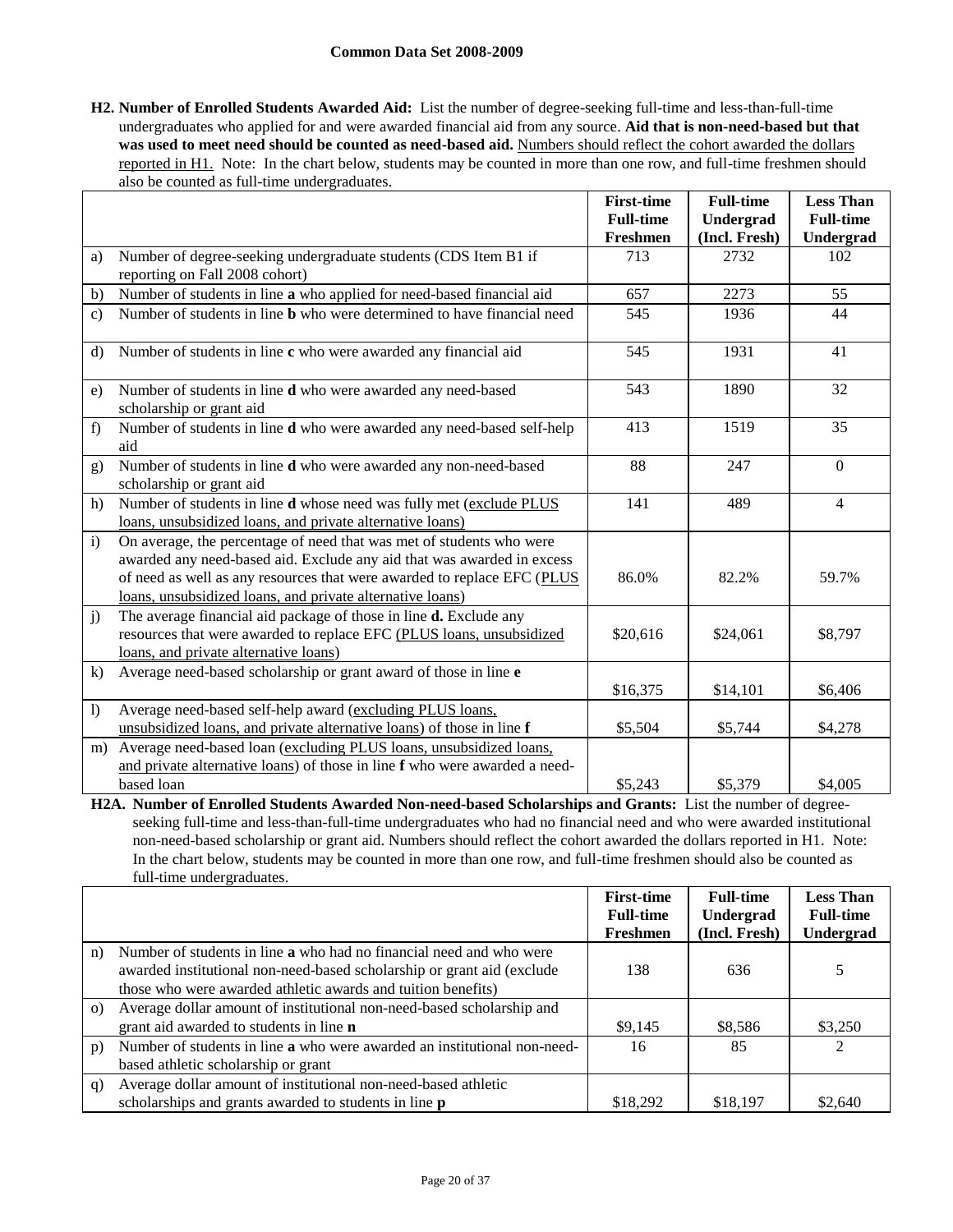**Note:** These are the graduates and loan types to include and exclude in order to fill out CDS H4, H4a, H5 and H5a.

Include:

- \* 2008 undergraduate class who graduated between July 1, 2007 and June 30, 2008 who started at your institution as firsttime students and received a bachelor's degree between July 1, 2007 and June 30, 2008.
- only loans made to students who borrowed while enrolled at your institution.
- \* co-signed loans.

Exclude:

- \* those who transferred in.
- \* money borrowed at other institutions.

H4. Provide the percentage of the class (defined above) who borrowed at any time through any loan programs (institutional, state, Federal Perkins, Federal Stafford Subsidized and Unsubsidized, private loans that were certified by your institution, etc.; exclude parent loans). Include both Federal Direct Student Loans and Federal Family Education Loans. \_\_\_73\_\_\_%

H4a. Provide the percentage of the class (defined above) who borrowed at any time through federal loan programs--Federal Perkins, Federal Stafford Subsidized and Unsubsidized. Include both Federal Direct Student Loans and Federal Family Education Loans. NOTE: exclude all institutional, state, private alternative loans and parent loans.  $\frac{73}{8}$  %

H5. Report the average per-borrower cumulative undergraduate indebtedness of those in line H4. \$\_\_\_28,784\_\_\_\_\_\_

H5a. Report the average per-borrower cumulative undergraduate indebtedness through federal loan programs--Federal Perkins, Federal Stafford Subsidized and Unsubsidized. Include both Federal Direct Student Loans and Federal Family Education Loans. These are listed in line H4a. NOTE: exclude all institutional, state, private alternative loans and exclude parent loans.

\$ \_21,837\_\_

**Aid to Undergraduate Degree-seeking Nonresident Aliens** (Note: Report numbers and dollar amounts for the same academic year checked in item H1.)

**H6.** Indicate your institution's policy regarding institutional scholarship and grant aid for undergraduate degree-seeking nonresident aliens:



Ē

Institutional need-based scholarship or grant aid is available

- X Institutional non-need-based scholarship or grant aid is available
- $\Box$ Institutional scholarship and grant aid is not available

If institutional financial aid is available for undergraduate degree-seeking nonresident aliens, provide the number of undergraduate degree-seeking nonresident aliens who were awarded need-based or non-need-based aid:  $\frac{32}{2}$ 

Average dollar amount of institutional financial aid awarded to undergraduate degree-seeking nonresident aliens:  $$ 13,819$ 

Total dollar amount of institutional financial aid awarded to undergraduate degree-seeking nonresident aliens:  $\frac{\$}{20}$  442,220

**H7.** Check off all financial aid forms nonresident alien first-year financial aid applicants must submit:

Institution's own financial aid form

- CSS/Financial Aid PROFILE
- International Student's Financial Aid Application
- X International Student's Certification of Finances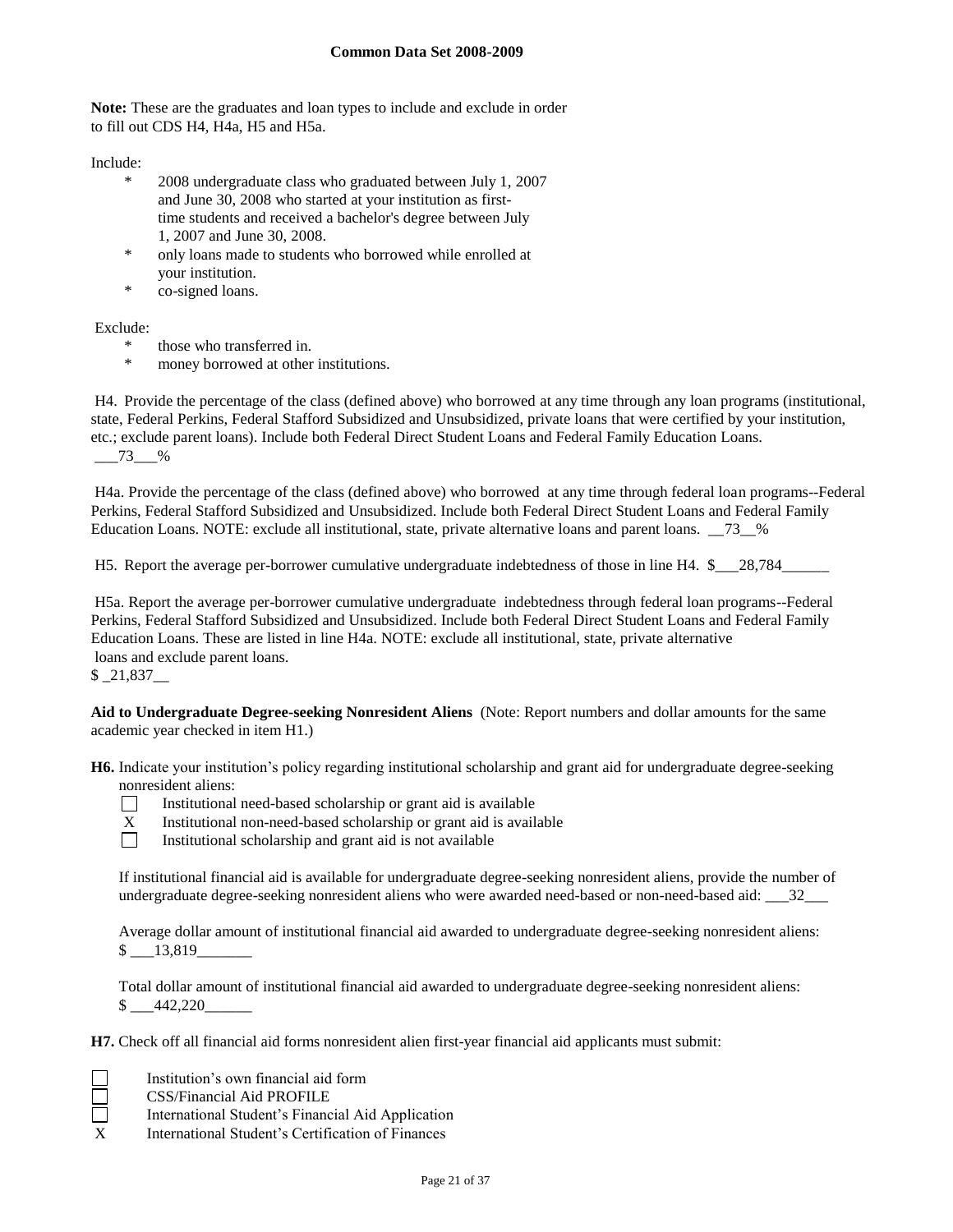$\Box$ Other: \_\_\_\_\_\_\_\_\_\_\_\_\_\_\_\_\_\_\_\_\_\_\_\_\_\_\_\_\_\_\_\_\_\_\_\_\_\_\_\_\_\_\_\_\_\_\_\_\_\_\_\_\_\_\_\_\_\_\_\_\_\_\_

# **Process for First-Year/Freshman Students**

**H8.** Check off all financial aid forms domestic first-year (freshman) financial aid applicants must submit:

| X | <b>FAFSA</b>                         |
|---|--------------------------------------|
|   | Institution's own financial aid form |
|   | <b>CSS/Financial Aid PROFILE</b>     |
|   | State aid form                       |
|   | Noncustodial PROFILE                 |
|   | Business/Farm Supplement             |
|   | Other:                               |

**H9.** Indicate filing dates for first-year (freshman) students:

Priority date for filing required financial aid forms: \_\_\_\_03/01\_\_\_\_\_ Deadline for filing required financial aid forms: \_\_\_\_\_\_\_\_\_\_\_\_\_ No deadline for filing required forms (applications processed on a rolling basis): \_\_\_\_\_\_\_\_\_\_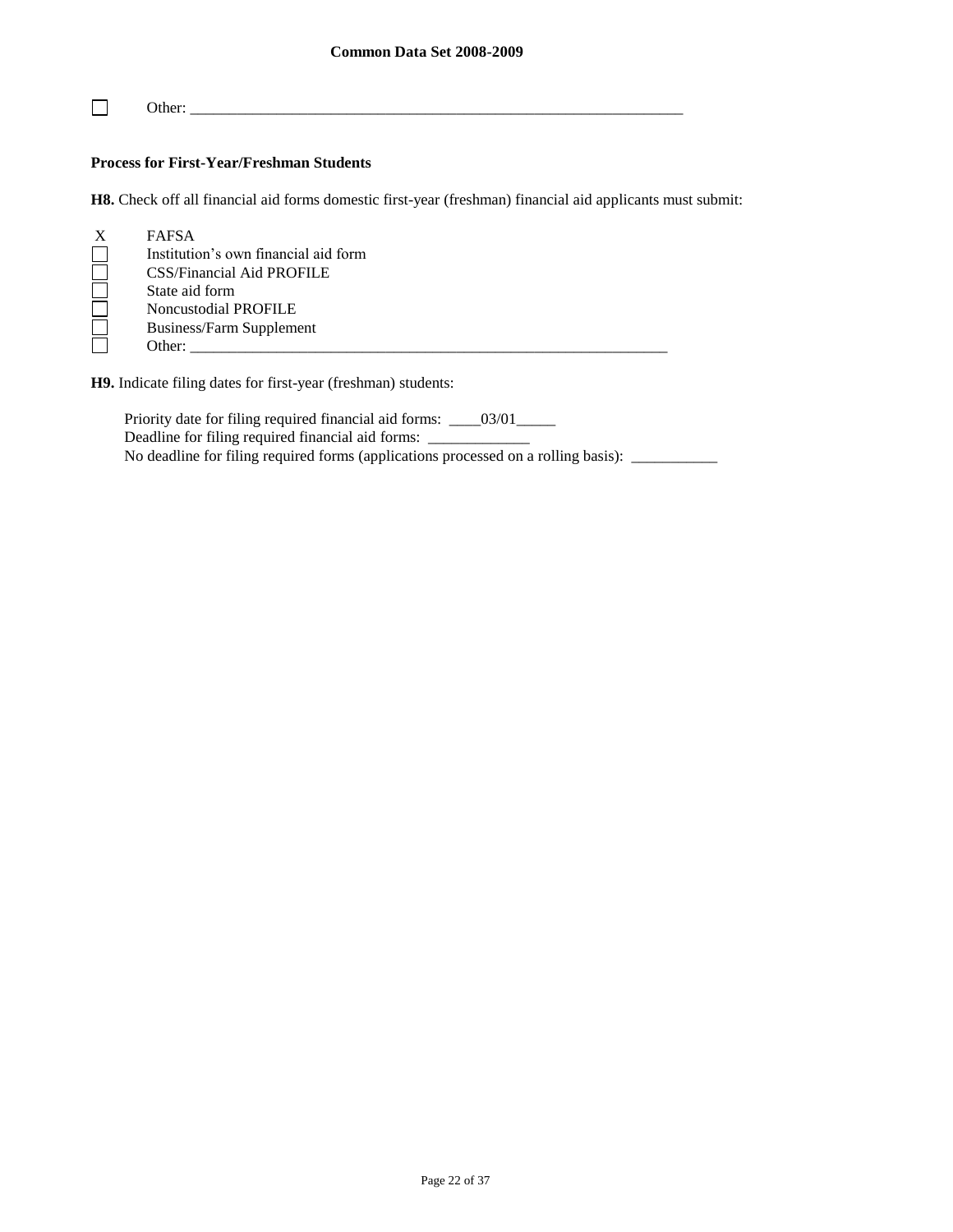#### **Common Data Set 2008-2009**

**H10.** Indicate notification dates for first-year (freshman) students (answer a or b):

- a.) Students notified on or about (date): \_\_\_\_\_\_\_\_\_\_\_\_\_
- b.) Students notified on a rolling basis: yes If yes, starting date:  $\frac{03}{01}$

#### **H11.** Indicate reply dates:

Students must reply by (date): \_\_\_\_05/01\_\_\_\_\_ or within \_\_\_\_\_\_\_ weeks of notification.

### **Types of Aid Available**

Please check off all types of aid available to undergraduates at your institution:

**H12.** Loans

#### FEDERAL DIRECT STUDENT LOAN PROGRAM (DIRECT LOAN)

- X Direct Subsidized Stafford Loans
- X Direct Unsubsidized Stafford Loans
- X Direct PLUS Loans

### FEDERAL FAMILY EDUCATION LOAN PROGRAM (FFEL)

- FFEL Subsidized Stafford Loans
- FFEL Unsubsidized Stafford Loans
- П FFEL PLUS Loans
- X Federal Perkins Loans
- Federal Nursing Loans
- $\Box$ State Loans
- $\overline{X}$  College/university loans from institutional funds<br>Other (specify):
- Other (specify):  $\Box$

**H13.** Scholarships and Grants

NEED-BASED:

- X Federal Pell
- X SEOG
- X State scholarships/grants<br>X Private scholarships
- X Private scholarships<br>X College/university schools<br>United Negro College
- College/university scholarship or grant aid from institutional funds
- United Negro College Fund
- П Federal Nursing Scholarship
- Other (specify):

**H14.** Check off criteria used in awarding institutional aid. Check all that apply.

| Non-need | <b>Need-based</b> |                    | Non-need | <b>Need-based</b> |                          |
|----------|-------------------|--------------------|----------|-------------------|--------------------------|
|          |                   | Academics          |          |                   | Leadership               |
|          |                   | Alumni affiliation |          |                   | Minority status          |
| л        |                   | Art                |          |                   | Music/drama              |
|          |                   | Athletics          |          | Х                 | Religious affiliation    |
|          |                   | Job skills         |          |                   | State/district residency |
|          |                   | <b>ROTC</b>        |          |                   |                          |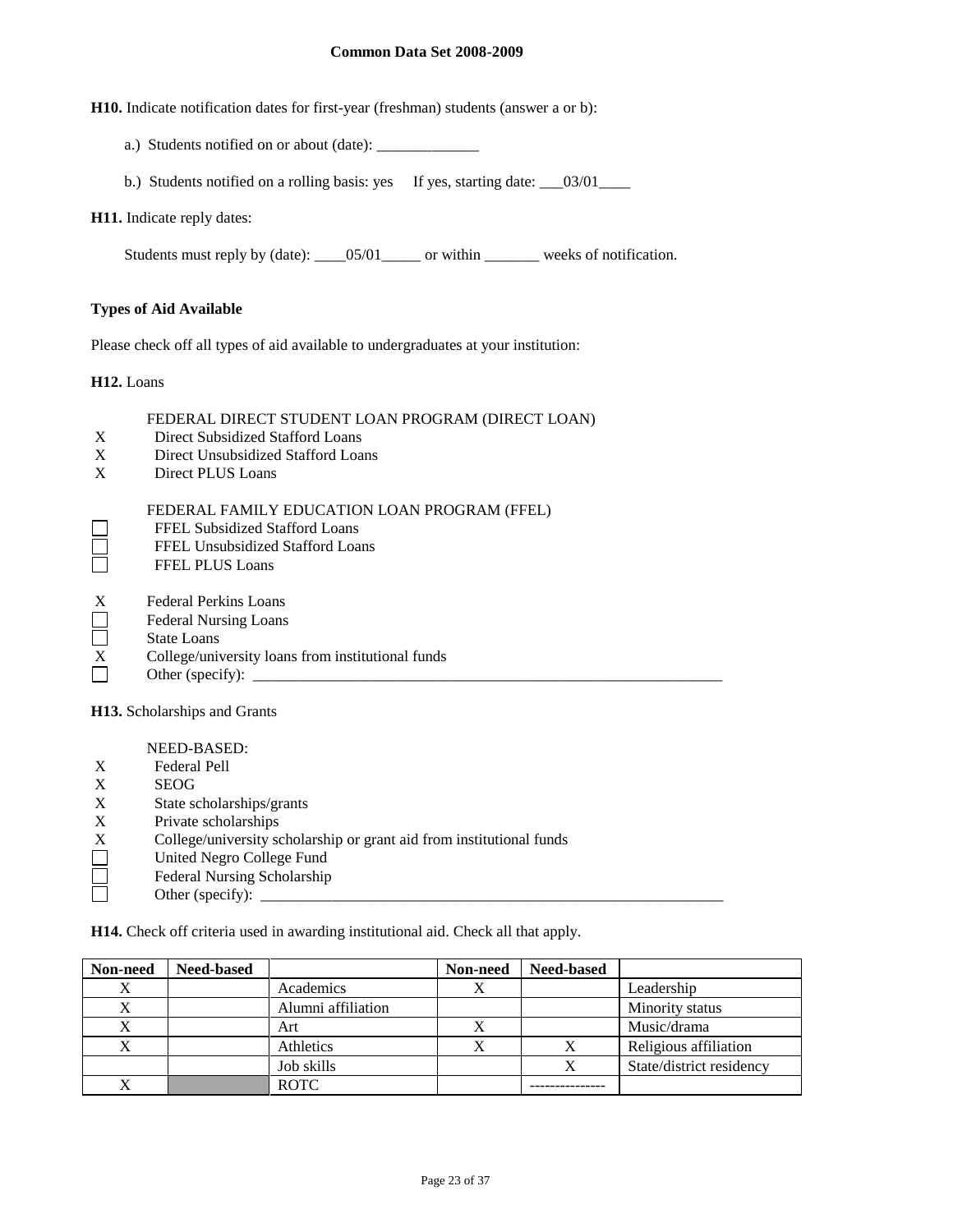**H15**. If your institution has recently implemented any major financial aid policy, program, or initiative to make your institution more affordable to incoming students such as replacing loans with grants, or waiving costs for families below a certain income level please provide details below: \_\_\_\_\_\_\_\_\_\_\_\_\_\_\_\_\_\_\_\_\_\_\_\_\_\_\_\_\_

\_\_\_\_\_\_\_\_\_\_\_\_\_\_\_\_\_\_\_\_\_\_\_\_\_\_\_\_\_\_\_\_\_\_\_\_\_\_\_\_\_\_\_\_\_\_\_\_\_\_\_\_\_\_\_\_\_\_\_\_\_\_\_\_\_\_\_\_\_\_\_\_\_\_\_\_\_\_\_\_\_\_

\_\_\_\_\_\_\_\_\_\_\_\_\_\_\_\_\_\_\_\_\_\_\_\_\_\_\_\_\_\_\_\_\_\_\_\_\_\_\_\_\_\_\_\_\_\_\_\_\_\_\_\_\_\_\_\_\_\_\_\_\_\_\_\_\_\_\_\_\_\_\_\_\_\_\_\_\_\_\_\_\_\_\_\_\_\_\_\_\_\_\_\_\_\_\_\_\_\_

\_\_\_\_\_\_\_\_\_\_\_\_\_\_\_\_\_\_\_\_\_\_\_\_\_\_\_\_\_\_\_\_\_\_\_\_\_\_\_\_\_\_\_\_\_\_\_\_\_\_\_\_\_\_\_\_\_\_\_\_\_\_\_\_\_\_\_\_\_\_\_\_\_\_\_\_\_\_\_\_\_\_\_\_\_\_\_\_\_\_\_\_\_\_\_\_\_\_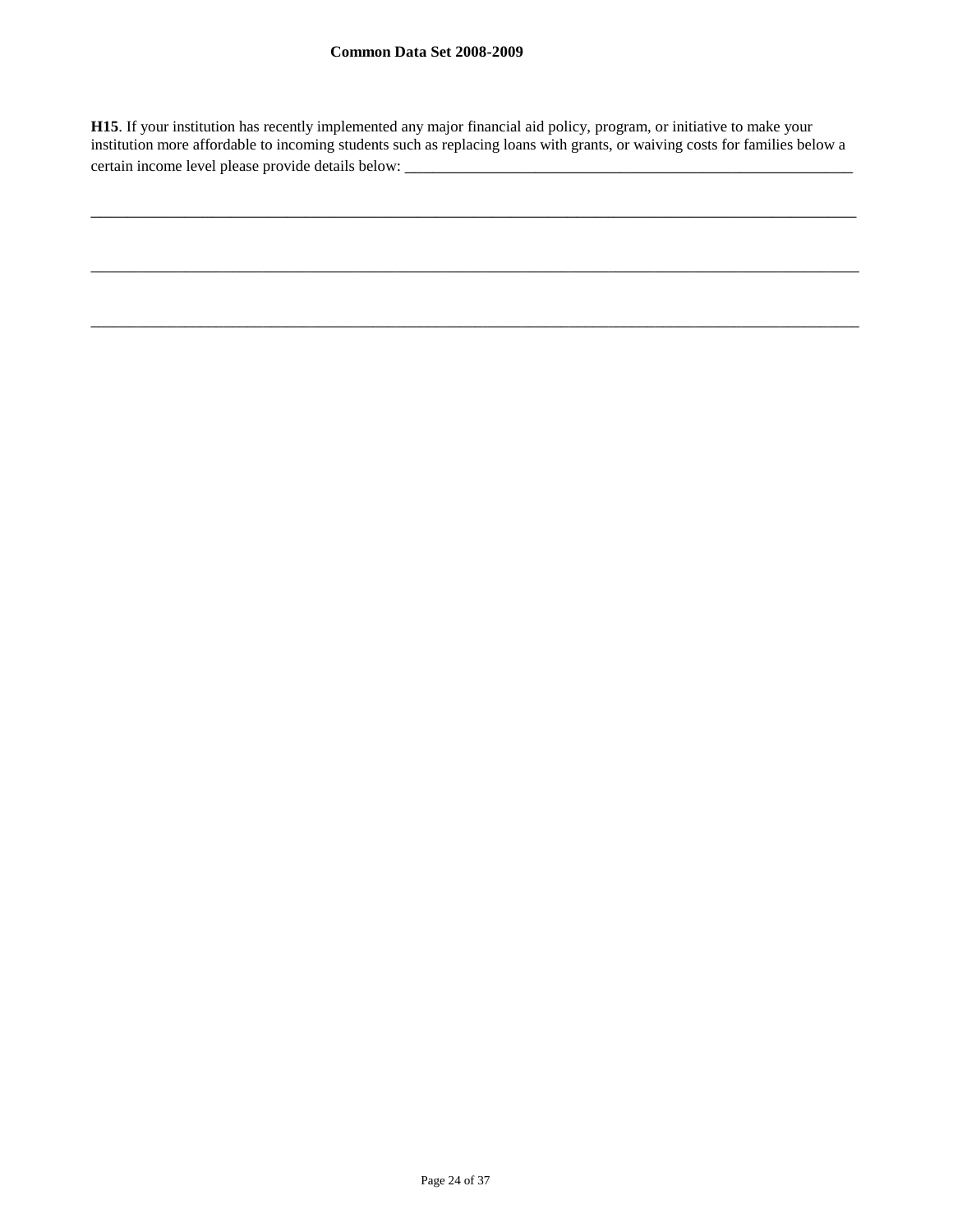# **I. INSTRUCTIONAL FACULTY AND CLASS SIZE**

### **I-1. Please report the number of instructional faculty members in each category for fall 2008. Include faculty who are on your institution's payroll on the census date your institution uses for IPEDS/AAUP.**

The following definition of full-time instructional faculty is used by the American Association of University Professors (AAUP) in its annual Faculty Compensation Survey (the part time definitions are not used by AAUP). Instructional Faculty is defined as those members of the instructional-research staff whose major regular assignment is instruction, including those with released time for research. Use the chart below to determine inclusions and exclusions:

|                                                                                                                                                                                                                                             | Full-time | Part-time                                                                   |
|---------------------------------------------------------------------------------------------------------------------------------------------------------------------------------------------------------------------------------------------|-----------|-----------------------------------------------------------------------------|
| (a) instructional faculty in preclinical and clinical medicine, faculty<br>who are not paid (e.g., those who donate their services or are in the<br>military), or research-only faculty, post-doctoral fellows, or pre-<br>doctoral fellows | Exclude   | Include only if<br>they teach one or<br>more non-clinical<br>credit courses |
| (b) administrative officers with titles such as dean of students,<br>librarian, registrar, coach, and the like, even though they may devote<br>part of their time to classroom instruction and may have faculty<br>status                   | Exclude   | Include if they<br>teach one or more<br>non-clinical credit<br>courses      |
| (C) other administrators/staff who teach one or more non-clinical<br>credit courses even though they do not have faculty status                                                                                                             | Exclude   | Include                                                                     |
| (d) undergraduate or graduate students who assist in the instruction<br>of courses, but have titles such as teaching assistant, teaching<br>fellow, and the like                                                                            | Exclude   | Exclude                                                                     |
| (e) faculty on sabbatical or leave with pay                                                                                                                                                                                                 | Include   | Exclude                                                                     |
| (f) faculty on leave without pay                                                                                                                                                                                                            | Exclude   | Exclude                                                                     |
| (g) replacement faculty for faculty on sabbatical leave or leave with<br>pay                                                                                                                                                                | Exclude   | Include                                                                     |

*Full-time instructional faculty:* faculty employed on a full-time basis for instruction (including those with released time for research)

*Part-time instructional faculty:* Adjuncts and other instructors being paid solely for part-time classroom instruction. Also includes full-time faculty teaching less than two semesters, three quarters, two trimesters, or two four-month sessions. Employees who are not considered full-time instruction faculty but who teach one or more non-clinical credit courses may be counted as part-time faculty.

*Minority faculty*: includes faculty who designate themselves as black, non-Hispanic; American Indian or Alaskan native; Asian or Pacific Islander; or Hispanic.

*Doctorate*: includes such degrees as Doctor of Philosophy, Doctor of Education, Doctor of Juridical Science, and Doctor of Public Health in any field such as arts, sciences, education, engineering, business, and public administration.

*First-professional*: includes the fields of dentistry (DDS or DMD), medicine (MD), optometry (OD), osteopathic medicine (DO), pharmacy (DPharm or BPharm), podiatric medicine (DPM), veterinary medicine (DVM), chiropractic (DC or DCM), law (JD) and theological professions (MDiv, MHL).

*Terminal master's degree*: a master's degree that is considered the highest degree in a field: example, M. Arch ( in architecture) and MFA (master of fine arts in art or theater).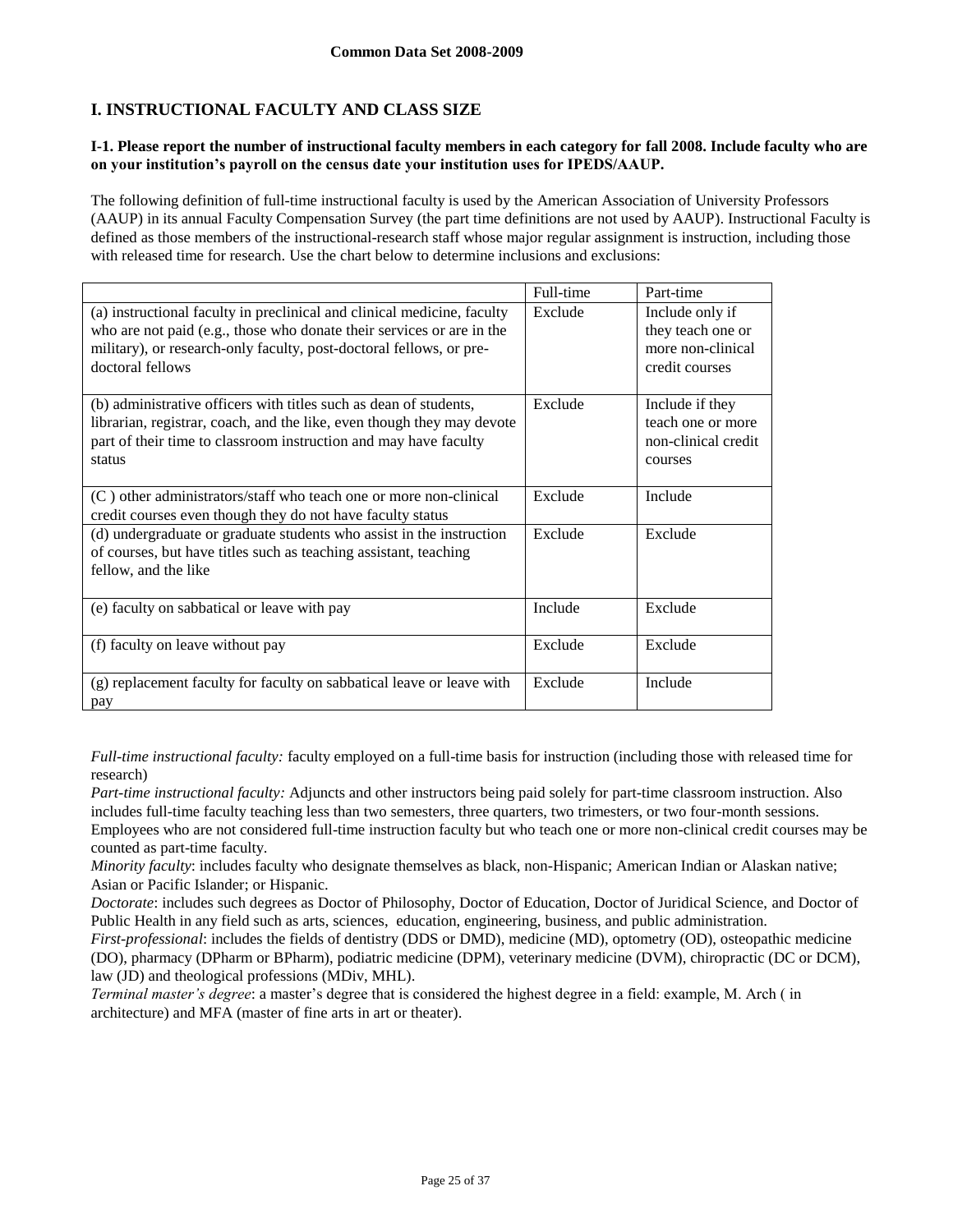|                                                     | <b>Full-time</b> | Part-time | <b>Total</b> |
|-----------------------------------------------------|------------------|-----------|--------------|
| Total number of instructional faculty<br>a.)        | 257              | 119       | 376          |
| Total number who are members of minority<br>b.)     | 24               | 13        | 37           |
| groups                                              |                  |           |              |
| Total number who are women<br>c.)                   | 91               | 62        | 153          |
| Total number who are men<br>d.                      | 166              | 57        | 223          |
| Total number who are nonresident aliens<br>$e$ .    | 9                | $\Omega$  | 9            |
| (international)                                     |                  |           |              |
| Total number with doctorate, first<br>$f$ .         | 233              | 40        | 273          |
| professional, or other terminal degree              |                  |           |              |
| Total number whose highest degree is a<br>g.)       | 23               | 46        | 69           |
| master's but not a terminal master's                |                  |           |              |
| Total number whose highest degree is a<br>h.        |                  | 12        | 13           |
| bachelor's                                          |                  |           |              |
| Total number whose highest degree is<br>i.)         | $\theta$         | 21        | 21           |
| unknown or other (Note: Items $f$ , $g$ , $h$ , and |                  |           |              |
| <b>i</b> must sum up to item <b>a</b> .)            |                  |           |              |
| <i>i.</i> ) Total number in stand-alone             | 35               | 26        | 61           |
| graduate/professional programs in which faculty     |                  |           |              |
| teach virtually only graduate-level students        |                  |           |              |

## **I-2. Student to Faculty Ratio**

Report the fall 2008 ratio of full-time equivalent students (full-time plus 1/3 part time) to full-time equivalent instructional faculty (full time plus 1/3 part time). In the ratio calculations, exclude both faculty and students in stand-alone graduate or professional programs such as medicine, law, veterinary, dentistry, social work, business, or public health in which faculty teach virtually only graduate level students. Do not count undergraduate or graduate student teaching assistants as faculty.

Fall 2008 Student to Faculty ratio: \_\_\_\_12\_\_\_\_ to 1 (based on \_\_\_3135\_\_\_ students and \_\_\_253\_\_ faculty).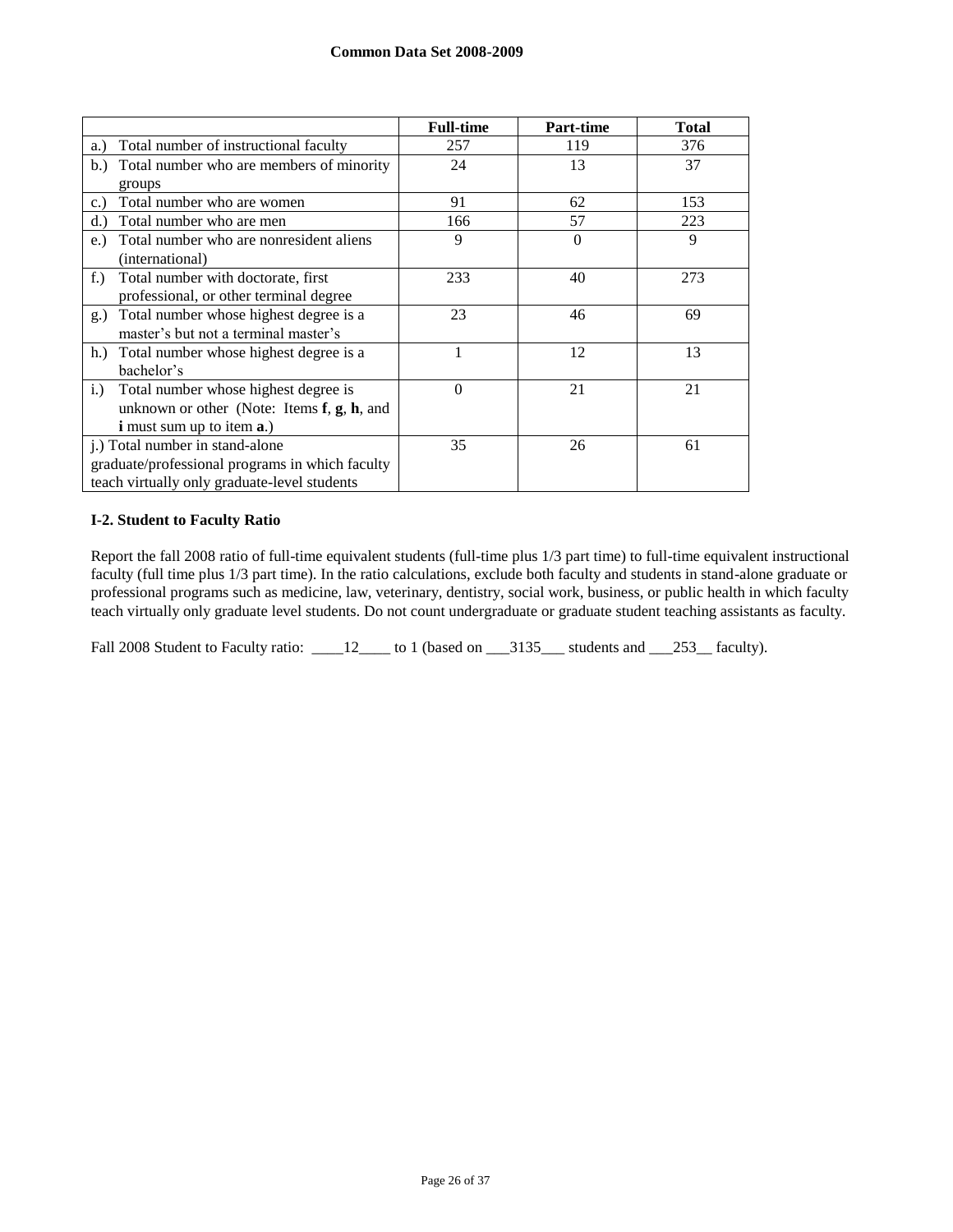# **I-3. Undergraduate Class Size**

**CLASS SUB-SECTIONS**

In the table below, please use the following definitions to report information about the size of classes and class sections offered in the fall 2008 term.

*Class Sections:* A class section is an organized course offered for credit, identified by discipline and number, meeting at a stated time or times in a classroom or similar setting, and not a subsection such as a laboratory or discussion session. Undergraduate class sections are defined as any sections in which at least one degree-seeking undergraduate student is enrolled for credit. Exclude distance learning classes and noncredit classes and individual instruction such as dissertation or thesis research, music instruction, or one-to-one readings. Exclude students in independent study, co-operative programs, internships, foreign language taped tutor sessions, practicums, and all students in one-on-one classes. Each class section should be counted only once and should not be duplicated because of course catalog cross-listings.

*Class Subsections:* A class subsection includes any subsection of a course, such as laboratory, recitation, and discussion subsections that are supplementary in nature and are scheduled to meet separately from the lecture portion of the course. Undergraduate subsections are defined as any subsections of courses in which degree-seeking undergraduate students enrolled for credit. As above, exclude noncredit classes and individual instruction such as dissertation or thesis research, music instruction, or one-to-one readings. Each class subsection should be counted only once and should not be duplicated because of cross-listings.

Using the above definitions, please report for each of the following class-size intervals the number of *class sections* and *class subsections* offered in fall 2008. For example, a lecture class with 800 students who met at another time in 40 separate labs with 20 students should be counted once in the "100+" column in the class section column and 40 times under the "20-29" column of the class subsections table.

# **Number of Class Sections with Undergraduates Enrolled**

| Chuci Cruduuce Chubb Dine (provide humberb) |       |       |         |       |       |       |        |       |
|---------------------------------------------|-------|-------|---------|-------|-------|-------|--------|-------|
|                                             | $2-9$ | 10-19 | 20-29   | 30-39 | 40-49 | 50-99 | $100+$ | Total |
| <b>CLASS</b><br><b>SECTIONS</b>             | 90    | 218   | 194     | 81    | 21    | 22    |        | 628   |
|                                             |       |       |         |       |       |       |        |       |
|                                             | $2-9$ | 10-19 | $20-29$ | 30-39 | 40-49 | 50-99 | $100+$ | Total |

30 | 50 | 45 | 1 | | | | | | | | 126

#### **Undergraduate Class Size (provide numbers)**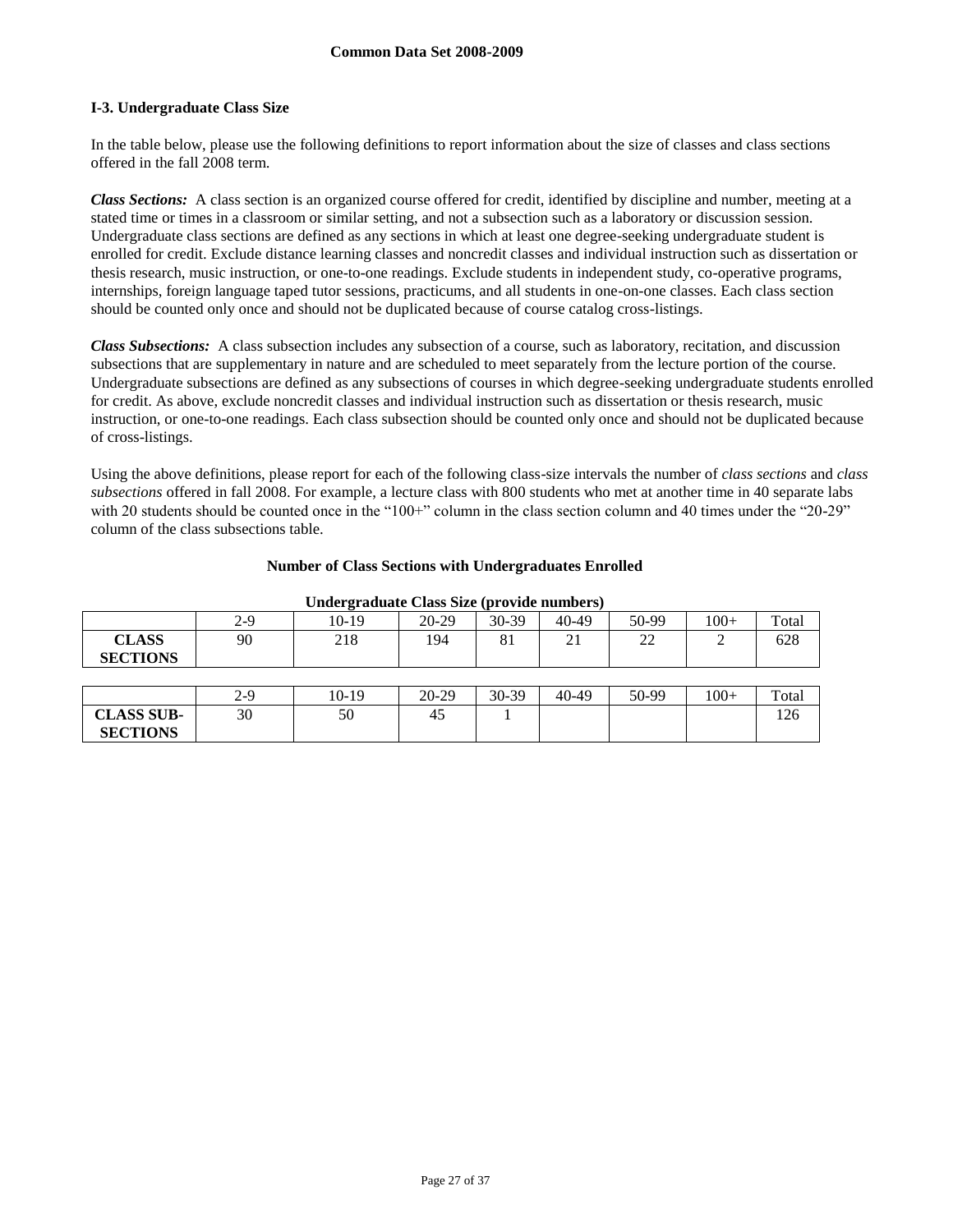# **J. Disciplinary areas of DEGREES CONFERRED**

# **Degrees conferred between July 1, 2007 and June 30, 2008**

For each of the following discipline areas, provide the percentage of diplomas/certificates, associate, and bachelor's degrees awarded. To determine the percentage, use majors, not headcount (e.g., students with one degree but a double major will be represented twice). Calculate the percentage from your institution's IPEDS Completions by using the sum of 1<sup>st</sup> and 2<sup>nd</sup> majors for each CIP code as the numerator and the sum of the Grand Total by 1st Majors and the Grand Total by 2nd major as the denominator. If you prefer, you can compute the percentages using 1<sup>st</sup> majors only.

| Category                          | Diploma/            | <b>Associate</b> | <b>Bachelor's</b> | <b>CIP 2000</b>      |
|-----------------------------------|---------------------|------------------|-------------------|----------------------|
|                                   | <b>Certificates</b> |                  |                   | <b>Categories to</b> |
|                                   |                     |                  |                   | <b>Include</b>       |
| Agriculture                       |                     |                  |                   | 1                    |
| Natural resources/environmental   |                     |                  | 0.1               | 3                    |
| science                           |                     |                  |                   |                      |
| Architecture                      |                     |                  |                   | 4                    |
| Area and ethnic studies           |                     |                  | 1.0               | 5                    |
| Communications/journalism         |                     | 19.0             | $\overline{5.7}$  | 9                    |
| Communication technologies        |                     |                  |                   | 10                   |
| Computer and information          |                     |                  | 0.9               | 11                   |
| sciences                          |                     |                  |                   |                      |
| Personal and culinary services    |                     |                  |                   | 12                   |
| Education                         |                     | 66.7             | 7.9               | 13                   |
| Engineering                       |                     |                  | 9.2               | 14                   |
| Engineering technologies          |                     |                  |                   | 15                   |
| Foreign languages and literature  |                     |                  | 4.6               | 16                   |
| Family and consumer sciences      |                     |                  |                   | 19                   |
| Law/legal studies                 |                     |                  |                   | $\overline{22}$      |
| English                           |                     |                  | 3.7               | 23                   |
| Liberal arts/general studies      |                     | 4.8              | 1.1               | 24                   |
| Library science                   |                     |                  |                   | $\overline{25}$      |
| Biological/life sciences          |                     |                  | 2.1               | 26                   |
| Mathematics                       |                     |                  | 1.2               | 27                   |
| Military science and technologies |                     |                  |                   | 29                   |
| Interdisciplinary studies         |                     |                  | 2.4               | 30                   |
| Parks and recreation              |                     |                  | 3.8               | 31                   |
| Philosophy and religious studies  |                     |                  | 0.5               | $\overline{38}$      |
| Theology and religious vocations  |                     |                  | 2.6               | 39                   |
| Physical sciences                 |                     |                  | 5.4               | 40                   |
| Science technologies              |                     |                  |                   | $\overline{41}$      |
| Psychology                        |                     |                  | 5.4               | 42                   |
| Security and protective services  |                     |                  |                   | 43                   |
| Public administration and social  |                     |                  | 1.0               | 44                   |
| services                          |                     |                  |                   |                      |
| Social sciences                   |                     | 9.5              | 11.5              | 45                   |
| Construction trades               |                     |                  |                   | 46                   |
| Mechanic and repair technologies  |                     |                  |                   | 47                   |
| Precision production              |                     |                  |                   | 48                   |
| Transportation and materials      |                     |                  |                   | 49                   |
| moving                            |                     |                  |                   |                      |
| Visual and performing arts        |                     |                  | 3.9               | 50                   |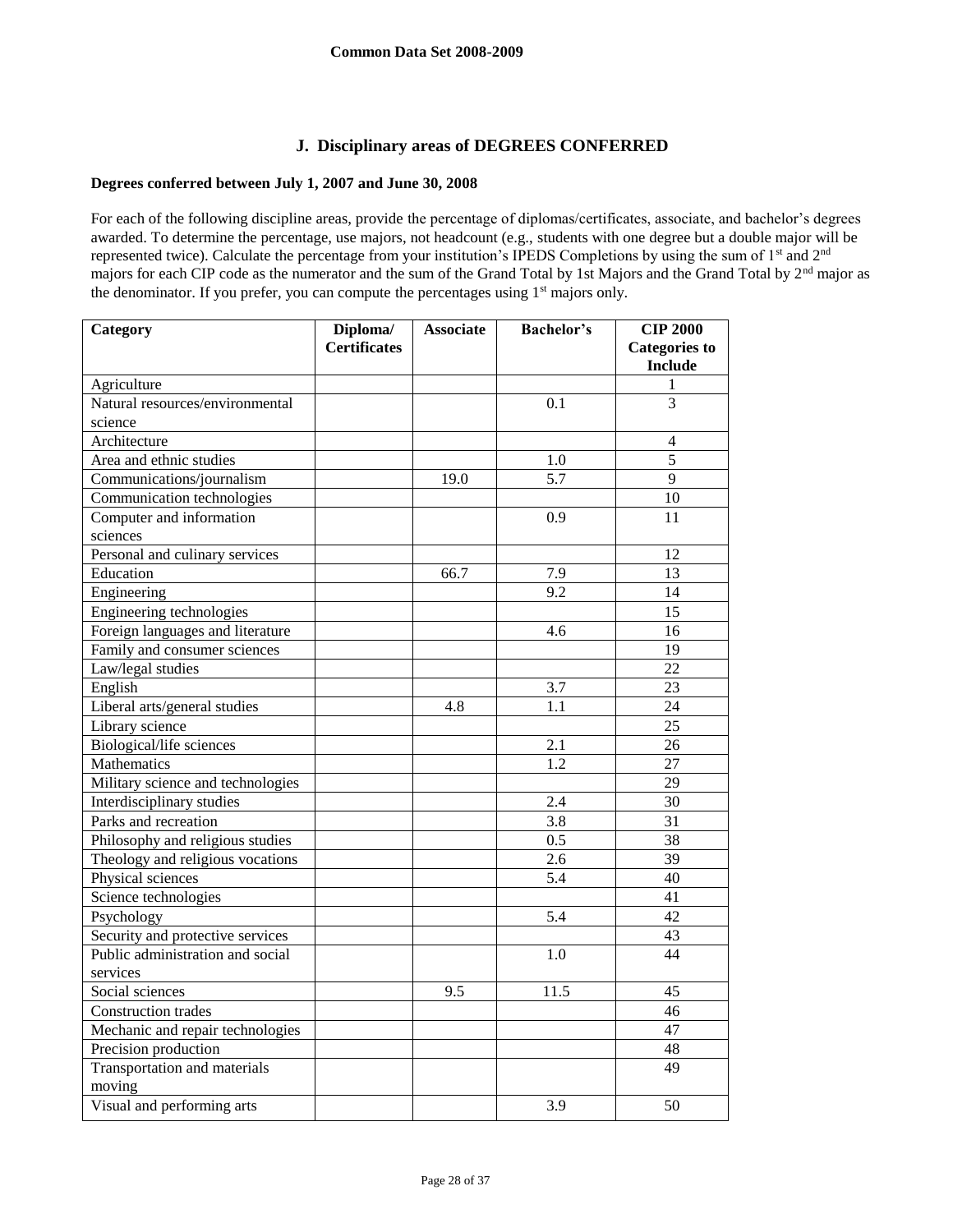# **Common Data Set 2008-2009**

| Health professions and related |      |      | 7.6  |    |
|--------------------------------|------|------|------|----|
| sciences                       |      |      |      |    |
| Business/marketing             |      |      | 15.4 | 52 |
| <b>History</b>                 |      |      | 3.0  | 54 |
| <b>Other</b>                   |      |      |      |    |
| <b>TOTAL</b>                   | 100% | 100% | 100% |    |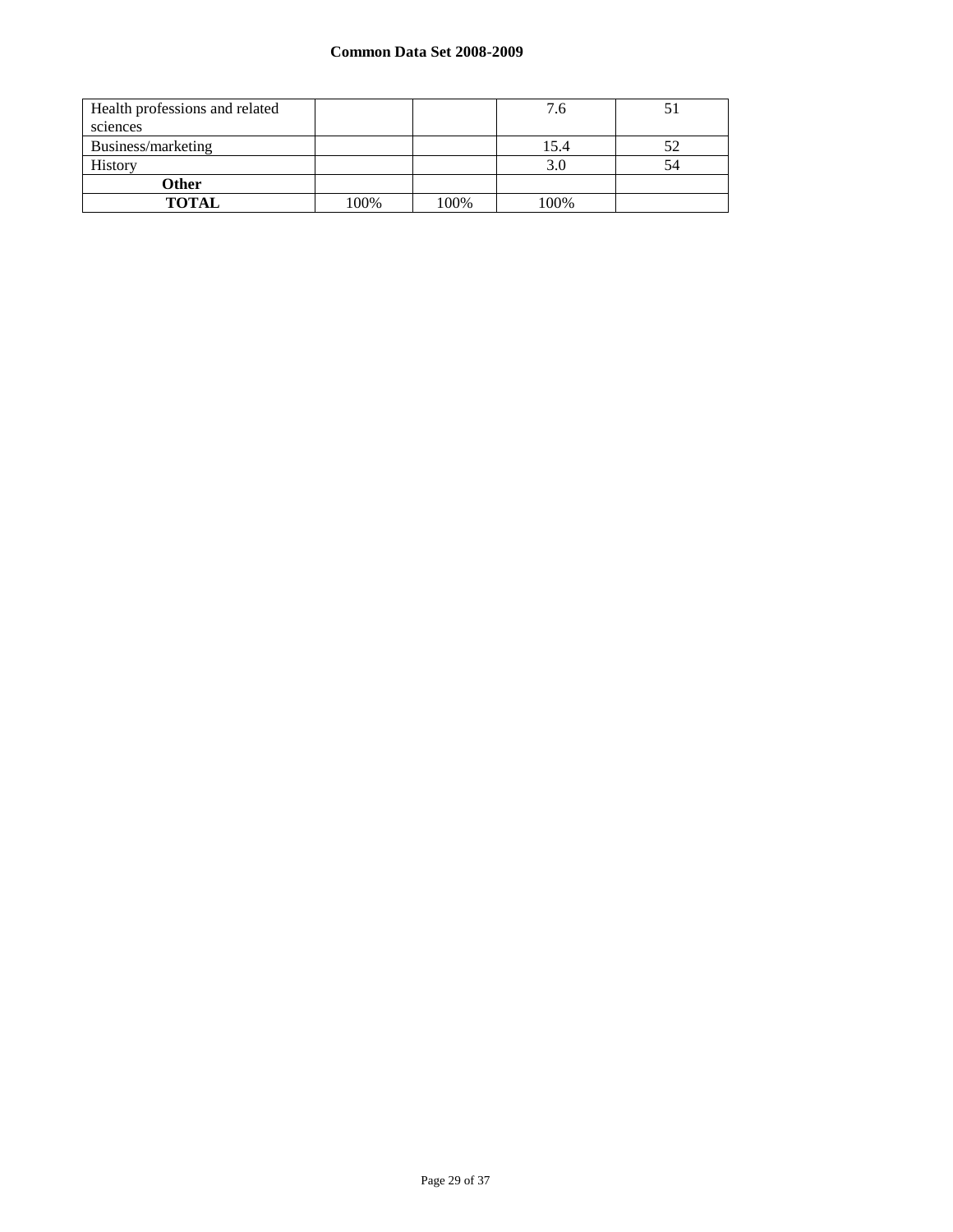# **Common Data Set Definitions**

#### **All definitions related to the financial aid section appear at the end of the Definitions document.**

 $\bullet$  Items preceded by an asterisk (\*) represent definitions agreed to among publishers which do not appear on the CDS document but may be present on individual publishers' surveys.

**\*Academic advisement:** Plan under which each student is assigned to a faculty member or a trained adviser, who, through regular meetings, helps the student plan and implement immediate and long-term academic and vocational goals.

**Accelerated program:** Completion of a college program of study in fewer than the usual number of years, most often by attending summer sessions and carrying extra courses during the regular academic term**.**

**Admitted student:** Applicant who is offered admission to a degree-granting program at your institution.

**\*Adult student services:** Admission assistance, support, orientation, and other services expressly for adults who have started college for the first time, or who are re-entering after a lapse of a few years.

**American Indian or Alaska native:** A person having origins in any of the original peoples of North America and who maintains cultural identification through tribal affiliation or community recognition.

**Applicant (first-time, first year):** An individual who has fulfilled the institution's requirements to be considered for admission (including payment or waiving of the application fee, if any) and who has been notified of one of the following actions: admission, nonadmission, placement on waiting list, or application withdrawn (by applicant or institution).

**Application fee:** That amount of money that an institution charges for processing a student's application for acceptance. This amount is *not* creditable toward tuition and required fees, nor is it refundable if the student is not admitted to the institution.

**Asian or Pacific Islander:** A person having origins in any of the original peoples of the Far East, Southeast Asia, the Indian Subcontinent, or Pacific Islands. This includes people from China, Japan, Korea, the Philippine Islands, American Samoa, India, and Vietnam.

**Associate degree:** An award that normally requires at least two but less than four years of full-time equivalent college work.

**Bachelor's degree:** An award (baccalaureate or equivalent degree, as determined by the Secretary of the U.S. Department of Education) that normally requires at least four years but *not* more than five years of full-time equivalent college-level work. This includes ALL bachelor's degrees conferred in a five-year cooperative (work-study plan) program. (A cooperative plan provides for alternate class attendance and employment in business, industry, or government; thus, it allows students to combine actual work experience with their college studies.) Also, it includes bachelor's degrees in which the normal four years of work are completed in three years.

**Black, non-Hispanic:** A person having origins in any of the black racial groups of Africa (except those of Hispanic origin).

**Board (charges):** Assume average cost for 19 meals per week or the maximum meal plan.

**Books and supplies (costs):** Average cost of books and supplies. Do not include unusual costs for special groups of students (e.g., engineering or art majors), unless they constitute the majority of students at your institution.

**Calendar system:** The method by which an institution structures most of its courses for the academic year.

**Campus Ministry:** Religious student organizations (denominational or nondenominational) devoted to fostering religious life on college campuses. May also refer to Campus Crusade for Christ, an interdenominational Christian organization.

**\*Career and placement services:** A range of services, including (often) the following: coordination of visits of employers to campus; aptitude and vocational testing; interest inventories, personal counseling; help in resume writing, interviewing, launching the job search; listings for those students desiring employment and those seeking permanent positions; establishment of a permanent reference folder; career resource materials.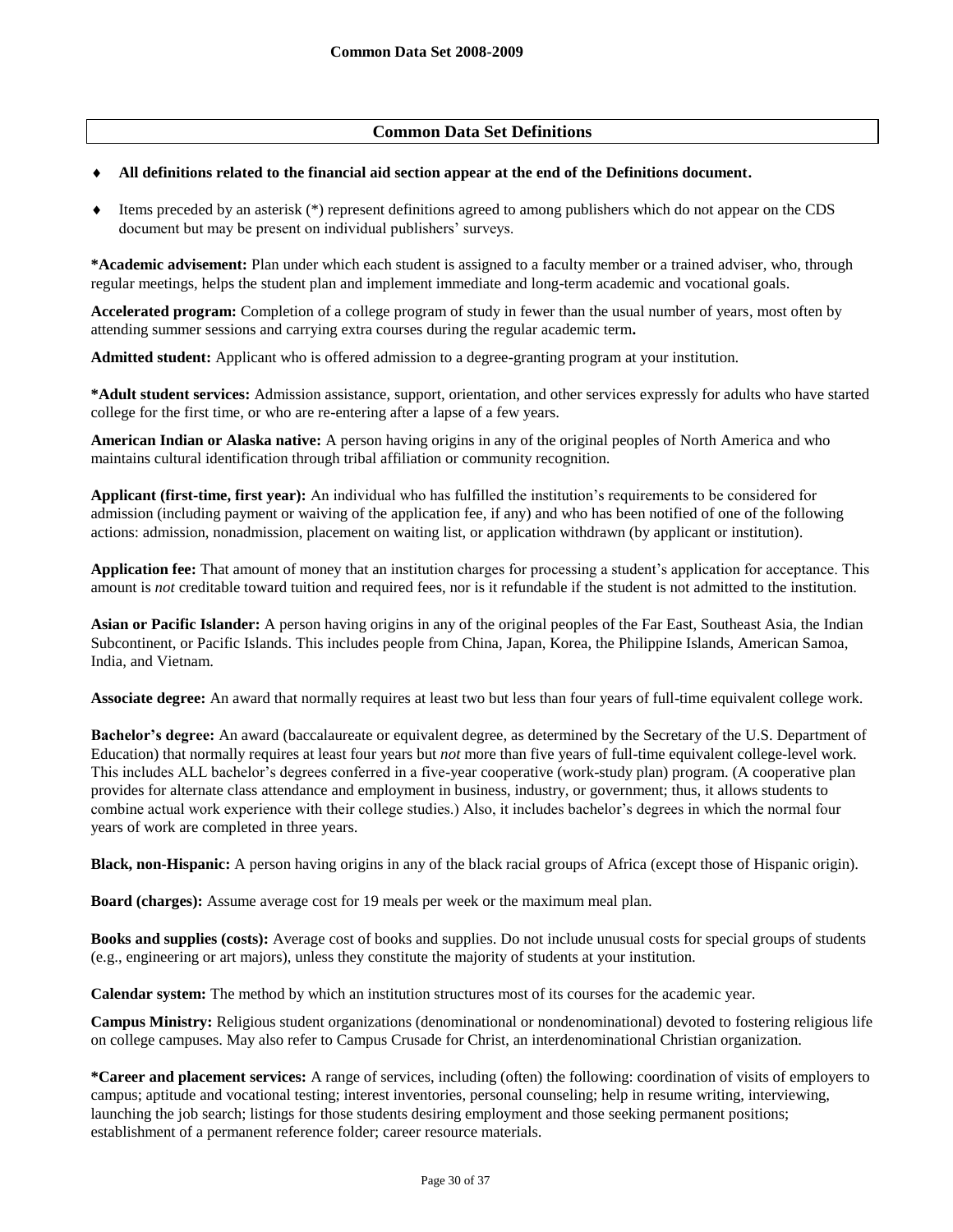**Carnegie units:** One year of study or the equivalent in a secondary school subject.

#### **Certificate:** See **Postsecondary award, certificate, or diploma.**

**Class rank:** The relative numerical position of a student in his or her graduating class, calculated by the high school on the basis of grade-point average, whether weighted or unweighted.

**College-preparatory program:** Courses in academic subjects (English, history and social studies, foreign languages, mathematics, science, and the arts) that stress preparation for college or university study.

**Common Application:** The standard application form distributed by the National Association of Secondary School Principals for a large number of private colleges who are members of the Common Application Group.

**\*Community service program:** Referral center for students wishing to perform volunteer work in the community or participate in volunteer activities coordinated by academic departments.

**Commuter:** A student who lives off campus in housing that is not owned by, operated by, or affiliated with the college. This category includes students who commute from home and students who have moved to the area to attend college.

**Contact hour:** A unit of measure that represents an hour of scheduled instruction given to students. Also referred to as clock hour.

**Continuous basis (for program enrollment):** A calendar system classification that is used by institutions that enroll students at any time during the academic year. For example, a cosmetology school or a word processing school might allow students to enroll and begin studies at various times, with no requirement that classes begin on a certain date.

**Cooperative education program:** A program that provides for alternate class attendance and employment in business, industry, or government.

**Cooperative housing:** College-owned, -operated, or -affiliated housing in which students share room and board expenses and participate in household chores to reduce living expenses.

**\*Counseling service:** Activities designed to assist students in making plans and decisions related to their education, career, or personal development.

**Credit:** Recognition of attendance or performance in an instructional activity (course or program) that can be applied by a recipient toward the requirements for a degree, diploma, certificate, or other formal award.

**Credit course:** A course that, if successfully completed, can be applied toward the number of courses required for achieving a degree, diploma, certificate, or other formal award.

**Credit hour:** A unit of measure representing an hour (50 minutes) of instruction over a 15-week period in a semester or trimester system or a 10-week period in a quarter system. It is applied toward the total number of hours needed for completing the requirements of a degree, diploma, certificate, or other formal award.

**Cross-registration:** A system whereby students enrolled at one institution may take courses at another institution without having to apply to the second institution.

**Deferred admission:** The practice of permitting admitted students to postpone enrollment, usually for a period of one academic term or one year.

**Degree:** An award conferred by a college, university, or other postsecondary education institution as official recognition for the successful completion of a program of studies.

**Degree-seeking students:** Students enrolled in courses for credit who are recognized by the institution as seeking a degree or formal award. At the undergraduate level, this is intended to include students enrolled in vocational or occupational programs.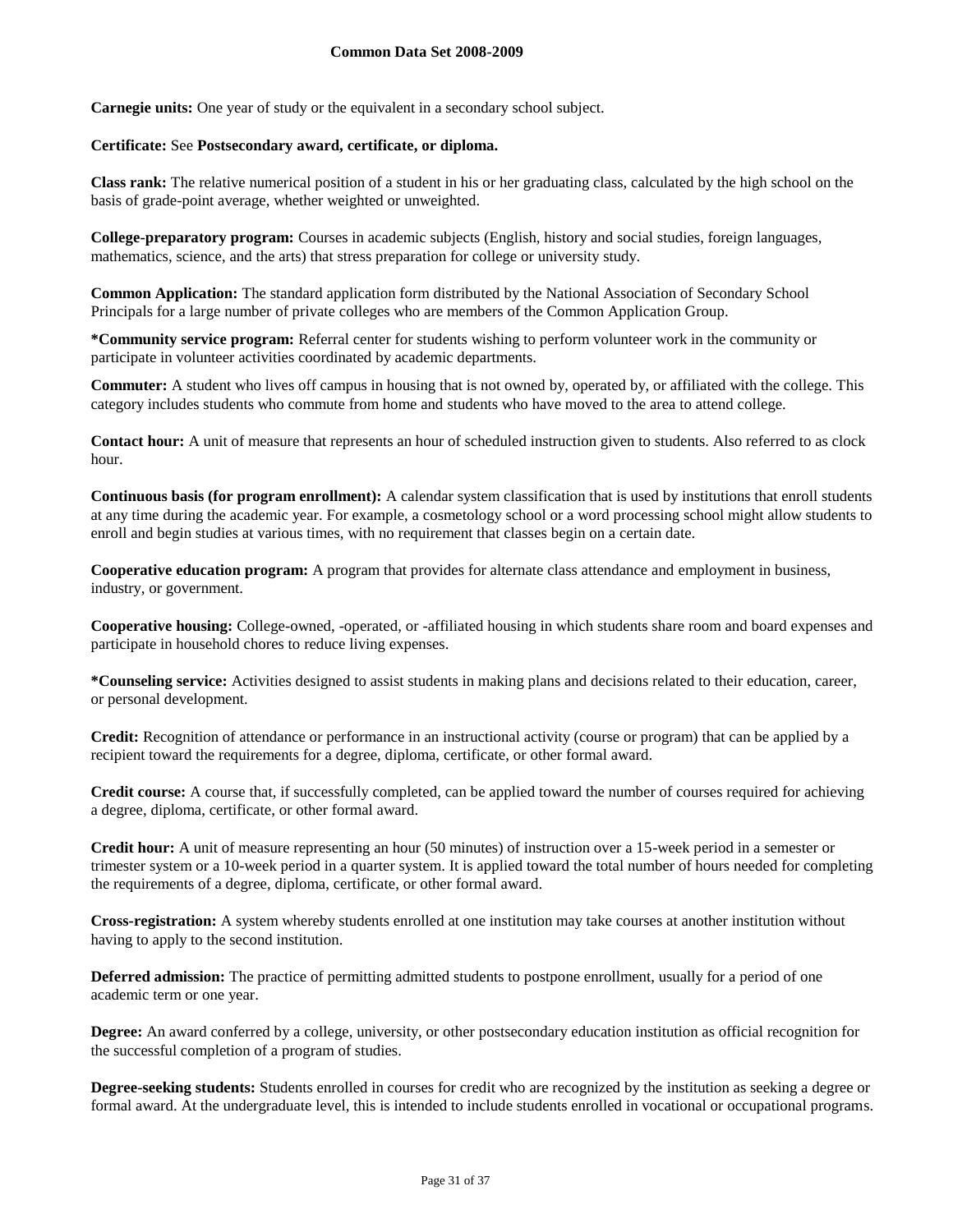**Differs by program (calendar system):** A calendar system classification that is used by institutions that have occupational/vocational programs of varying length. These schools may enroll students at specific times depending on the program desired. For example, a school might offer a two-month program in January, March, May, September, and November; and a three-month program in January, April, and October.

#### **Diploma:** See **Postsecondary award, certificate, or diploma.**

**Distance learning:** An option for earning course credit at off-campus locations via cable television, internet, satellite classes, videotapes, correspondence courses, or other means.

**Doctoral degree:** The highest award a student can earn for graduate study. The doctoral degree classification includes such degrees as Doctor of Education, Doctor of Juridical Science, Doctor of Public Health, and the Doctor of Philosophy degree in any field such as agronomy, food technology, education, engineering, public administration, ophthalmology, or radiology. For the Doctor of Public Health degree, the prior degree is generally earned in the closely related field of medicine or in sanitary engineering.

**Double major:** Program in which students may complete two undergraduate programs of study simultaneously.

**Dual enrollment:** A program through which high school students may enroll in college courses while still enrolled in high school. Students are not required to apply for admission to the college in order to participate.

**Early action plan:** An admission plan that allows students to apply and be notified of an admission decision well in advance of the regular notification dates. If admitted, the candidate is not committed to enroll; the student may reply to the offer under the college's regular reply policy.

**Early admission:** A policy under which students who have not completed high school are admitted and enroll full time in college, usually after completion of their junior year.

**Early decision plan:** A plan that permits students to apply and be notified of an admission decision (and financial aid offer if applicable) well in advance of the regular notification date. Applicants agree to accept an offer of admission and, if admitted, to withdraw their applications from other colleges. There are three possible decisions for early decision applicants: admitted, denied, or not admitted but forwarded for consideration with the regular applicant pool, without prejudice.

**English as a Second Language (ESL):** A course of study designed specifically for students whose native language is not English.

**Exchange student program-domestic:** Any arrangement between a student and a college that permits study for a semester or more at another college **in the United States** without extending the amount of time required for a degree. **See also Study abroad**.

**External degree program:** A program of study in which students earn credits toward a degree through independent study, college courses, proficiency examinations, and personal experience. External degree programs require minimal or no classroom attendance.

**Extracurricular activities (as admission factor):** Special consideration in the admissions process given for participation in both school and nonschool-related activities of interest to the college, such as clubs, hobbies, student government, athletics, performing arts, etc.

**First professional certificate (postdegree):** An award that requires completion of an organized program of study designed for persons who have completed the first professional degree. Examples could be refresher courses or additional units of study in a specialty or subspecialty.

**First professional degree:** An award in one of the following fields: Chiropractic (DC, DCM), dentistry (DDS, DMD), medicine (MD), optometry (OD), osteopathic medicine (DO), rabbinical and Talmudic studies (MHL, Rav), Pharmacy (BPharm, PharmD), podiatry (PodD, DP, DPM), veterinary medicine (DVM), law (LLB, JD), divinity/ministry (BD, MDiv).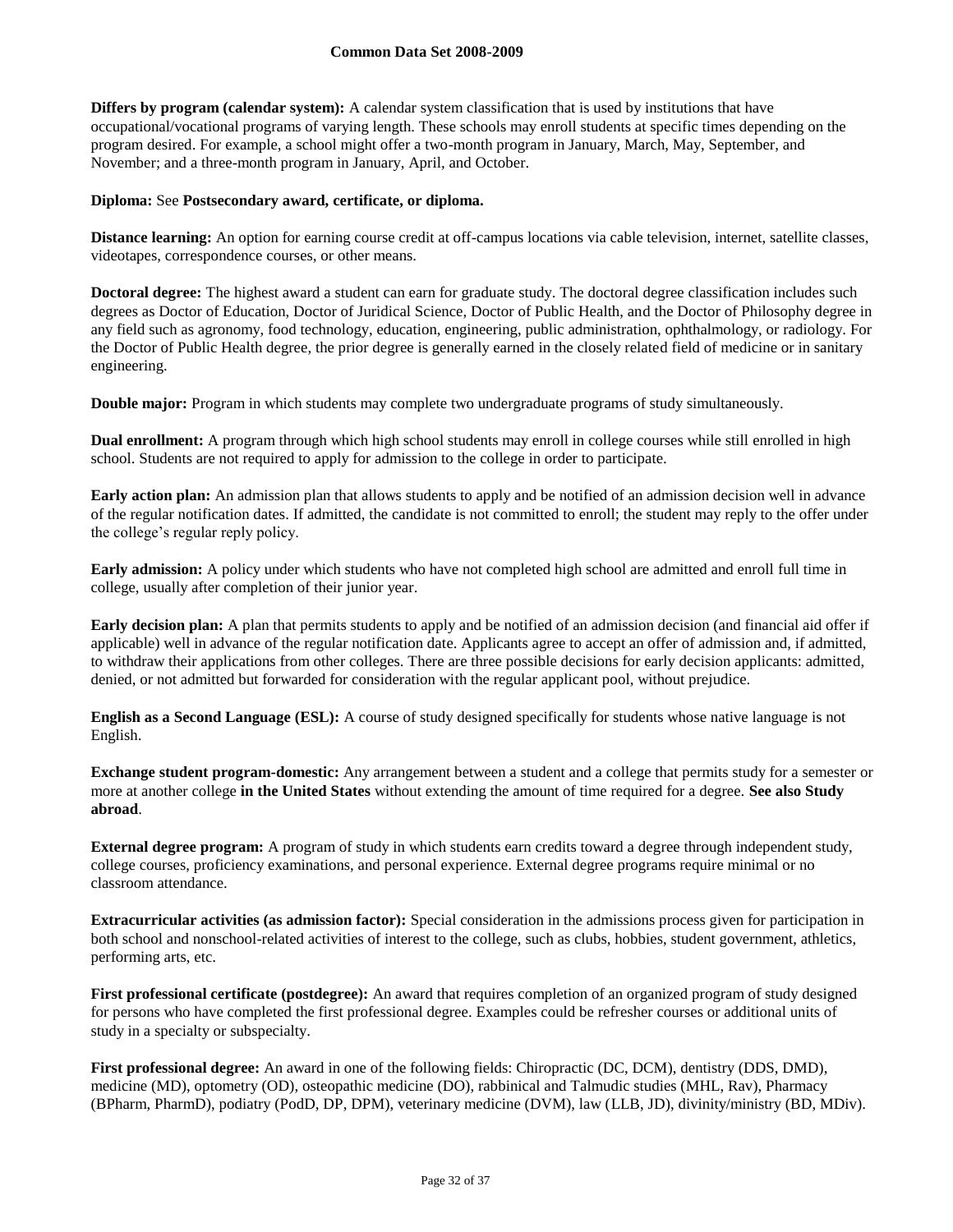## **Common Data Set 2008-2009**

First-time student: A student attending any institution for the first time at the level enrolled. Includes students enrolled in the fall term who attended a postsecondary institution for the first time at the same level in the prior summer term. Also includes students who entered with advanced standing (college credit earned before graduation from high school).

**First-time, first-year (freshman) student:** A student attending any institution for the first time at the undergraduate level. Includes students enrolled in the fall term who attended college for the first time in the prior summer term. Also includes students who entered with advanced standing (college credits earned before graduation from high school).

**First-year student:** A student who has completed less than the equivalent of 1 full year of undergraduate work; that is, less than 30 semester hours (in a 120-hour degree program) or less than 900 contact hours.

**Freshman:** A first-year undergraduate student.

**\*Freshman/new student orientation:** Orientation addressing the academic, social, emotional, and intellectual issues involved in beginning college. May be a few hours or a few days in length; at some colleges, there is a fee.

**Full-time student (undergraduate):** A student enrolled for 12 or more semester credits, 12 or more quarter credits, or 24 or more contact hours a week each term.

**Geographical residence (as admission factor):** Special consideration in the admission process given to students from a particular region, state, or country of residence.

**Grade-point average (academic high school GPA):** The sum of grade points a student has earned in secondary school divided by the number of courses taken. The most common system of assigning numbers to grades counts four points for an A, three points for a B, two points for a C, one point for a D, and no points for an E or F. Unweighted GPA's assign the same weight to each course. Weighting gives students additional points for their grades in advanced or honors courses.

**Graduate student:** A student who holds a bachelor's or first professional degree, or equivalent, and is taking courses at the post-baccalaureate level.

**\*Health services:** Free or low cost on-campus primary and preventive health care available to students.

**High school diploma or recognized equivalent:** A document certifying the successful completion of a prescribed secondary school program of studies, or the attainment of satisfactory scores on the Tests of General Educational Development (GED), or another state-specified examination.

**Hispanic:** A person of Mexican, Puerto Rican, Cuban, Central or South American, or other Spanish culture or origin, regardless of race.

**Honors program:** Any special program for very able students offering the opportunity for educational enrichment, independent study, acceleration, or some combination of these.

**Independent study:** Academic work chosen or designed by the student with the approval of the department concerned, under an instructor's supervision, and usually undertaken outside of the regular classroom structure.

**In-state tuition:** The tuition charged by institutions to those students who meet the state's or institution's residency requirements.

# **International student:** See **Nonresident alien.**

**International student group:** Student groups that facilitate cultural dialogue, support a diverse campus, assist international students in acclimation and creating a social network.

**Internship:** Any short-term, supervised work experience usually related to a student's major field, for which the student earns academic credit. The work can be full- or part-time, on- or off-campus, paid or unpaid.

**\*Learning center:** Center offering assistance through tutors, workshops, computer programs, or audiovisual equipment in reading, writing, math, and skills such as taking notes, managing time, taking tests.

**\*Legal services:** Free or low cost legal advice for a range of issues (personal and other).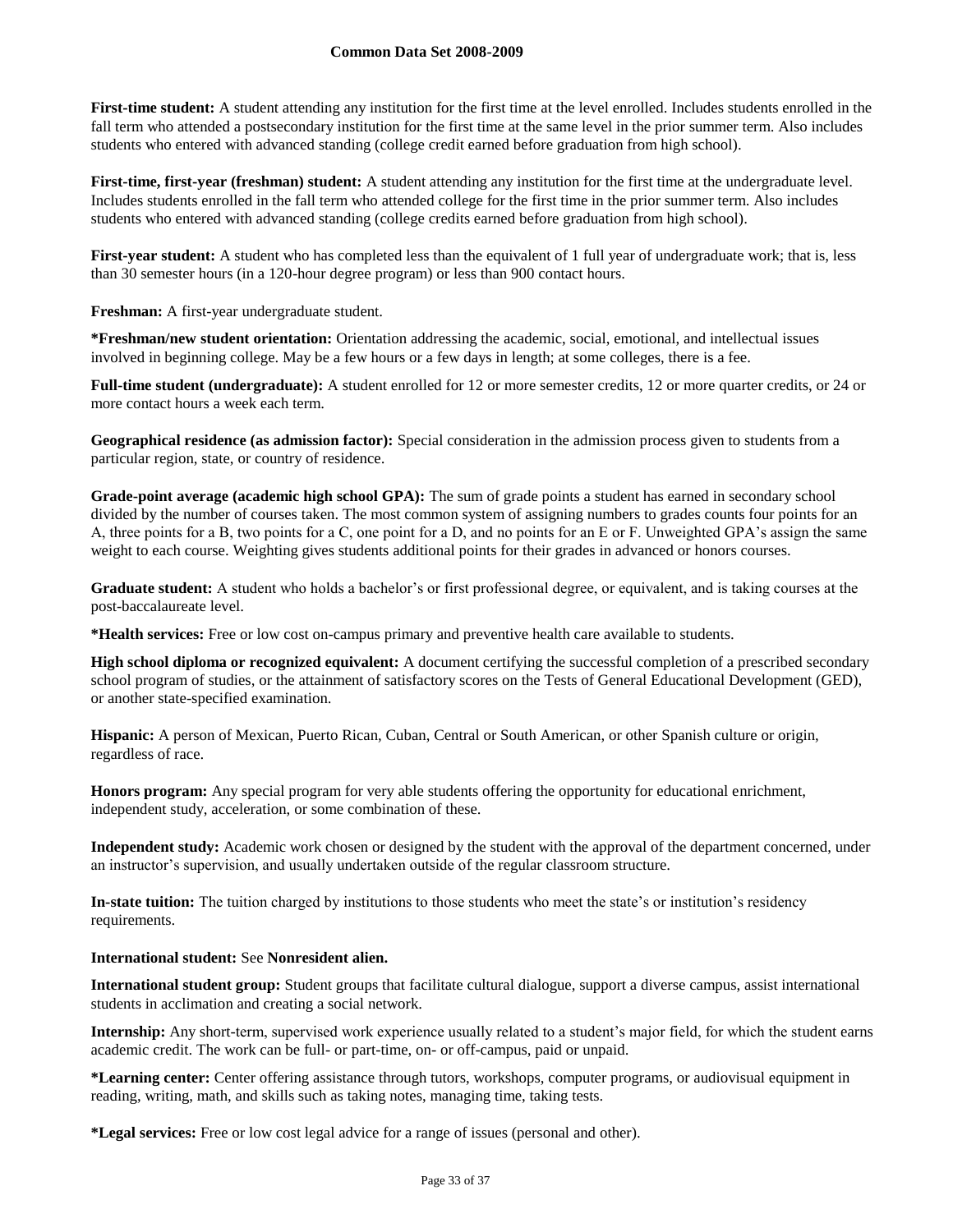## **Common Data Set 2008-2009**

**Liberal arts/career combination:** Program in which a student earns undergraduate degrees in two separate fields, one in a liberal arts major and the other in a professional or specialized major, whether on campus or through cross-registration.

**Master's degree:** An award that requires the successful completion of a program of study of at least the full-time equivalent of one but not more than two academic years of work beyond the bachelor's degree.

**Minority affiliation (as admission factor):** Special consideration in the admission process for members of designated racial/ethnic minority groups.

**\*Minority student center:** Center with programs, activities, and/or services intended to enhance the college experience of students of color.

**Model United Nations:** A simulation activity focusing on conflict resolution, globalization, and diplomacy. Assuming roles as foreign ambassadors and "delegates," students conduct research, engage in debate, draft resolutions, and may participate in a national Model UN conference.

**Nonresident alien:** A person who is not a citizen or national of the United States and who is in this country on a visa or temporary basis and does not have the right to remain indefinitely.

**\*On-campus day care:** Licensed day care for students' children (usually age 3 and up); usually for a fee.

**Open admission:** Admission policy under which virtually all secondary school graduates or students with GED equivalency diplomas are admitted without regard to academic record, test scores, or other qualifications.

**Other expenses (costs):** Include average costs for clothing, laundry, entertainment, medical (if not a required fee), and furnishings.

**Out-of-state tuition:** The tuition charged by institutions to those students who do not meet the institution's or state's residency requirements.

**Part-time student (undergraduate):** A student enrolled for fewer than 12 credits per semester or quarter, or fewer than 24 contact hours a week each term.

**\*Personal counseling**: One-on-one or group counseling with trained professionals for students who want to explore personal, educational, or vocational issues.

**Post-baccalaureate certificate:** An award that requires completion of an organized program of study requiring 18 credit hours beyond the bachelor's; designed for persons who have completed a baccalaureate degree but do not meet the requirements of academic degrees carrying the title of master.

**Post-master's certificate:** An award that requires completion of an organized program of study of 24 credit hours beyond the master's degree but does not meet the requirements of academic degrees at the doctoral level.

**Postsecondary award, certificate, or diploma:** Includes the following three IPEDS definitions for postsecondary awards, certificates, and diplomas of varying durations and credit/contact hour requirements—

*Less Than 1 Academic Year:* Requires completion of an organized program of study at the postsecondary level (below the baccalaureate degree) in less than 1 academic year (2 semesters or 3 quarters) or in less than 900 contact hours by a student enrolled full-time.

*At Least 1 But Less Than 2 Academic Years:* Requires completion of an organized program of study at the postsecondary level (below the baccalaureate degree) in at least 1 but less than 2 full-time equivalent academic years, or designed for completion in at least 30 but less than 60 credit hours, or in at least 900 but less than 1,800 contact hours.

*At Least 2 But Less Than 4 Academic Years:* Requires completion of an organized program of study at the postsecondary level (below the baccalaureate degree) in at least 2 but less than 4 full-time equivalent academic years, or designed for completion in at least 60 but less than 120 credit hours, or in at least 1,800 but less than 3,600 contact hours.

**Private institution:** An educational institution controlled by a private individual(s) or by a nongovernmental agency, usually supported primarily by other than public funds, and operated by other than publicly elected or appointed officials.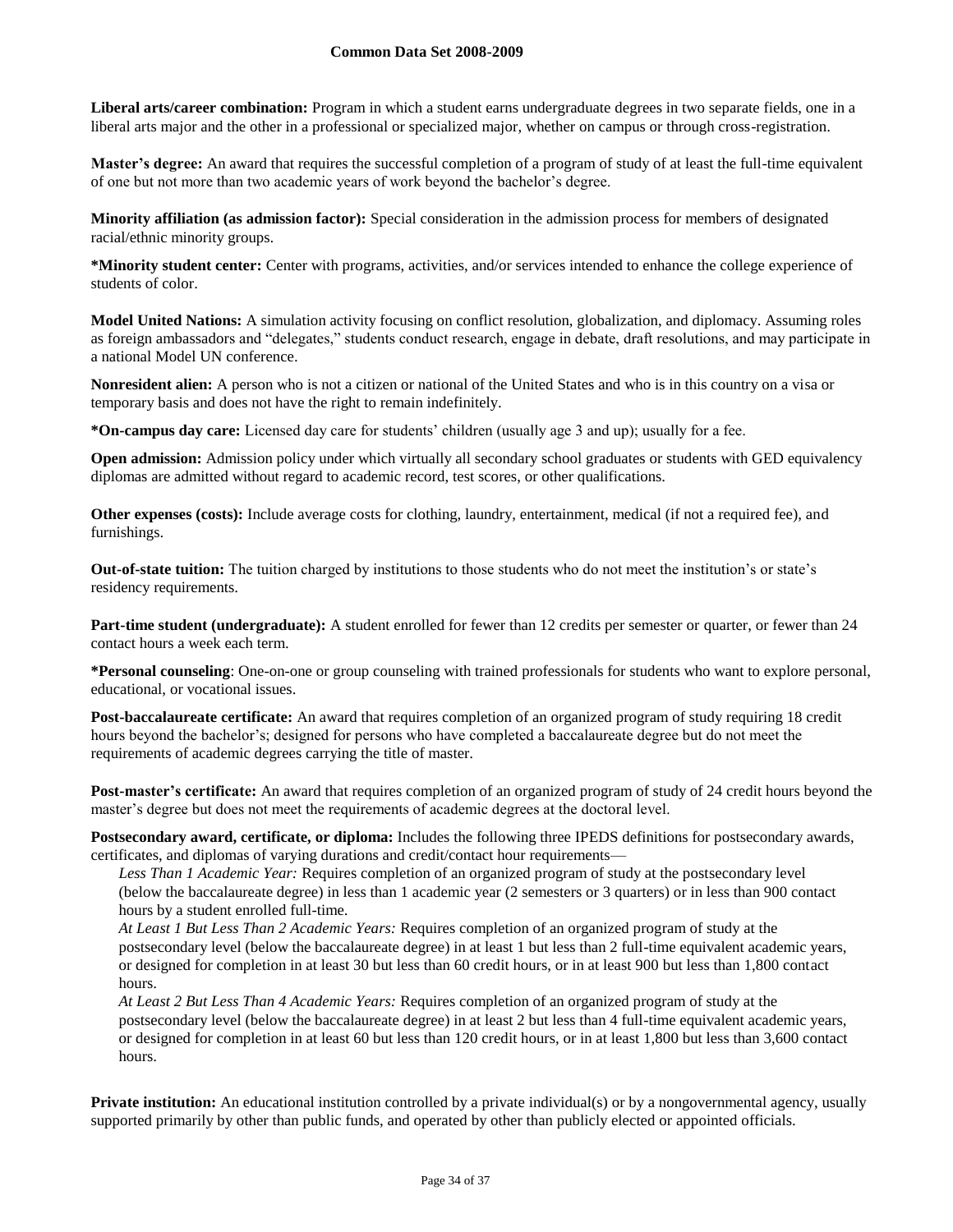**Private for-profit institution:** A private institution in which the individual(s) or agency in control receives compensation, other than wages, rent, or other expenses for the assumption of risk.

**Private nonprofit institution:** A private institution in which the individual(s) or agency in control receives no compensation, other than wages, rent, or other expenses for the assumption of risk. These include both independent nonprofit schools and those affiliated with a religious organization.

### **Proprietary institution:** See **Private for-profit institution.**

**Public institution:** An educational institution whose programs and activities are operated by publicly elected or appointed school officials, and which is supported primarily by public funds.

**Quarter calendar system:** A calendar system in which the academic year consists of three sessions called quarters of about 12 weeks each. The range may be from 10 to 15 weeks. There may be an additional quarter in the summer.

**Race/ethnicity:** Category used to describe groups to which individuals belong, identify with, or belong in the eyes of the community. The categories do not denote scientific definitions of anthropological origins. A person may be counted in only one group.

**Race/ethnicity unknown:** Category used to classify students or employees whose race/ethnicity is not known and whom institutions are unable to place in one of the specified racial/ethnic categories.

**Religious affiliation/commitment (as admission factor):** Special consideration given in the admission process for affiliation with a certain church or faith/religion, commitment to a religious vocation, or observance of certain religious tenets/lifestyle.

**\*Religious counseling:** One-on-one or group counseling with trained professionals for students who want to explore religious problems or issues.

**\*Remedial services:** Instructional courses designed for students deficient in the general competencies necessary for a regular postsecondary curriculum and educational setting.

**Required fees:** Fixed sum charged to students for items not covered by tuition and required of such a large proportion of all students that the student who does NOT pay is the exception. Do not include application fees or optional fees such as lab fees or parking fees.

**Resident alien or other eligible non-citizen:** A person who is not a citizen or national of the United States and who has been admitted as a legal immigrant for the purpose of obtaining permanent resident alien status (and who holds either an alien registration card [Form I-551 or I-151], a Temporary Resident Card [Form I-688], or an Arrival-Departure Record [Form I-94] with a notation that conveys legal immigrant status, such as Section 207 Refugee, Section 208 Asylee, Conditional Entrant Parolee or Cuban-Haitian).

**Room and board (charges)—on campus:** Assume double occupancy in institutional housing and 19 meals per week (or maximum meal plan).

**Secondary school record (as admission factor):** Information maintained by the secondary school that may include such things as the student's high school transcript, class rank, GPA, and teacher and counselor recommendations.

**Semester calendar system:** A calendar system that consists of two semesters during the academic year with about 16 weeks for each semester of instruction. There may be an additional summer session.

**Student-designed major:** A program of study based on individual interests, designed with the assistance of an adviser.

**Study abroad:** Any arrangement by which a student completes part of the college program studying in another country. Can be at a campus abroad or through a cooperative agreement with some other U.S. college or an institution of another country.

**\*Summer session:** A summer session is shorter than a regular semester and not considered part of the academic year. It is not the third term of an institution operating on a trimester system or the fourth term of an institution operating on a quarter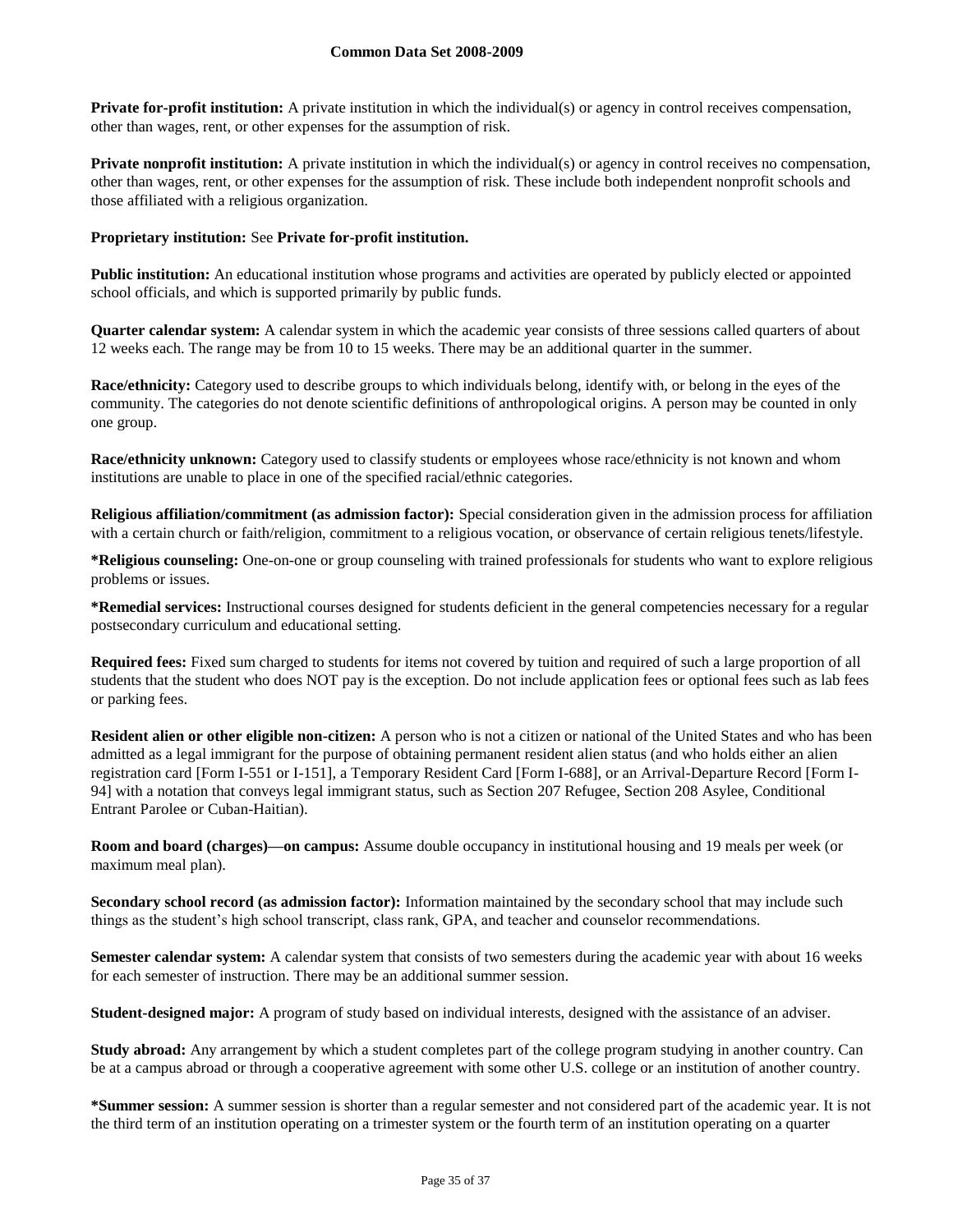## **Common Data Set 2008-2009**

calendar system. The institution may have 2 or more sessions occurring in the summer months. Some schools, such as vocational and beauty schools, have year-round classes with no separate summer session.

**Talent/ability (as admission factor):** Special consideration given to students with demonstrated talent/abilities in areas of interest to the institution (e.g., sports, the arts, languages, etc.).

**Teacher certification program:** Program designed to prepare students to meet the requirements for certification as teachers in elementary, middle/junior high, and secondary schools.

**Transfer applicant:** An individual who has fulfilled the institution's requirements to be considered for admission (including payment or waiving of the application fee, if any) and who has previously attended another college or university and earned college-level credit.

**Transfer student:** A student entering the institution for the first time but known to have previously attended a postsecondary institution at the same level (e.g., undergraduate). The student may transfer with or without credit.

**Transportation (costs):** Assume two round trips to student's hometown per year for students in institutional housing or daily travel to and from your institution for commuter students.

**Trimester calendar system:** An academic year consisting of 3 terms of about 15 weeks each.

**Tuition:** Amount of money charged to students for instructional services. Tuition may be charged per term, per course, or per credit.

**\*Tutoring:** May range from one-on-one tutoring in specific subjects to tutoring in an area such as math, reading, or writing. Most tutors are college students; at some colleges, they are specially trained and certified.

Unit: a standard of measurement representing hours of academic instruction (e.g., semester credit, quarter credit, contact hour).

**Undergraduate:** A student enrolled in a four- or five-year bachelor's degree program, an associate degree program, or a vocational or technical program below the baccalaureate.

**\*Veteran's counseling:** Helps veterans and their dependents obtain benefits for their selected program and provides certifications to the Veteran's Administration. May also provide personal counseling on the transition from the military to a civilian life.

**\*Visually impaired:** Any person whose sight loss is not correctable and is sufficiently severe as to adversely affect educational performance.

**Volunteer work (as admission factor):** Special consideration given to students for activity done on a volunteer basis (e.g., tutoring, hospital care, working with the elderly or disabled) as a service to the community or the public in general.

Wait list: List of students who meet the admission requirements but will only be offered a place in the class if space becomes available.

**Weekend college:** A program that allows students to take a complete course of study and attend classes only on weekends.

**White, non-Hispanic:** A person having origins in any of the original peoples of Europe, North Africa, or the Middle East (except those of Hispanic origin).

**\*Women's center:** Center with programs, academic activities, and/or services intended to promote an understanding of the evolving roles of women.

**Work experience (as admission factor):** Special consideration given to students who have been employed prior to application, whether for relevance to major, demonstration of employment-related skills, or as explanation of student's academic and extracurricular record.